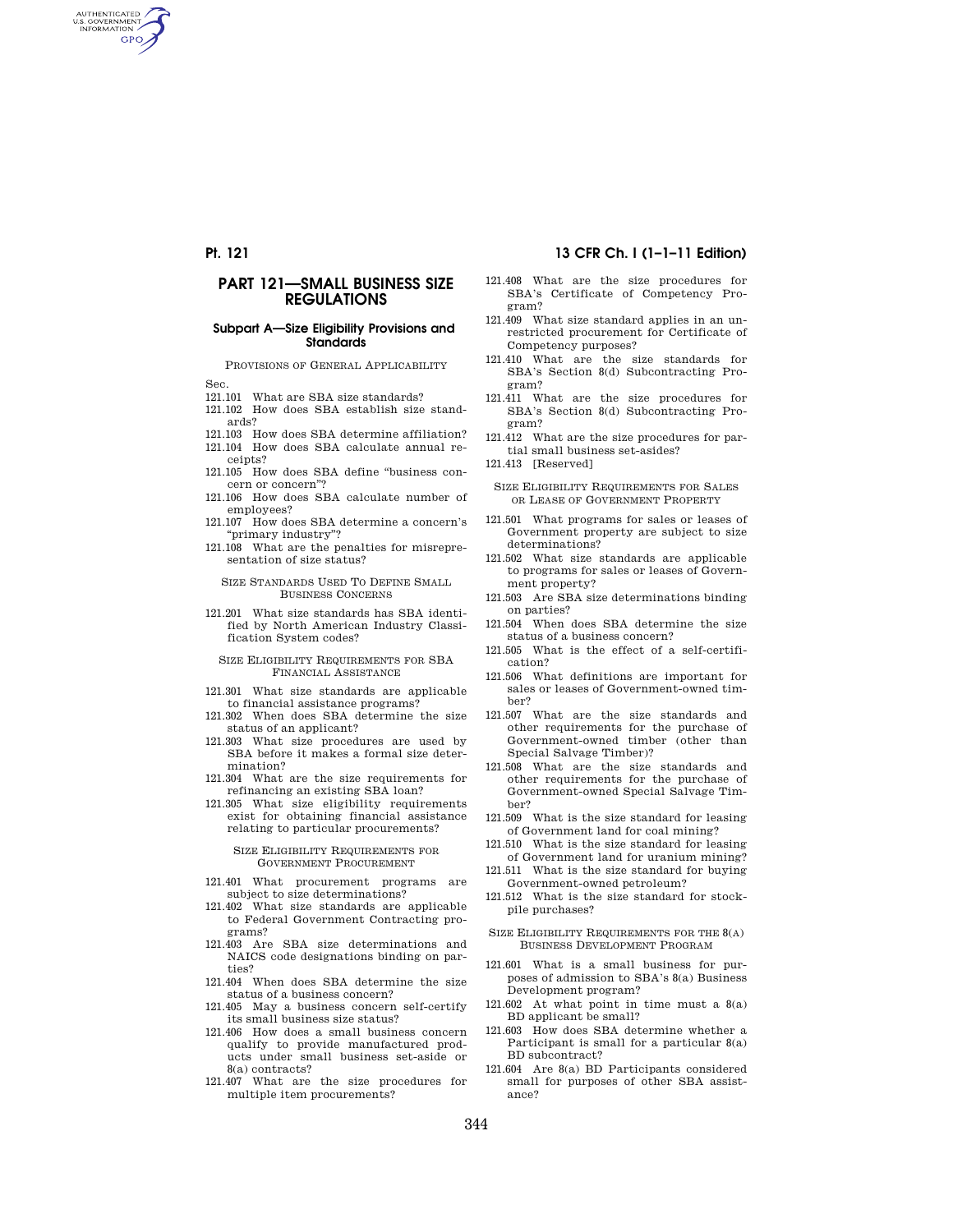- SIZE ELIGIBILITY REQUIREMENTS FOR THE SMALL BUSINESS INNOVATION RESEARCH (SBIR) PROGRAM
- 121.701 What SBIR programs are subject to size determinations?
- 121.702 What size standards are applicable to the SBIR program?
- 121.703 Are formal size determinations binding on parties?
- 121.704 When does SBA determine the size status of a business concern?
- 121.705 Must a business concern self-certify its size status?
- SIZE ELIGIBILITY REQUIREMENTS FOR PAYING REDUCED PATENT FEES
- 121.801 May patent fees be reduced if a concern is small?
- 121.802 What size standards are applicable to reduced patent fees programs?
- 121.803 Are formal size determinations binding on parties?
- 121.804 When does SBA determine the size status of a business concern?
- 121.805 May a business concern self-certify its size status?
- SIZE ELIGIBILITY REQUIREMENTS FOR COMPLI-ANCE WITH PROGRAMS OF OTHER AGENCIES
- 121.901 Can other Government agencies obtain SBA size determinations?
- 121.902 What size standards are applicable to programs of other agencies?
- 121.903 How may an agency use size standards for its programs that are different than those established by SBA?
- 121.904 When does SBA determine the size status of a business concern?

PROCEDURES FOR SIZE PROTESTS AND REQUESTS FOR FORMAL SIZE DETERMINATIONS

- 121.1001 Who may initiate a size protest or a request for formal size determination?
- 121.1002 Who makes a formal size determination?
- 121.1003 Where should a size protest be filed?
- 121.1004 What time limits apply to size protests?
- 121.1005 How must a protest be filed with the contracting officer?
- 121.1006 When will a size protest be referred to an SBA Government Contracting Area Office?
- 121.1007 Must a protest of size status relate to a particular procurement and be specific?
- 121.1008 What occurs after SBA receives a size protest or request for a formal size determination?
- 121.1009 What are the procedures for making the size determination?
- 121.1010 How does a concern become recertified as a small business?

#### APPEALS OF SIZE DETERMINATIONS AND NAICS CODE DESIGNATIONS

- 121.1101 Are formal size determinations subject to appeal?
- 121.1102 Are NAICS code designations subject to appeal?
- 121.1103 What are the procedures for appealing an NAICS code designation?

#### **Subpart B—Other Applicable Provisions**

- WAIVERS OF THE NONMANUFACTURER RULE FOR CLASSES OF PRODUCTS AND INDIVIDUAL CONTRACTS
- 121.1201 What is the Nonmanufacturer Rule?
- 121.1202 When will a waiver of the Nonmanufacturer Rule be granted for a class of products?
- 121.1203 When will a waiver of the Nonmanufacturer Rule be granted for an individual contract?
- 121.1204 What are the procedures for requesting and granting waivers?
- 121.1205 How is a list of previously granted class waivers obtained?

AUTHORITY: 15 U.S.C. 632, 634(b)(6), 636(b), 637(a), 644, 662(5) and 694a; Pub. L. 105–135, sec. 401 *et seq.,* 111 Stat. 2592.

SOURCE: 61 FR 3286, Jan. 31, 1996, unless otherwise noted.

EDITORIAL NOTE: Nomenclature changes to part 121 appear at 72 FR 50039 and 50040, Aug. 30, 2007.

## **Subpart A—Size Eligibility Provisions and Standards**

PROVISIONS OF GENERAL APPLICABILITY

## **§ 121.101 What are SBA size standards?**

(a) SBA's size standards define whether a business entity is small and, thus, eligible for Government programs and preferences reserved for ''small business'' concerns. Size standards have been established for types of economic activity, or industry, generally under the North American Industry Classification System (NAICS).

(b) NAICS is described in the North American Industry Classification Manual–United States, which is available from the National Technical Information Service, 5285 Port Royal Road, Springfield, VA 22161; by calling 1(800) 553–6847 or 1(703) 605–6000; or via the Internet at *http://www.ntis.gov/products/ naics.aspx.* The manual includes definitions for each industry, tables showing relationships between 1997 NAICS and 1987 SICs, and a comprehensive index.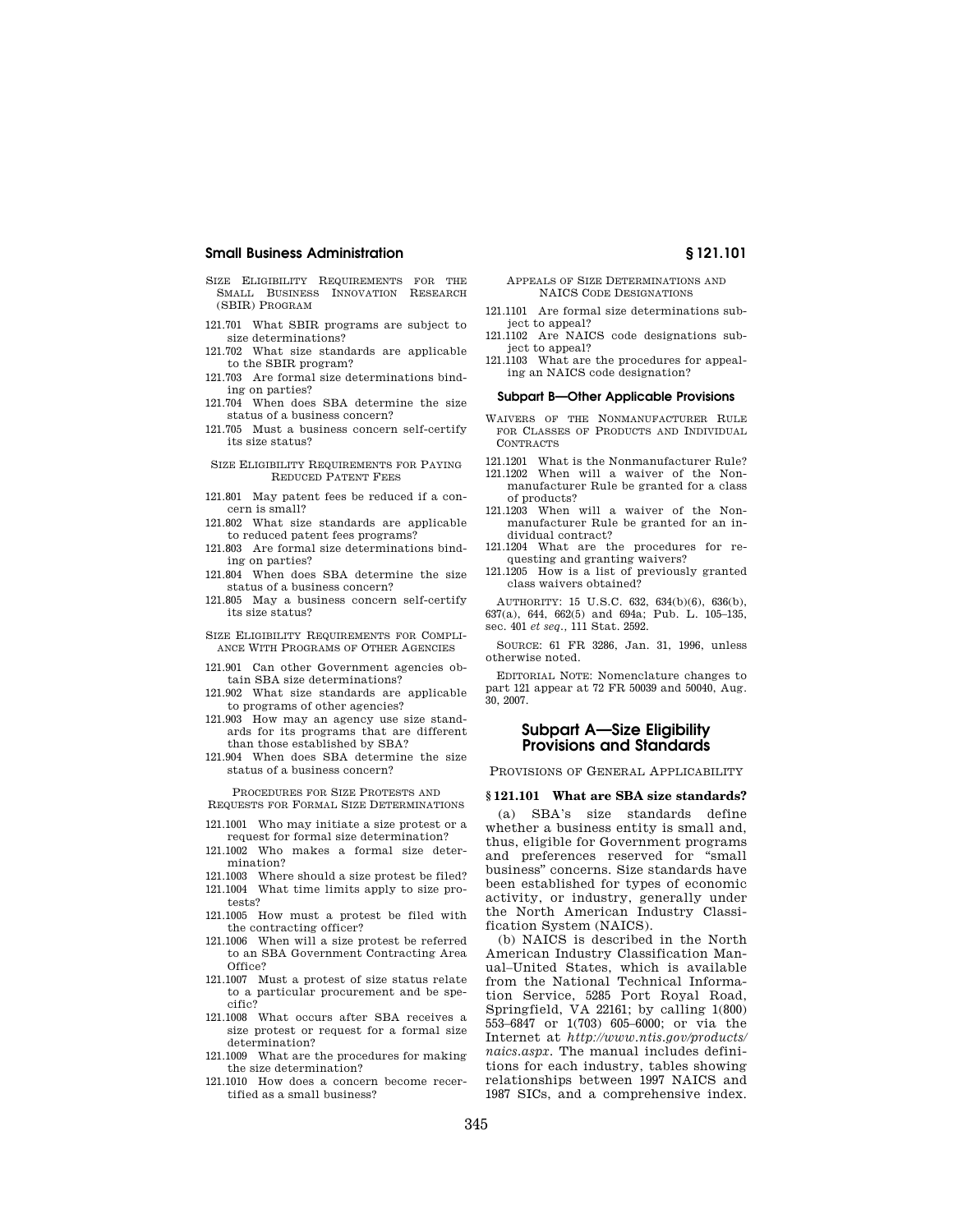NAICS assigns codes to all economic activity within twenty broad sectors. Section 121.201 provides a full table of small business size standards matched to the U.S. NAICS industry codes. A full table matching a size standard with each NAICS Industry or U.S. Industry code is also published annually by SBA in the FEDERAL REGISTER.

[65 FR 30840, May 15, 2000, as amended at 67 FR 52602, Aug. 13, 2002; 74 FR 46313, Sept. 9, 2009]

#### **§ 121.102 How does SBA establish size standards?**

(a) SBA considers economic characteristics comprising the structure of an industry, including degree of competition, average firm size, start-up costs and entry barriers, and distribution of firms by size. It also considers technological changes, competition from other industries, growth trends, historical activity within an industry, unique factors occurring in the industry which may distinguish small firms from other firms, and the objectives of its programs and the impact on those programs of different size standard levels.

(b) As part of its review of a size standard, SBA will investigate if any concern at or below a particular standard would be dominant in the industry. SBA will take into consideration market share of a concern and other appropriate factors which may allow a concern to exercise a major controlling influence on a national basis in which a number of business concerns are engaged. Size standards seek to ensure that a concern that meets a specific size standard is not dominant in its field of operation.

(c) As part of its review of size standards, SBA's Office of Size Standards will examine the impact of inflation on monetary-based size standards (e.g., receipts, net income, assets) at least once every five years and submit a report to the Administrator or designee. If SBA finds that inflation has significantly eroded the value of the monetary-based size standards, it will issue a proposed rule to increase size standards.

(d) Please address any requests to change existing size standards or establish new ones for emerging industries to the Division Chief, Office of Size

**§ 121.102 13 CFR Ch. I (1–1–11 Edition)** 

Standards, Small Business Administration, 409 3rd Street, SW., Washington, DC 20416.

[61 FR 3286, Jan. 31, 1996, as amended at 67 FR 3045, Jan. 23, 2002]

## **§ 121.103 How does SBA determine affiliation?**

(a) *General Principles of Affiliation.* (1) Concerns and entities are affiliates of each other when one controls or has the power to control the other, or a third party or parties controls or has the power to control both. It does not matter whether control is exercised, so long as the power to control exists.

(2) SBA considers factors such as ownership, management, previous relationships with or ties to another concern, and contractual relationships, in determining whether affiliation exists.

(3) Control may be affirmative or negative. Negative control includes, but is not limited to, instances where a minority shareholder has the ability, under the concern's charter, by-laws, or shareholder's agreement, to prevent a quorum or otherwise block action by the board of directors or shareholders.

(4) Affiliation may be found where an individual, concern, or entity exercises control indirectly through a third party.

(5) In determining whether affiliation exists, SBA will consider the totality of the circumstances, and may find affiliation even though no single factor is sufficient to constitute affiliation.

(6) In determining the concern's size, SBA counts the receipts, employees, or other measure of size of the concern whose size is at issue and all of its domestic and foreign affiliates, regardless of whether the affiliates are organized for profit.

(b) *Exceptions to affiliation coverage.*  (1) Business concerns owned in whole or substantial part by investment companies licensed, or development companies qualifying, under the Small Business Investment Act of 1958, as amended, are not considered affiliates of such investment companies or development companies.

(2)(i) Business concerns owned and controlled by Indian Tribes, Alaska Native Corporations (ANCs) organized pursuant to the Alaska Native Claims Settlement Act (43 U.S.C. 1601 *et seq.*),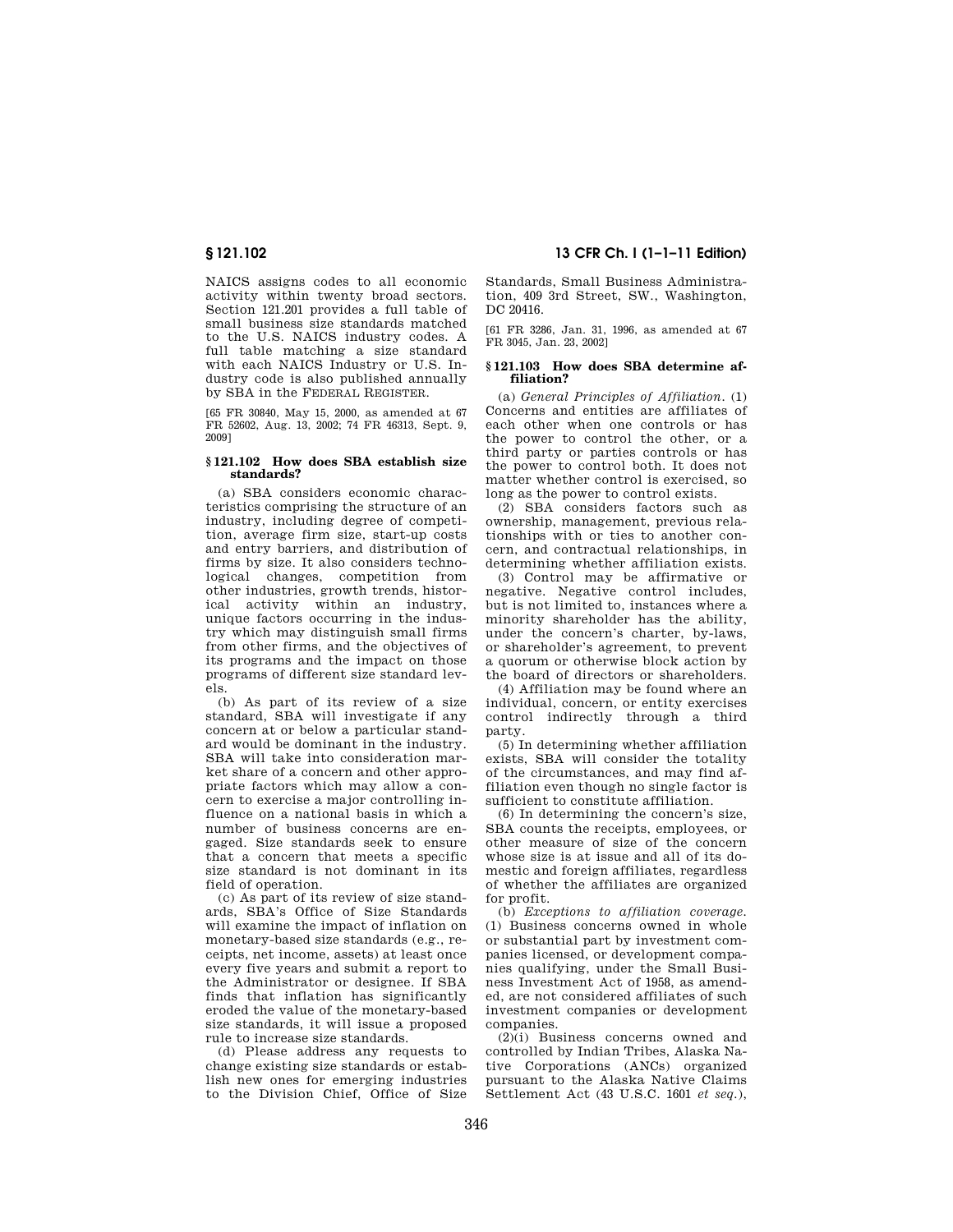Native Hawaiian Organizations (NHOs), Community Development Corporations (CDCs) authorized by 42 U.S.C. 9805, or wholly-owned entities of Indian Tribes, ANCs, NHOs, or CDCs are not considered affiliates of such entities.

(ii) Business concerns owned and controlled by Indian Tribes, ANCs, NHOs, CDCs, or wholly-owned entities of Indian Tribes, ANCs, NHOs, or CDCs are not considered to be affiliated with other concerns owned by these entities because of their common ownership or common management. In addition, affiliation will not be found based upon the performance of common administrative services, such as bookkeeping and payroll, so long as adequate payment is provided for those services. Affiliation may be found for other reasons.

(3) Business concerns which are part of an SBA approved pool of concerns for a joint program of research and development as authorized by the Small Business Act are not affiliates of one another because of the pool.

(4) Business concerns which lease employees from concerns primarily engaged in leasing employees to other businesses or which enter into a co-employer arrangement with a Professional Employer Organization (PEO) are not affiliated with the leasing company or PEO solely on the basis of a leasing agreement.

(5) For financial, management or technical assistance under the Small Business Investment Act of 1958, as amended, (an applicant is not affiliated with the investors listed in paragraphs  $(b)(5)$  (i) through (vi) of this section.

(i) Venture capital operating companies, as defined in the U.S. Department of Labor regulations found at 29 CFR  $2510.3 - 101(d)$ ;

(ii) Employee benefit or pension plans established and maintained by the Federal government or any state, or their political subdivisions, or any agency or instrumentality thereof, for the benefit of employees;

(iii) Employee benefit or pension plans within the meaning of the Employee Retirement Income Security Act of 1974, as amended (29 U.S.C. 1001, *et seq*.);

(iv) Charitable trusts, foundations, endowments, or similar organizations

exempt from Federal income taxation under section 501(c) of the Internal Revenue Code of 1986, as amended (26 U.S.C. 501(c));

(v) Investment companies registered under the Investment Company Act of 1940, as amended (1940 Act) (15 U.S.C. 80a-1, *et seq*.); and

(vi) Investment companies, as defined under the 1940 Act, which are not registered under the 1940 Act because they are beneficially owned by less than 100 persons, if the company's sales literature or organizational documents indicate that its principal purpose is investment in securities rather than the operation of commercial enterprises.

(6) A protege firm is not an affiliate of a mentor firm solely because the protege firm receives assistance from the mentor firm under Federal Mentor-Protege programs. Affiliation may be found for other reasons.

(7) The member shareholders of a small agricultural cooperative, as defined in the Agricultural Marketing Act (12 U.S.C. 1141j), are not considered affiliated with the cooperative by virtue of their membership in the cooperative.

(c) *Affiliation based on stock ownership.* (1) A person (including any individual, concern or other entity) that owns, or has the power to control, 50 percent or more of a concern's voting stock, or a block of voting stock which is large compared to other outstanding blocks of voting stock, controls or has the power to control the concern.

(2) If two or more persons (including any individual, concern or other entity) each owns, controls, or has the power to control less than 50 percent of a concern's voting stock, and such minority holdings are equal or approximately equal in size, and the aggregate of these minority holdings is large as compared with any other stock holding, SBA presumes that each such person controls or has the power to control the concern whose size is at issue. This presumption may be rebutted by a showing that such control or power to control does not in fact exist.

(3) If a concern's voting stock is widely held and no single block of stock is large as compared with all other stock holdings, the concern's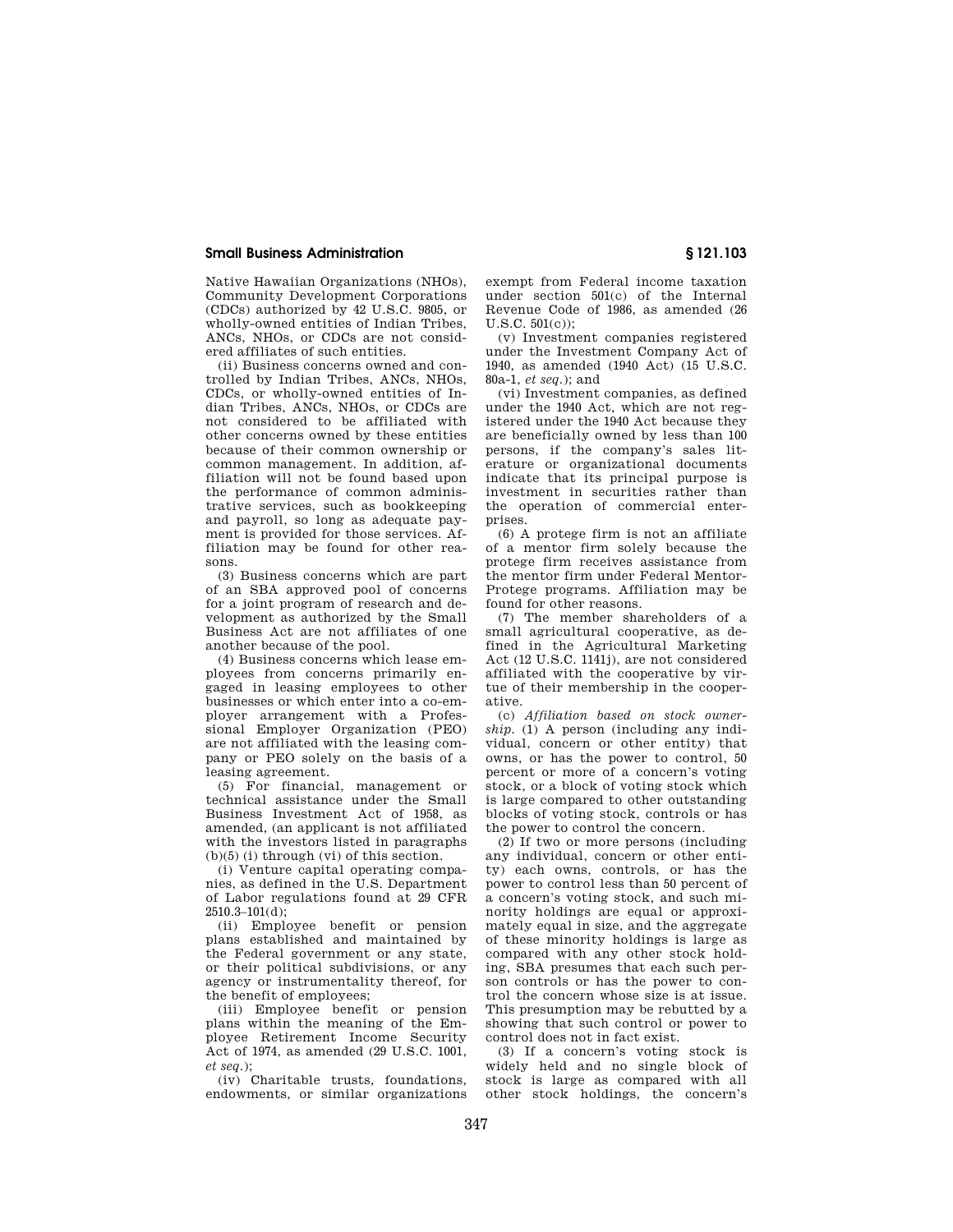Board of Directors and CEO or President will be deemed to have the power to control the concern in the absence of evidence to the contrary.

(d) *Affiliation arising under stock options, convertible securities, and agreements to merge.* (1) In determining size, SBA considers stock options, convertible securities, and agreements to merge (including agreements in principle) to have a present effect on the power to control a concern. SBA treats such options, convertible securities and agreements as though the rights granted have been exercised.

(2) Agreements to open or continue negotiations towards the possibility of a merger or a sale of stock at some later date are not considered "agreements in principle'' and are thus not given present effect.

(3) Options, convertible securities, and agreements that are subject to conditions precedent which are incapable of fulfillment, speculative, conjectural, or unenforceable under state or Federal law, or where the probability of the transaction (or exercise of the rights) occurring is shown to be extremely remote, are not given present effect.

(4) An individual, concern or other entity that controls one or more other concerns cannot use options, convertible securities, or agreements to appear to terminate such control before actually doing so. SBA will not give present effect to individuals', concerns' or other entities' ability to divest all or part of their ownership interest in order to avoid a finding of affiliation.

(e) *Affiliation based on common management.* Affiliation arises where one or more officers, directors, managing members, or partners who control the board of directors and/or management of one concern also control the board of directors or management of one or more other concerns.

(f) *Affiliation based on identity of interest.* Affiliation may arise among two or more persons with an identity of interest. Individuals or firms that have identical or substantially identical business or economic interests (such as family members, individuals or firms with common investments, or firms that are economically dependent through contractual or other relation-

## **§ 121.103 13 CFR Ch. I (1–1–11 Edition)**

ships) may be treated as one party with such interests aggregated. Where SBA determines that such interests should be aggregated, an individual or firm may rebut that determination with evidence showing that the interests deemed to be one are in fact separate.

(g) *Affiliation based on the newly organized concern rule.* Affiliation may arise where former officers, directors, principal stockholders, managing members, or key employees of one concern organize a new concern in the same or related industry or field of operation, and serve as the new concern's officers, directors, principal stockholders, managing members, or key employees, and the one concern is furnishing or will furnish the new concern with contracts, financial or technical assistance, indemnification on bid or performance bonds, and/or other facilities, whether for a fee or otherwise. A concern may rebut such an affiliation determination by demonstrating a clear line of fracture between the two concerns. A ''key employee'' is an employee who, because of his/her position in the concern, has a critical influence in or substantive control over the operations or management of the concern.

(h) *Affiliation based on joint ventures.*  A joint venture is an association of individuals and/or concerns with interests in any degree or proportion by way of contract, express or implied, consorting to engage in and carry out no more than three specific or limitedpurpose business ventures for joint profit over a two year period, for which purpose they combine their efforts, property, money, skill, or knowledge, but not on a continuing or permanent basis for conducting business generally. This means that the joint venture entity cannot submit more than three offers over a two year period, starting from the date of the submission of the first offer. A joint venture may or may not be in the form of a separate legal entity. The joint venture is viewed as a business entity in determining power to control its management. SBA may also determine that the relationship between a prime contractor and its subcontractor is a joint venture, and that affiliation between the two exists, pursuant to paragraph (h)(4) of this section.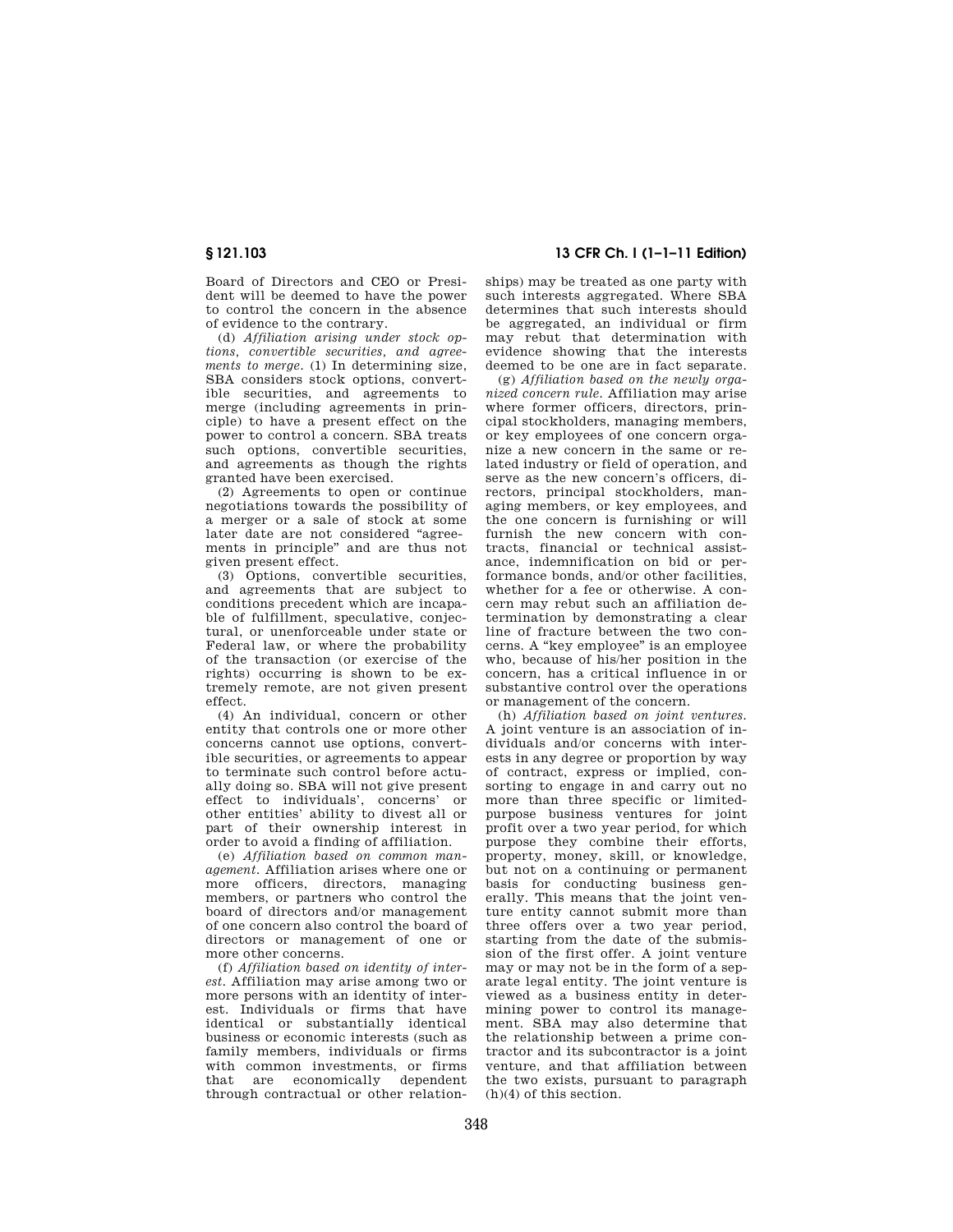(1) Parties to a joint venture are affiliates if any one of them seeks SBA financial assistance for use in connection with the joint venture.

(2) Except as provided in paragraph (h)(3) of this section, concerns submitting offers on a particular procurement or property sale as joint venturers are affiliated with each other with regard to the performance of that contract.

(3) *Exception to affiliation for certain joint ventures.* (i) A joint venture of two or more business concerns may submit an offer as a small business for a Federal procurement without regard to affiliation under paragraph (h) of this section so long as each concern is small under the size standard corresponding to the NAICS code assigned to the contract, provided:

(A) The procurement qualifies as a ''bundled'' requirement, at any dollar value, within the meaning of §125.2(d)(1)(i) of this chapter; or

(B) The procurement is other than a "bundled" requirement within the requirement within the meaning of  $$125.2(d)(1)(i)$  of this chapter, and:

(1) For a procurement having a receipts based size standard, the dollar value of the procurement, including options, exceeds half the size standard corresponding to the NAICS code assigned to the contract; or

(2) For a procurement having an employee-based size standard, the dollar value of the procurement, including options, exceeds \$10 million.

(ii) A joint venture of at least one 8(a) Participant and one or more other business concerns may submit an offer for a competitive 8(a) procurement without regard to affiliation under paragraph (h) of this section so long as the requirements of §124.513(b)(1) of this chapter are met.

(iii) Two firms approved by SBA to be a mentor and protégé under 13 CFR 124.520 may joint venture as a small business for any Federal Government procurement, provided the protégé qualifies as small for the size standard corresponding to the NAICS code assigned to the procurement and, for purposes of 8(a) sole source requirements, has not reached the dollar limit set forth in 13 CFR 124.519.

(4) A contractor and its ostensible subcontractor are treated as joint ven-

turers, and therefore affiliates, for size determination purposes. An ostensible subcontractor is a subcontractor that performs primary and vital requirements of a contract, or of an order under a multiple award schedule contract, or a subcontractor upon which the prime contractor is unusually reliant. All aspects of the relationship between the prime and subcontractor are considered, including, but not limited to, the terms of the proposal (such as contract management, technical responsibilities, and the percentage of subcontracted work), agreements between the prime and subcontractor (such as bonding assistance or the teaming agreement), and whether the subcontractor is the incumbent contractor and is ineligible to submit a proposal because it exceeds the applicable size standard for that solicitation.

(5) For size purposes, a concern must include in its receipts its proportionate share of joint venture receipts, and in its total number of employees its proportionate share of joint venture employees.

(i) *Affiliation based on franchise and license agreements.* The restraints imposed on a franchisee or licensee by its franchise or license agreement relating to standardized quality, advertising, accounting format and other similar provisions, generally will not be considered in determining whether the franchisor or licensor is affiliated with the franchisee or licensee provided the franchisee or licensee has the right to profit from its efforts and bears the risk of loss commensurate with ownership. Affiliation may arise, however, through other means, such as common ownership, common management or excessive restrictions upon the sale of the franchise interest.

[61 FR 3286, Jan. 31, 1996, as amended at 62 FR 26381, May 14, 1997; 63 FR 35738, June 30, 1998; 64 FR 57370, Oct. 25, 1999; 65 FR 30840, May 15, 2000; 65 FR 35812, June 6, 2000; 65 FR 45833, July 26, 2000; 69 FR 29201, May 21, 2004; 70 FR 51248, Aug. 30, 2005]

#### **§ 121.104 How does SBA calculate annual receipts?**

(a) *Receipts* means ''total income'' (or in the case of a sole proprietorship, ''gross income'') plus ''cost of goods sold''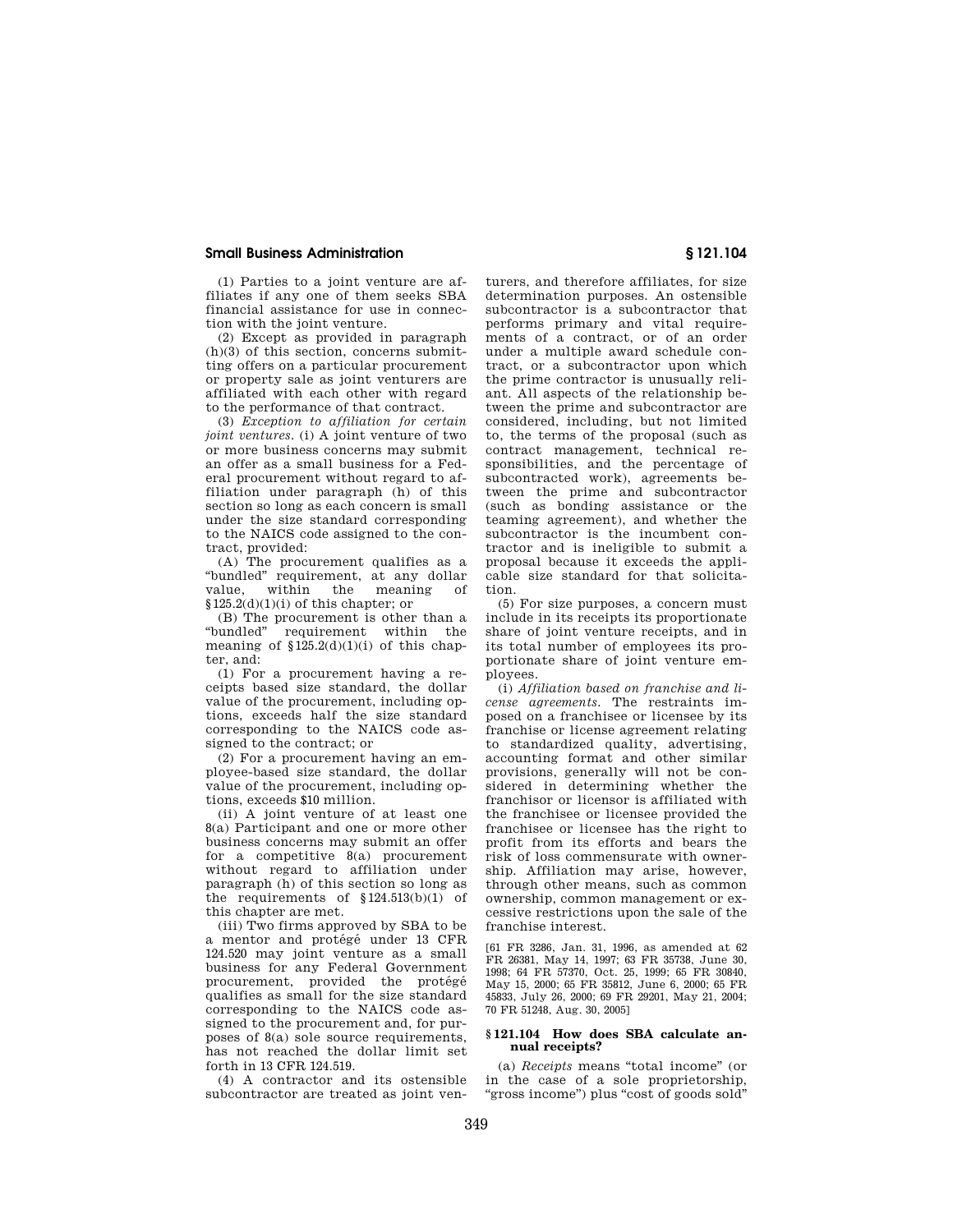as these terms are defined and reported on Internal Revenue Service (IRS) tax return forms (such as Form 1120 for corporations; Form 1120S and Schedule K for S corporations; Form 1120, Form 1065 or Form 1040 for LLCs; Form 1065 and Schedule K for partnerships; Form 1040, Schedule F for farms; Form 1040, Schedule C for other sole proprietorships). Receipts do not include net capital gains or losses; taxes collected for and remitted to a taxing authority if included in gross or total income, such as sales or other taxes collected from customers and excluding taxes levied on the concern or its employees; proceeds from transactions between a concern and its domestic or foreign affiliates; and amounts collected for another by a travel agent, real estate agent, advertising agent, conference management service provider, freight forwarder or customs broker. For size determination purposes, the only exclusions from receipts are those specifically provided for in this paragraph. All other items, such as subcontractor costs, reimbursements for purchases a contractor makes at a customer's request, and employee-based costs such as payroll taxes, may not be excluded from receipts.

(1) The Federal income tax return and any amendments filed with the IRS on or before the date of self-certification must be used to determine the size status of a concern. SBA will not use tax returns or amendments filed with the IRS after the initiation of a size determination.

(2) When a concern has not filed a Federal income tax return with the IRS for a fiscal year which must be included in the period of measurement, SBA will calculate the concern's annual receipts for that year using any other available information, such as the concern's regular books of account, audited financial statements, or information contained in an affidavit by a person with personal knowledge of the facts.

(b) *Completed fiscal year* means a taxable year including any short year. ''Taxable year'' and ''short year'' have the meanings attributed to them by the IRS.

(c) *Period of measurement.* (1) Annual receipts of a concern that has been in

**§ 121.104 13 CFR Ch. I (1–1–11 Edition)** 

business for three or more completed fiscal years means the total receipts of the concern over its most recently completed three fiscal years divided by three.

(2) Annual receipts of a concern which has been in business for less than three complete fiscal years means the total receipts for the period the concern has been in business divided by the number of weeks in business, multiplied by 52.

(3) Where a concern has been in business three or more complete fiscal years but has a short year as one of the years within its period of measurement, annual receipts means the total receipts for the short year and the two full fiscal years divided by the total number of weeks in the short year and the two full fiscal years, multiplied by 52.

(d) *Annual receipts of affiliates.* (1) The average annual receipts size of a business concern with affiliates is calculated by adding the average annual receipts of the business concern with the average annual receipts of each affiliate.

(2) If a concern has acquired an affiliate or been acquired as an affiliate during the applicable period of measurement or before the date on which it self-certified as small, the annual receipts used in determining size status includes the receipts of the acquired or acquiring concern. Furthermore, this aggregation applies for the entire period of measurement, not just the period after the affiliation arose.

(3) If the business concern or an affiliate has been in business for a period of less than three years, the receipts for the fiscal year with less than a 12 month period are annualized in accordance with paragraph (c)(2) of this section. Receipts are determined for the concern and its affiliates in accordance with paragraph (c) of this section even though this may result in using a different period of measurement to calculate an affiliate's annual receipts.

(4) The annual receipts of a former affiliate are not included if affiliation ceased before the date used for determining size. This exclusion of annual receipts of a former affiliate applies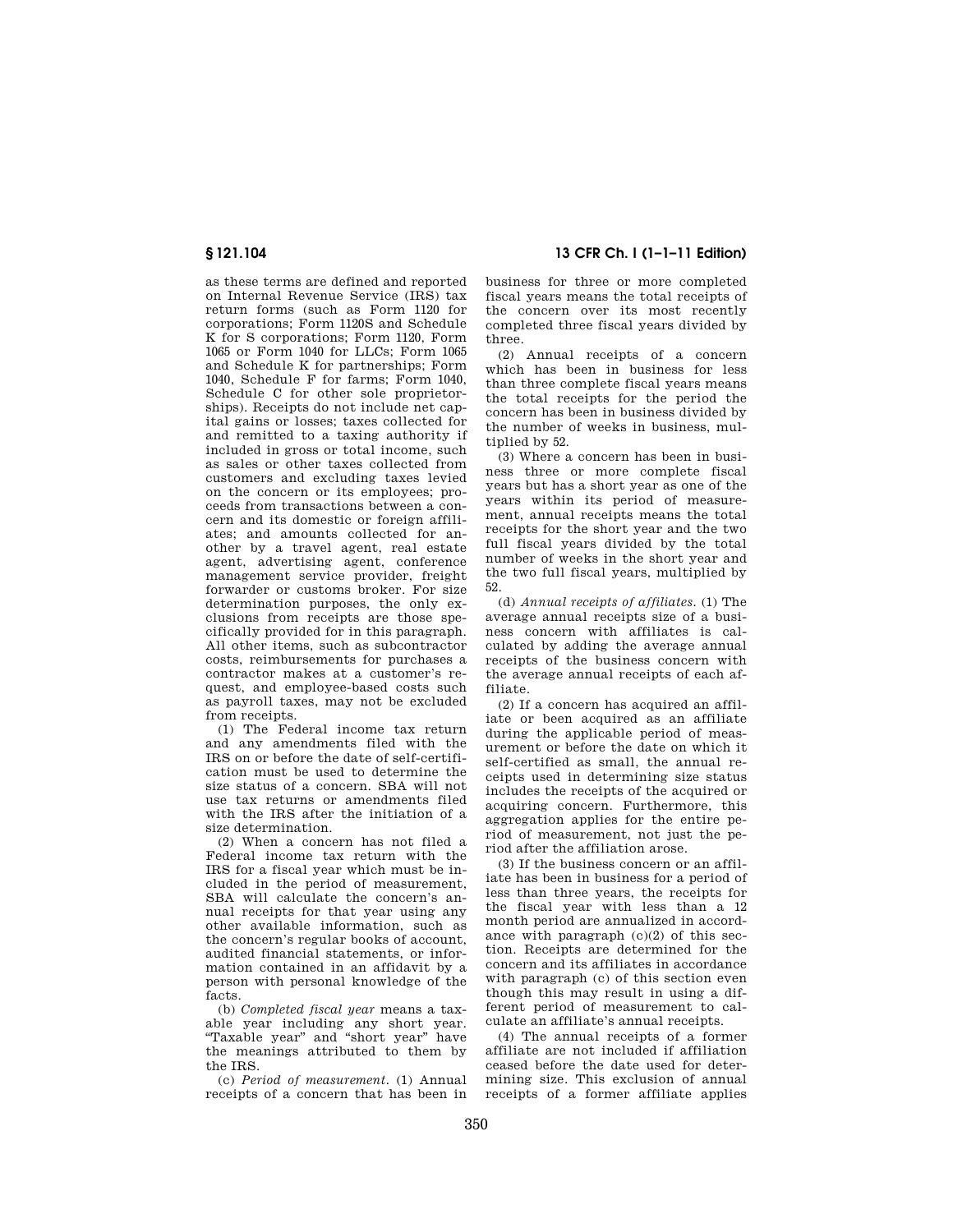during the entire period of measurement, rather than only for the period after which affiliation ceased.

(e) Unless otherwise defined in this section, all terms shall have the meaning attributed to them by the IRS.

[61 FR 3286, Jan. 31, 1996, as amended at 65 FR 48604, Aug. 9, 2000; 69 FR 29203, May 21, 2004]

## **§ 121.105 How does SBA define** ''**business concern or concern**''**?**

(a)(1) Except for small agricultural cooperatives, a business concern eligible for assistance from SBA as a small business is a business entity organized for profit, with a place of business located in the United States, and which operates primarily within the United States or which makes a significant contribution to the U.S. economy through payment of taxes or use of American products, materials or labor.

(2) A small agricultural cooperative is an association (corporate or otherwise) acting pursuant to the provisions of the Agricultural Marketing Act (12 U.S.C.A. 1141j) whose size does not exceed the size standard established by SBA for other similar agricultural small business concerns. A small agricultural cooperative's member shareholders are not considered to be affiliates of the cooperative by virtue of their membership in the cooperative. However, a business concern or cooperative that does not qualify as small under this part may not be a member of a small agricultural cooperative.

(b) A business concern may be in the legal form of an individual proprietorship, partnership, limited liability company, corporation, joint venture, association, trust or cooperative, except that where the form is a joint venture there can be no more than 49 percent participation by foreign business entities in the joint venture.

(c) A firm will not be treated as a separate business concern if a substantial portion of its assets and/or liabilities are the same as those of a predecessor entity. In such a case, the annual receipts and employees of the predecessor will be taken into account in determining size.

[61 FR 3286, Jan. 31, 1996, as amended at 70 FR 51248, Aug. 30, 2005]

### **§ 121.106 How does SBA calculate number of employees?**

(a) In determining a concern's number of employees, SBA counts all individuals employed on a full-time, parttime, or other basis. This includes employees obtained from a temporary employee agency, professional employee organization or leasing concern. SBA will consider the totality of the circumstances, including criteria used by the IRS for Federal income tax purposes, in determining whether individuals are employees of a concern. Volunteers (*i.e.*, individuals who receive no compensation, including no in-kind compensation, for work performed) are not considered employees.

(b) Where the size standard is number of employees, the method for determining a concern's size includes the following principles:

(1) The average number of employees of the concern is used (including the employees of its domestic and foreign affiliates) based upon numbers of employees for each of the pay periods for the preceding completed 12 calendar months.

(2) Part-time and temporary employees are counted the same as full-time employees.

(3) If a concern has not been in business for 12 months, the average number of employees is used for each of the pay periods during which it has been in business.

(4)(i) The average number of employees of a business concern with affiliates is calculated by adding the average number of employees of the business concern with the average number of employees of each affiliate. If a concern has acquired an affiliate or been acquired as an affiliate during the applicable period of measurement or before the date on which it self-certified as small, the employees counted in determining size status include the employees of the acquired or acquiring concern. Furthermore, this aggregation applies for the entire period of measurement, not just the period after the affiliation arose.

(ii) The employees of a former affiliate are not counted if affiliation ceased before the date used for determining size. This exclusion of employees of a former affiliate applies during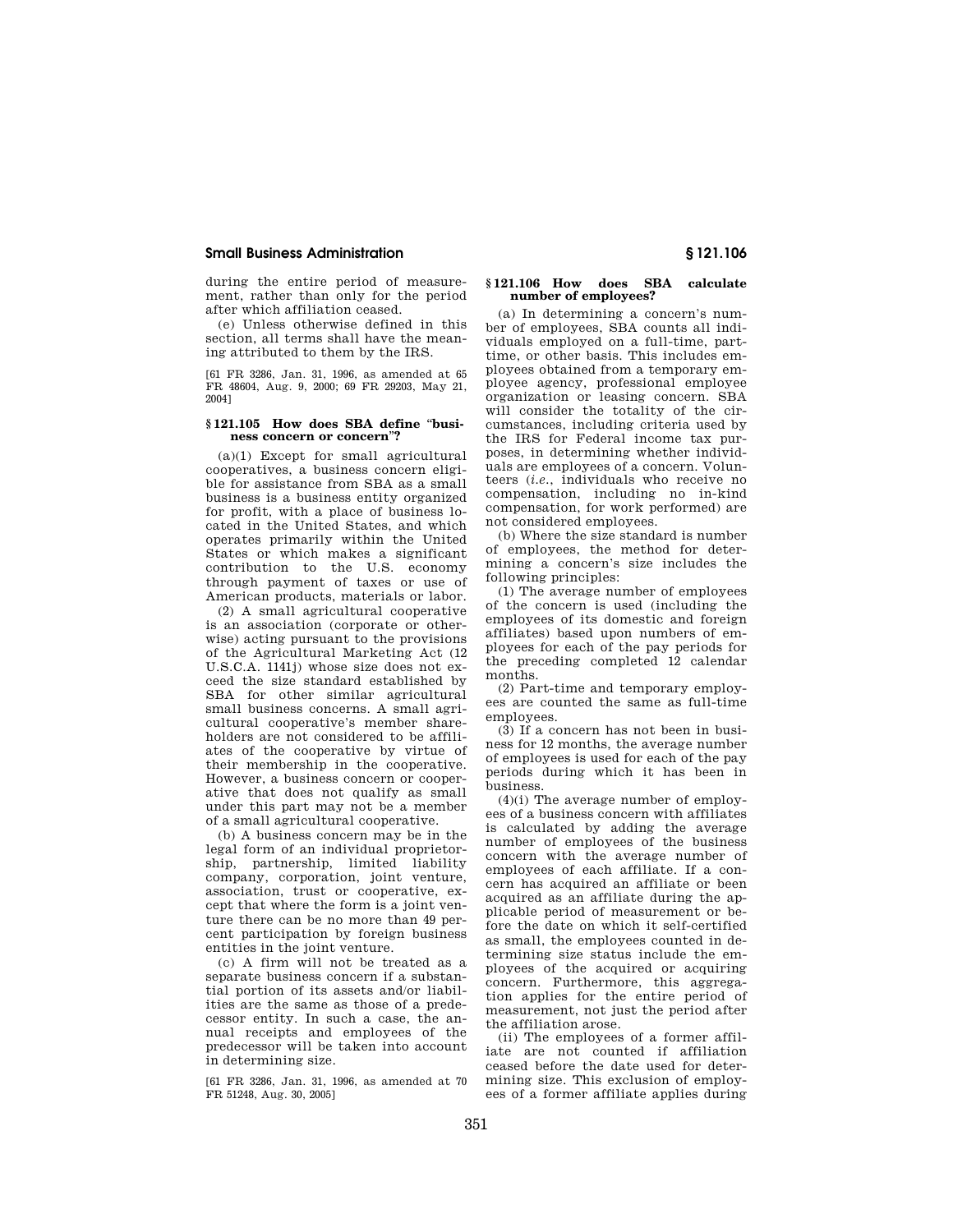the entire period of measurement, rather than only for the period after which affiliation ceased.

[61 FR 3286, Jan. 31, 1996, as amended at 69 FR 29203, May 21, 2004]

### **§ 121.107 How does SBA determine a concern's** ''**primary industry**''**?**

In determining the primary industry in which a concern or a concern combined with its affiliates is engaged, SBA considers the distribution of receipts, employees and costs of doing business among the different industries in which business operations occurred for the most recently completed fiscal year. SBA may also consider other factors, such as the distribution of patents, contract awards, and assets.

#### **§ 121.108 What are the penalties for misrepresentation of size status?**

In addition to other laws which may be applicable, section 16(d) of the Small Business Act, 15 U.S.C. 645(d), provides severe criminal penalties for know-

## **§ 121.107 13 CFR Ch. I (1–1–11 Edition)**

ingly misrepresenting the small business size status of a concern in connection with procurement programs. Section 16(a) of the Act also provides, in part, for criminal penalties for knowingly making false statements or misrepresentations to SBA for the purpose of influencing in any way the actions of the Agency.

SIZE STANDARDS USED TO DEFINE SMALL BUSINESS CONCERNS

#### **§ 121.201 What size standards has SBA identified by North American Industry Classification System codes?**

The size standards described in this section apply to all SBA programs unless otherwise specified in this part. The size standards themselves are expressed either in number of employees or annual receipts in millions of dollars, unless otherwise specified. The number of employees or annual receipts indicates the maximum allowed for a concern and its affiliates to be considered small.

NAICS codes **NAICS** U.S. industry title Size standards in millions of dollars Size standards in number of employees **Sector 11—Agriculture, Forestry, Fishing and Hunting Subsector 111—Crop Production**  111110 ....................... Soybean Farming ................................................................................. \$0.75 ........................ 111120 ....................... Oilseed (except Soybean) Farming ...................................................... \$0.75 ........................ 111130 ....................... Dry Pea and Bean Farming .................................................................. \$0.75 ........................ 111140 ....................... Wheat Farming ..................................................................................... \$0.75 ........................ 111150 ....................... Corn Farming ........................................................................................ \$0.75 ........................ 111160 ....................... Rice Farming ........................................................................................ \$0.75 ........................ 111191 ....................... Oilseed and Grain Combination Farming ............................................. \$0.75 ........................ 111199 ....................... All Other Grain Farming ....................................................................... \$0.75 ........................ 111211 ....................... Potato Farming ..................................................................................... \$0.75 ........................ 111219 ....................... Other Vegetable (except Potato) and Melon Farming ......................... \$0.75 ........................ 111310 ....................... Orange Groves ..................................................................................... \$0.75 ........................ 111320 ....................... Citrus (except Orange) Groves ............................................................. \$0.75 ........................ Apple Orchards .. 111332 ....................... Grape Vineyards ................................................................................... \$0.75 ........................ 111333 ....................... Strawberry Farming .............................................................................. \$0.75 ........................ Berry (except Strawberry) Farming .... 111335 ....................... Tree Nut Farming ................................................................................. \$0.75 ........................ 111336 ....................... Fruit and Tree Nut Combination Farming ............................................. \$0.75 ........................ 111339 ....................... Other Noncitrus Fruit Farming .............................................................. \$0.75 ........................ 111411 ....................... Mushroom Production ........................................................................... \$0.75 ........................ 111419 ....................... Other Food Crops Grown Under Cover ............................................... \$0.75 ........................ Nursery and Tree Production ...... 111422 ....................... Floriculture Production .......................................................................... \$0.75 ........................ 111910 ....................... Tobacco Farming .................................................................................. \$0.75 ........................ 111920 ....................... Cotton Farming ..................................................................................... \$0.75 ........................ 111930 ....................... Sugarcane Farming .............................................................................. \$0.75 ........................ 111940 ....................... Hay Farming ......................................................................................... \$0.75 ........................ 111991 ....................... Sugar Beet Farming ............................................................................. \$0.75 ........................ 111992 ....................... Peanut Farming .................................................................................... \$0.75 ........................ 111998 ....................... All Other Miscellaneous Crop Farming ................................................. \$0.75 ........................

| <b>SMALL BUSINESS SIZE STANDARDS BY NAICS INDUSTRY</b> |  |
|--------------------------------------------------------|--|
|--------------------------------------------------------|--|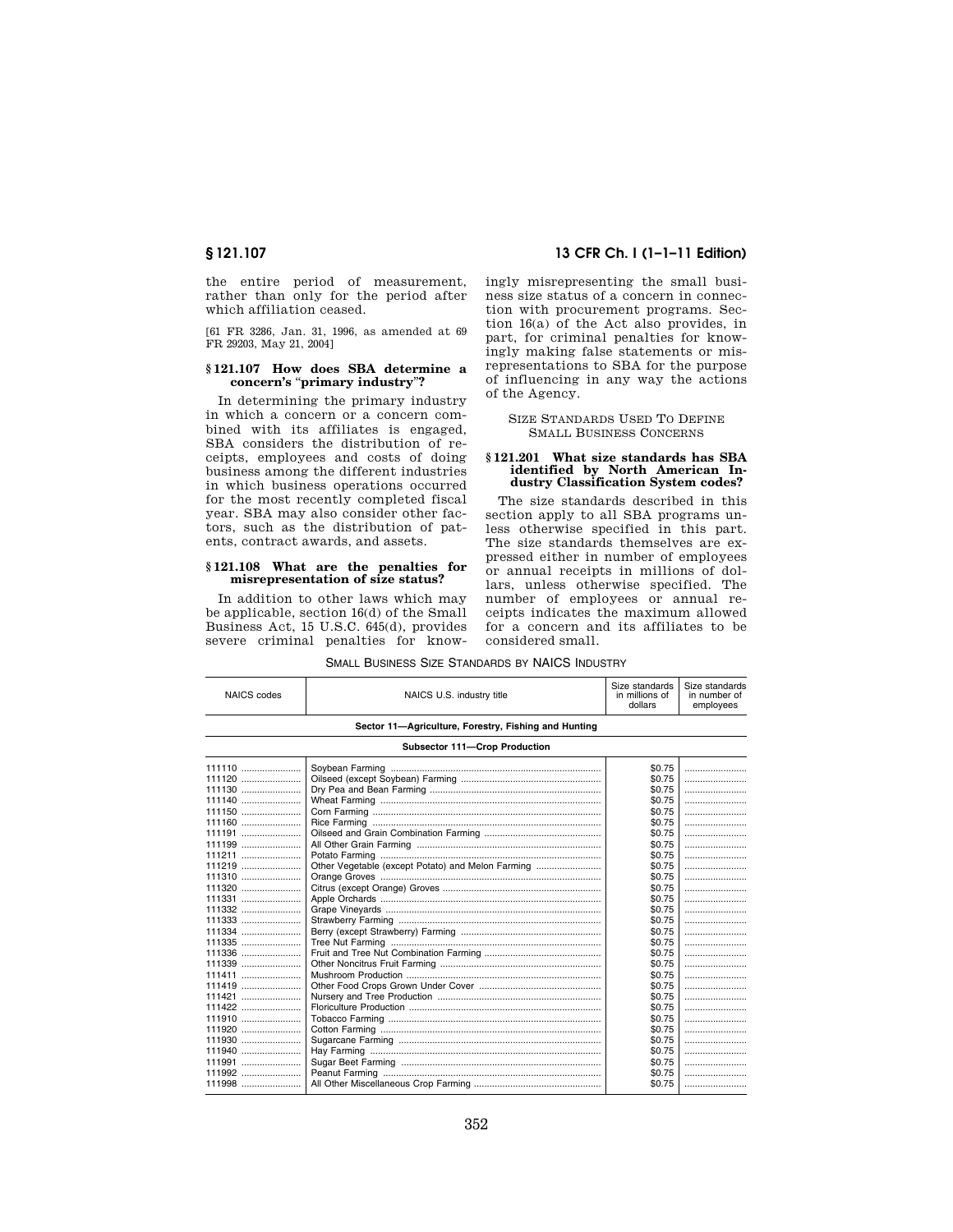## **Small Business Administration**

# §121.201

## SMALL BUSINESS SIZE STANDARDS BY NAICS INDUSTRY-Continued

| <b>NAICS</b> codes | NAICS U.S. industry title                                     | Size standards<br>in millions of<br>dollars | Size standards<br>in number of<br>employees |
|--------------------|---------------------------------------------------------------|---------------------------------------------|---------------------------------------------|
|                    | Subsector 112-Animal Production                               |                                             |                                             |
| 112111<br>112112   |                                                               | \$0.75<br>\$2.00                            |                                             |
| 112120             |                                                               | \$0.75                                      |                                             |
| 112210             |                                                               | \$0.75                                      |                                             |
| 112310             |                                                               | \$12.5                                      |                                             |
| 112320             | Broilers and Other Meat Type Chicken Production               | \$0.75                                      |                                             |
| 112330             |                                                               | \$0.75                                      |                                             |
| 112340             |                                                               | \$0.75                                      |                                             |
| 112390             |                                                               | \$0.75                                      |                                             |
| 112410             |                                                               | \$0.75                                      |                                             |
| 112420             |                                                               | \$0.75                                      |                                             |
| 112511             |                                                               | \$0.75                                      |                                             |
| 112512             |                                                               | \$0.75                                      |                                             |
| $112519$           |                                                               | \$0.75                                      |                                             |
| 112910             |                                                               | \$0.75                                      |                                             |
| 112920             |                                                               | \$0.75                                      |                                             |
| 112930             |                                                               | \$0.75                                      |                                             |
| 112990             |                                                               | \$0.75                                      |                                             |
|                    |                                                               |                                             |                                             |
|                    | Subsector 113-Forestry and Logging                            |                                             |                                             |
| 113110             |                                                               | \$7.0                                       |                                             |
| 113210             | Forest Nurseries and Gathering of Forest Products             | \$7.0                                       |                                             |
| 113310             |                                                               |                                             | 500                                         |
|                    | Subsector 114-Fishing, Hunting and Trapping                   |                                             |                                             |
|                    |                                                               |                                             |                                             |
| $114111$           |                                                               | \$4.0                                       |                                             |
| 114112             |                                                               | \$4.0                                       |                                             |
| 114119             |                                                               | \$4.0                                       |                                             |
| 114210             |                                                               | \$4.0                                       |                                             |
|                    | Subsector 115-Support Activities for Agriculture and Forestry |                                             |                                             |
| 115111             |                                                               |                                             |                                             |
|                    |                                                               | \$7.0                                       |                                             |
| 115112             |                                                               | \$7.0                                       |                                             |
| 115113             |                                                               | \$7.0                                       |                                             |
| 115114             | Postharvest Crop Activities (except Cotton Ginning)           | \$7.0                                       |                                             |
| 115115             |                                                               | \$7.0                                       |                                             |
| 115116             |                                                               | \$7.0                                       |                                             |
| 115210             |                                                               | \$7.0                                       |                                             |
| 115310             |                                                               | \$7.0                                       |                                             |
| Except,            |                                                               | 17\$17.5                                    |                                             |
| Except,            |                                                               | 17 \$17.5                                   |                                             |

Sector 21-Mining, Quarrying, and Oil and Gas Extraction

## Subsector 211-Oil and Gas Extraction

| Crude Petroleum and Natural Gas Extraction<br>2111<br>Natural Gas Liquid Extraction.<br>211112 |  | 500<br>500 |
|------------------------------------------------------------------------------------------------|--|------------|
|------------------------------------------------------------------------------------------------|--|------------|

# Subsector 212-Mining (except Oil and Gas)

| 212111 |                                                     | 500     |
|--------|-----------------------------------------------------|---------|
| 212112 |                                                     | 500     |
| 212113 |                                                     | 500     |
| 212210 |                                                     | 500     |
| 212221 |                                                     | 500     |
| 212222 |                                                     | 500     |
| 212231 |                                                     | <br>500 |
| 212234 |                                                     | 500     |
| 212291 |                                                     | 500     |
| 212299 |                                                     | 500     |
| 212311 |                                                     | 500     |
| 212312 | Crushed and Broken Limestone Mining and Quarrying   | 500     |
| 212313 | Crushed and Broken Granite Mining and Quarrying     | <br>500 |
| 212319 | Other Crushed and Broken Stone Mining and Quarrying | 500     |
|        |                                                     | 500     |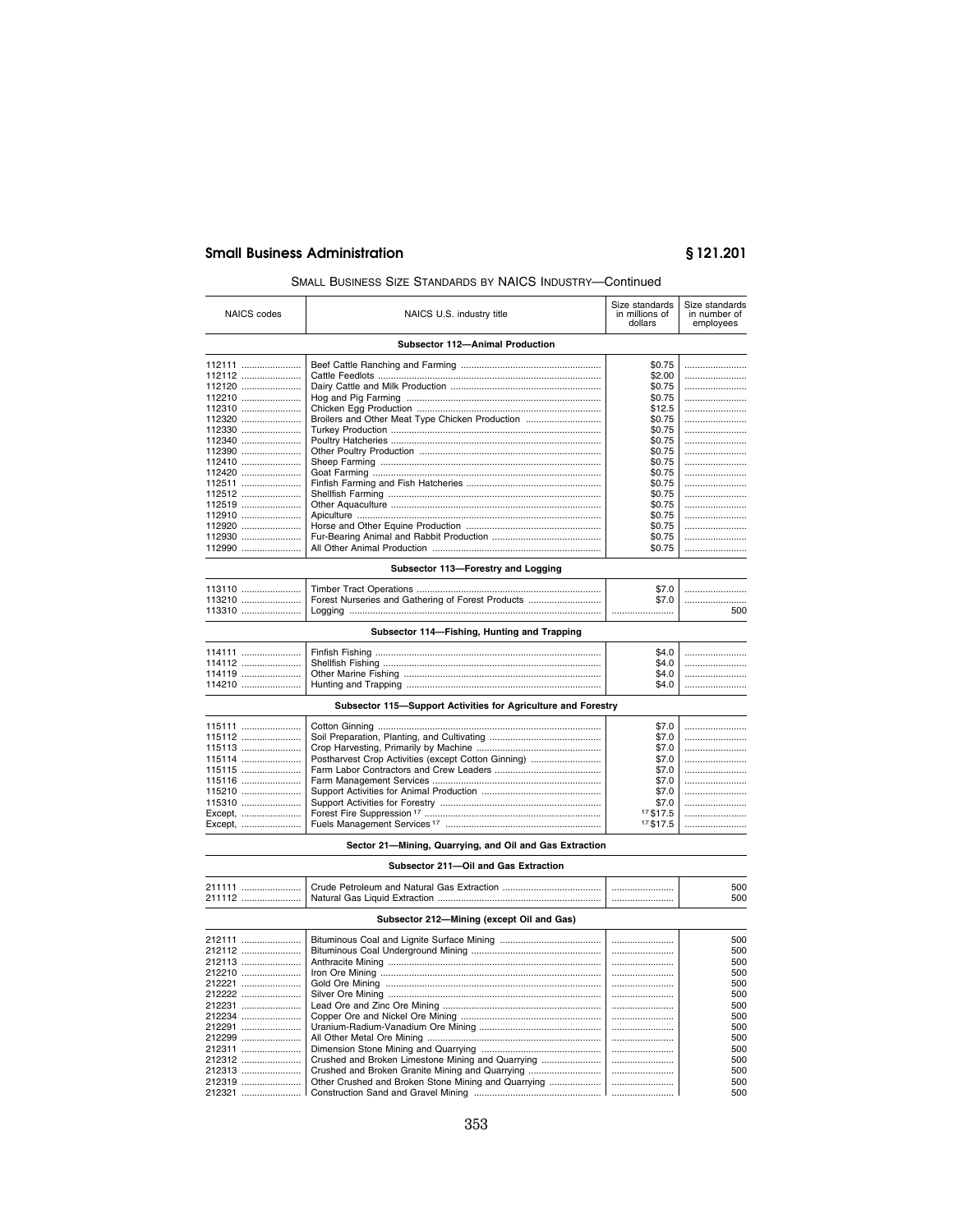# **§ 121.201 13 CFR Ch. I (1–1–11 Edition)**

## SMALL BUSINESS SIZE STANDARDS BY NAICS INDUSTRY—Continued

| NAICS codes | NAICS U.S. industry title | Size standards<br>in millions of<br>dollars | Size standards<br>in number of<br>employees |
|-------------|---------------------------|---------------------------------------------|---------------------------------------------|
|             |                           |                                             | 500                                         |
|             |                           |                                             | 500                                         |
|             |                           |                                             | 500                                         |
|             |                           |                                             | 500                                         |
|             |                           |                                             | 500                                         |
|             |                           |                                             | 500                                         |
|             |                           |                                             | 500                                         |

## **Subsector 213—Support Activities for Mining**

|                                                                    |       | 500 |
|--------------------------------------------------------------------|-------|-----|
|                                                                    |       |     |
|                                                                    | \$7.0 |     |
|                                                                    | \$7.0 |     |
| 213115  Support Activities for Nonmetallic Minerals (except Fuels) | \$7.0 |     |

# **Sector 22—Utilities**

| Subsector 221-Utilities |                                                      |                |     |
|-------------------------|------------------------------------------------------|----------------|-----|
|                         |                                                      | See footnote 1 |     |
|                         |                                                      | See footnote 1 |     |
|                         |                                                      | See footnote 1 |     |
|                         |                                                      | See footnote 1 |     |
|                         | 221121  Electric Bulk Power Transmission and Control | See footnote 1 |     |
|                         |                                                      | See footnote 1 |     |
|                         |                                                      |                | 500 |
|                         |                                                      | \$7.0          |     |
|                         |                                                      | \$7.0          |     |
|                         |                                                      | \$12.5         |     |

## **Sector 23—Construction**

## **Subsector 236—Construction of Buildings**

|  | 236115  New Single-Family Housing Construction (except Operative Builders)<br>236116  New Multifamily Housing Construction (except Operative Builders) | \$33.5<br>\$33.5 |
|--|--------------------------------------------------------------------------------------------------------------------------------------------------------|------------------|

| 237120   Oil and Gas Pipeline and Related Structures Construction |            |
|-------------------------------------------------------------------|------------|
|                                                                   |            |
|                                                                   |            |
|                                                                   |            |
|                                                                   |            |
|                                                                   | $2$ \$20.0 |

## **Subsector 238—Specialty Trade Contractors**

| 238110 | Poured Concrete Foundation and Structure Contractors             | \$14.0 |  |
|--------|------------------------------------------------------------------|--------|--|
| 238120 | Structural Steel and Precast Concrete Contractors                | \$14.0 |  |
| 238130 |                                                                  | \$14.0 |  |
| 238140 |                                                                  | \$14.0 |  |
| 238150 |                                                                  | \$14.0 |  |
| 238160 |                                                                  | \$14.0 |  |
| 238170 |                                                                  | \$14.0 |  |
| 238190 | Other Foundation, Structure, and Building Exterior Contractors   | \$14.0 |  |
| 238210 | Electrical Contractors and Other Wiring Installation Contractors | \$14.0 |  |
| 238220 | Plumbing, Heating, and Air-Conditioning Contractors              | \$14.0 |  |
| 238290 |                                                                  | \$14.0 |  |
| 238310 |                                                                  | \$14.0 |  |
| 238320 |                                                                  | \$14.0 |  |
| 238330 |                                                                  | \$14.0 |  |
| 238340 |                                                                  | \$14.0 |  |
| 238350 |                                                                  | \$14.0 |  |
|        |                                                                  | \$14.0 |  |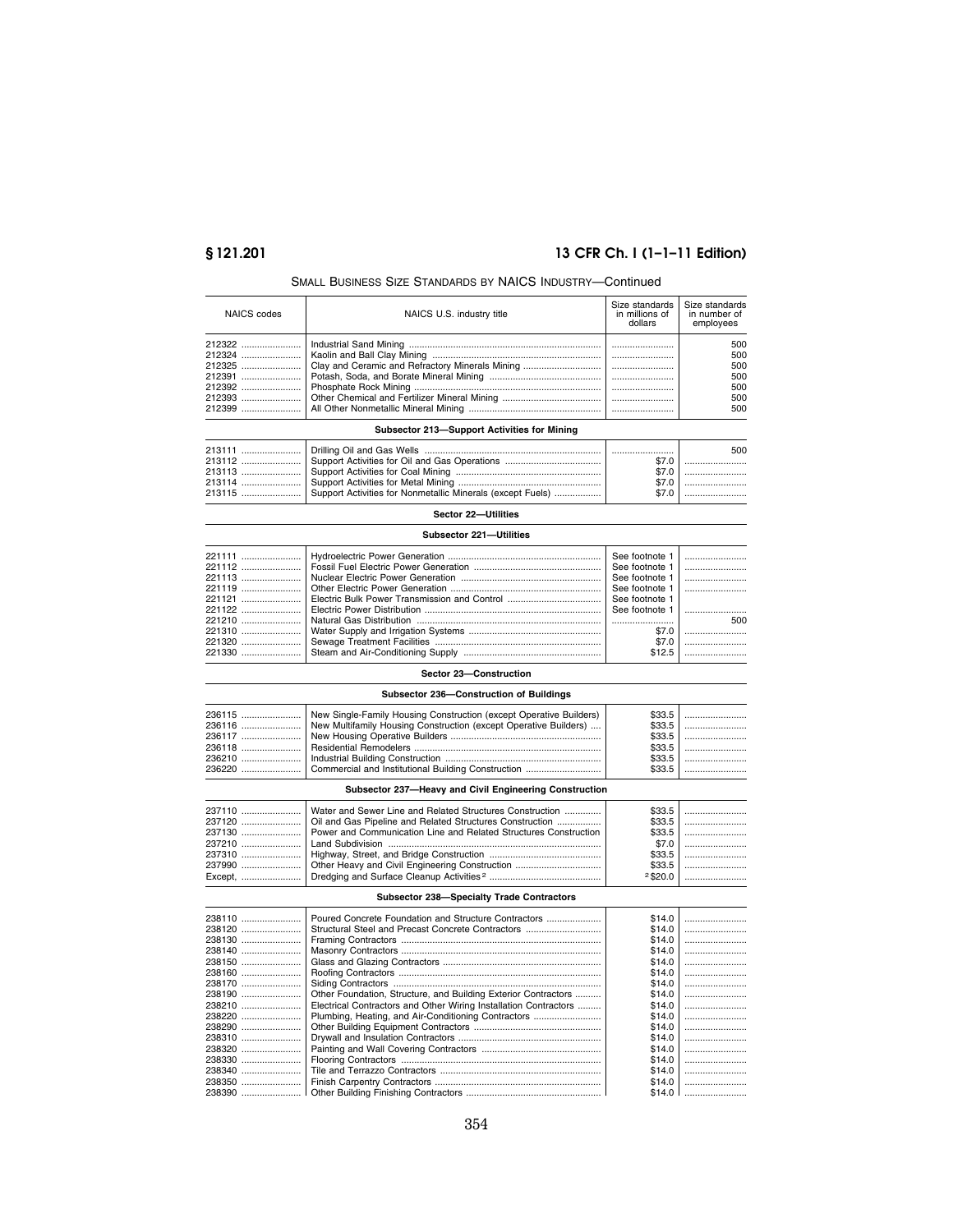## **Small Business Administration**

# §121.201

500

## SMALL BUSINESS SIZE STANDARDS BY NAICS INDUSTRY-Continued

| NAICS codes                 | NAICS U.S. industry title | Size standards   Size standards<br>in millions of<br>dollars | in number of<br>employees |
|-----------------------------|---------------------------|--------------------------------------------------------------|---------------------------|
| 238990                      |                           | \$14.0<br>\$14.0<br>13,514.0                                 |                           |
| Sectors 31-33-Manufacturing |                           |                                                              |                           |

# Subsector 311-Food Manufacturing

| 311111           |                                                             | 500        |
|------------------|-------------------------------------------------------------|------------|
| 311119           |                                                             | 500        |
| 311211           |                                                             | 500        |
| 311212           |                                                             | 500        |
| 311213           |                                                             | 500        |
| 311221           |                                                             | 750        |
| 311222           |                                                             | 500        |
| 311223           |                                                             | 1.000      |
| 311225           |                                                             | 1,000      |
| 311230           |                                                             | 1,000      |
| 311311           |                                                             | 500        |
| 311312           |                                                             | 750        |
| 311313           |                                                             | 750        |
| 311320           | Chocolate and Confectionery Manufacturing from Cacao Beans  | <br>500    |
| 311330           | Confectionery Manufacturing from Purchased Chocolate        | 500        |
| 311340           |                                                             | 500        |
| 311411           | Frozen Fruit, Juice and Vegetable Manufacturing             | 500        |
| 311412           |                                                             | 500        |
| 311421           |                                                             | 3500       |
| 311422           |                                                             | 1,000      |
| 311423           |                                                             | 500        |
| 311511           |                                                             | 500        |
| 311512           |                                                             | 500        |
| 311513           |                                                             | 500        |
| 311514<br>311520 | Dry, Condensed, and Evaporated Dairy Product Manufacturing  | 500<br>500 |
| 311611           |                                                             | 500        |
| 311612           |                                                             | 500        |
| 311613           |                                                             | 500        |
| 311615           |                                                             | 500        |
| 311711           |                                                             | 500        |
| 311712           |                                                             | 500        |
| 311811           |                                                             | 500        |
| 311812           |                                                             | 500        |
| 311813           | Frozen Cakes, Pies, and Other Pastries Manufacturing        | 500        |
| 311821           |                                                             | 750        |
| 311822           | Flour Mixes and Dough Manufacturing from Purchased Flour    | <br>500    |
| 311823           |                                                             | 500        |
| 311830           |                                                             | 500        |
| 311911           |                                                             | 500        |
| 311919           |                                                             | 500        |
| 311920           |                                                             | 500        |
| 311930           | Flavoring Syrup and Concentrate Manufacturing               | 500        |
| 311941           | Mayonnaise, Dressing and Other Prepared Sauce Manufacturing | 500        |
| 311942           |                                                             | 500        |
| 311991           |                                                             | 500        |
| 311999           |                                                             | 500        |
|                  |                                                             |            |

## Subsector 312-Beverage and Tobacco Product Manufacturing

| 312111                      |  |  | 500  |
|-----------------------------|--|--|------|
| 312112                      |  |  | 500  |
| 312113                      |  |  | 500  |
| 312120                      |  |  | 500  |
| 312130                      |  |  | 500  |
| 312140                      |  |  | 750  |
| 312210                      |  |  | 500  |
| 312221                      |  |  | .000 |
| 312229                      |  |  | 500  |
| Subsector 313-Textile Mills |  |  |      |

313111 ........................ Yarn Spinning Mills ........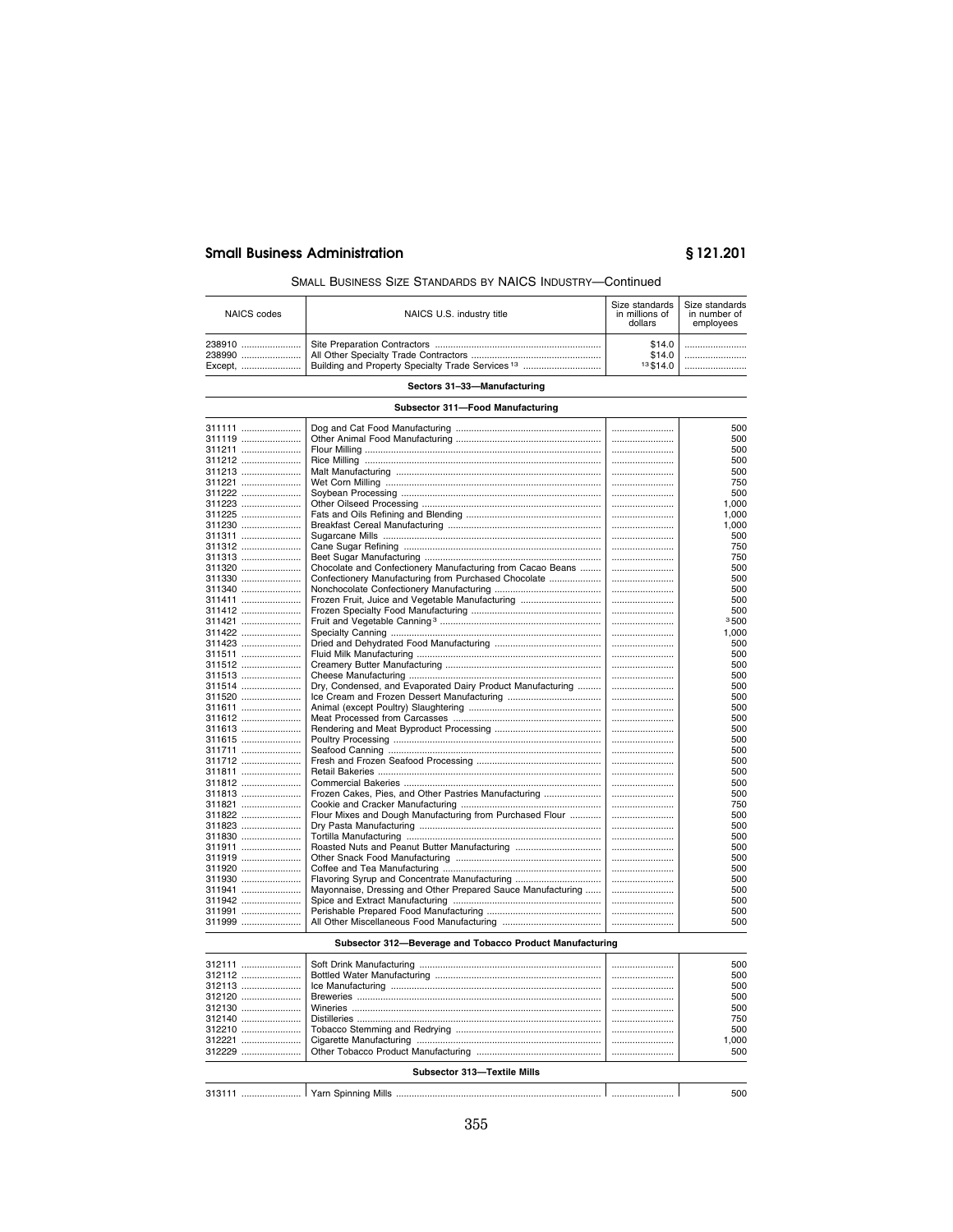# **§ 121.201 13 CFR Ch. I (1–1–11 Edition)**

| NAICS codes | NAICS U.S. industry title                                     | Size standards<br>in millions of<br>dollars | Size standards<br>in number of<br>employees |
|-------------|---------------------------------------------------------------|---------------------------------------------|---------------------------------------------|
|             |                                                               |                                             | 500                                         |
| 313113      |                                                               |                                             | 500                                         |
| 313210      |                                                               |                                             | 1.000                                       |
|             |                                                               |                                             | 500                                         |
| 313222      |                                                               |                                             | 500                                         |
| 313230      |                                                               |                                             | 500                                         |
| 313241      |                                                               |                                             | 500                                         |
| 313249      |                                                               |                                             | 500                                         |
| 313311      |                                                               |                                             | 1.000                                       |
| 313312      | Textile and Fabric Finishing (except Broadwoven Fabric) Mills |                                             | 500                                         |
| 313320      |                                                               |                                             | 1.000                                       |
|             | Subsector 314-Textile Product Mills                           |                                             |                                             |

## SMALL BUSINESS SIZE STANDARDS BY NAICS INDUSTRY—Continued

| <u>Juvaccio JIT Callic I Iougul Milla</u> |  |  |       |
|-------------------------------------------|--|--|-------|
|                                           |  |  | 500   |
|                                           |  |  | 500   |
|                                           |  |  | 500   |
|                                           |  |  | 500   |
|                                           |  |  | 500   |
|                                           |  |  | 500   |
|                                           |  |  | 1.000 |
|                                           |  |  | 500   |

## **Subsector 315—Apparel Manufacturing**

| 315111 |                                                                                        | 500     |
|--------|----------------------------------------------------------------------------------------|---------|
| 315119 |                                                                                        | 500     |
| 315191 |                                                                                        | 500     |
| 315192 |                                                                                        | 500     |
| 315211 | Men's and Boys' Cut and Sew Apparel Contractors                                        | 500     |
| 315212 | Women's, Girls', and Infants' Cut and Sew Apparel Contractors                          | 500     |
| 315221 | Men's and Boys' Cut and Sew Underwear and Nightwear Manufac-<br>turing.                | 500     |
| 315222 | Men's and Boys' Cut and Sew Suit, Coat and Overcoat Manufac-<br>turing.                | 500     |
| 315223 | Men's and Boys' Cut and Sew Shirt (except Work Shirt) Manufac-<br>turina.              | 500     |
| 315224 | Men's and Boys' Cut and Sew Trouser, Slack and Jean Manufac-<br>turing.                | 500     |
| 315225 | Men's and Boys' Cut and Sew Work Clothing Manufacturing                                | 500     |
| 315228 | Men's and Boys' Cut and Sew Other Outerwear Manufacturing                              | 500     |
| 315231 | Women's and Girls' Cut and Sew Lingerie, Loungewear and Night-<br>wear Manufacturing.  | <br>500 |
|        | Women's and Girls' Cut and Sew Blouse and Shirt Manufacturing                          | 500     |
| 315233 |                                                                                        | <br>500 |
| 315234 | Women's and Girls' Cut and Sew Suit, Coat, Tailored Jacket and<br>Skirt Manufacturing. | 500     |
|        | Women's and Girls' Cut and Sew Other Outerwear Manufacturing                           | 500     |
| 315291 |                                                                                        | 500     |
| 315292 |                                                                                        | 500     |
| 315299 |                                                                                        | 500     |
| 315991 |                                                                                        | 500     |
|        |                                                                                        | 500     |
| 315993 |                                                                                        | 500     |
| 315999 | Other Apparel Accessories and Other Apparel Manufacturing                              | 500     |

## **Subsector 316—Leather and Allied Product Manufacturing**

| 316110 |                                                               | 500   |
|--------|---------------------------------------------------------------|-------|
| 316211 |                                                               | 1.000 |
| 316212 |                                                               | 500   |
| 316213 |                                                               | 500   |
| 316214 |                                                               | 500   |
|        |                                                               | 500   |
| 316991 |                                                               | 500   |
| 316992 |                                                               | 500   |
| 316993 | Personal Leather Good (except Women's Handbag and Purse) Man- | 500   |
|        | ufacturing.                                                   |       |
|        |                                                               | 500   |
|        |                                                               |       |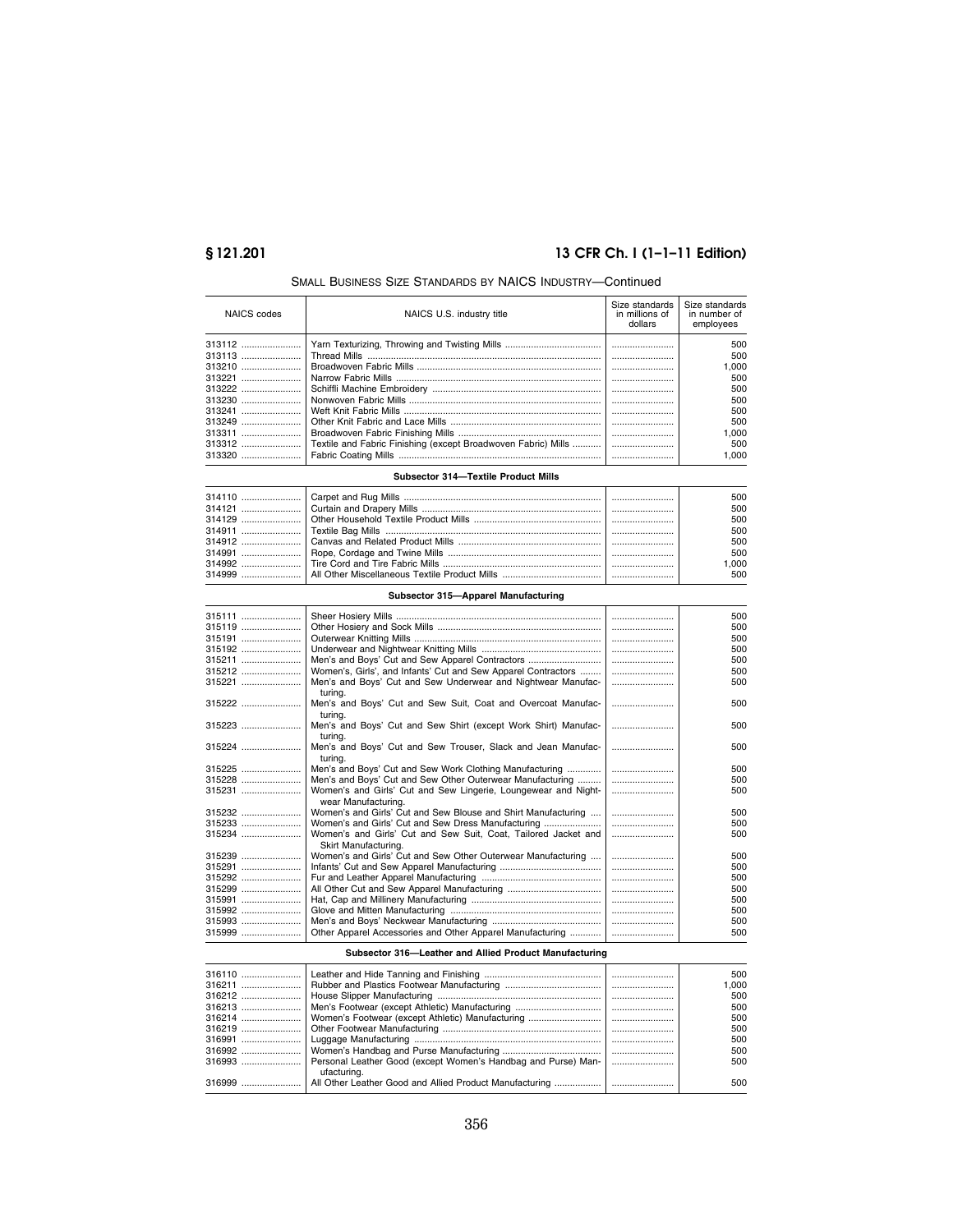## SMALL BUSINESS SIZE STANDARDS BY NAICS INDUSTRY—Continued

| <b>NAICS</b> codes | NAICS U.S. industry title                                         | Size standards<br>in millions of<br>dollars | Size standards<br>in number of<br>employees |
|--------------------|-------------------------------------------------------------------|---------------------------------------------|---------------------------------------------|
|                    | Subsector 321-Wood Product Manufacturing                          |                                             |                                             |
| 321113             |                                                                   |                                             | 500                                         |
| 321114             |                                                                   |                                             | 500                                         |
| 321211             |                                                                   |                                             | 500                                         |
| 321212             |                                                                   |                                             | 500                                         |
| 321213             | Engineered Wood Member (except Truss) Manufacturing               |                                             | 500                                         |
| 321214             |                                                                   |                                             | 500                                         |
| 321219             |                                                                   |                                             | 500                                         |
| 321911             |                                                                   |                                             | 500                                         |
| 321912             |                                                                   |                                             | 500                                         |
| 321918             |                                                                   |                                             | 500                                         |
| 321920             |                                                                   |                                             | 500                                         |
| 321991             | Manufactured Home (Mobile Home) Manufacturing                     |                                             | 500                                         |
| 321992             |                                                                   |                                             | 500                                         |
| 321999             | All Other Miscellaneous Wood Product Manufacturing                |                                             | 500                                         |
|                    |                                                                   |                                             |                                             |
|                    | Subsector 322-Paper Manufacturing                                 |                                             |                                             |
| 322110             |                                                                   |                                             | 750                                         |
| 322121             |                                                                   |                                             | 750                                         |
| 322122             |                                                                   |                                             | 750                                         |
| 322130             |                                                                   |                                             | 750                                         |
| 322211             | Corrugated and Solid Fiber Box Manufacturing                      |                                             | 500                                         |
| 322212             |                                                                   |                                             | 750                                         |
| 322213             |                                                                   |                                             | 500                                         |
| 322214             | Fiber Can, Tube, Drum, and Similar Products Manufacturing         |                                             | 500                                         |
| 322215             | Non-Folding Sanitary Food Container Manufacturing                 |                                             | 750                                         |
| 322221             | Coated and Laminated Packaging Paper Manufacturing                |                                             | 500                                         |
| 322222             |                                                                   |                                             | 500                                         |
| 322223             |                                                                   |                                             | 500                                         |
| 322224             | Uncoated Paper and Multiwall Bag Manufacturing                    |                                             | 500                                         |
| 322225             | Laminated Aluminum Foil Manufacturing for Flexible Packaging Uses |                                             | 500                                         |
| 322226             |                                                                   |                                             | 500                                         |
|                    |                                                                   |                                             |                                             |
|                    | Die-Cut Paper and Paperboard Office Supplies Manufacturing        |                                             | 500                                         |
| 322232             |                                                                   |                                             | 500                                         |
| 322233             | Stationery, Tablet, and Related Product Manufacturing             |                                             | 500                                         |
| 322291             |                                                                   |                                             | 500                                         |
| 322299             | All Other Converted Paper Product Manufacturing                   |                                             | 500                                         |
|                    | Subsector 323-Printing and Related Support Activities             |                                             |                                             |
| 323110             |                                                                   |                                             | 500                                         |
| 323111             |                                                                   |                                             | 500                                         |
| 323112             |                                                                   |                                             | 500                                         |
| 323113             |                                                                   |                                             | 500                                         |
| 323114             |                                                                   |                                             | 500                                         |
| 323115             |                                                                   |                                             | 500                                         |
| 323116             |                                                                   |                                             | 500                                         |
| 323117             |                                                                   |                                             | 500                                         |
| 323118             | Blankbook, Loose-leaf Binder and Device Manufacturing             |                                             | 500                                         |
| 323119             |                                                                   |                                             | 500                                         |
| 323121             |                                                                   |                                             | 500                                         |
| 323122             |                                                                   |                                             | 500                                         |
|                    |                                                                   |                                             |                                             |
|                    | Subsector 324-Petroleum and Coal Products Manufacturing           |                                             |                                             |
| 324110             | Petroleum Refineries <sup>4</sup> .                               |                                             | 41.500                                      |

|        | 324110    Petroleum Refineries <sup>4</sup>                   | 41.500 |
|--------|---------------------------------------------------------------|--------|
| 324121 |                                                               | 500    |
| 324122 | Asphalt Shingle and Coating Materials Manufacturing           | 750    |
|        | 324191    Petroleum Lubricating Oil and Grease Manufacturing  | 500    |
|        | 324199    All Other Petroleum and Coal Products Manufacturing | 500    |
|        |                                                               |        |

## **Subsector 325—Chemical Manufacturing**

|        |  | 1.000 |
|--------|--|-------|
|        |  | 1.000 |
| 325131 |  | 1.000 |
|        |  | 750   |
|        |  | 000.  |
|        |  | 500   |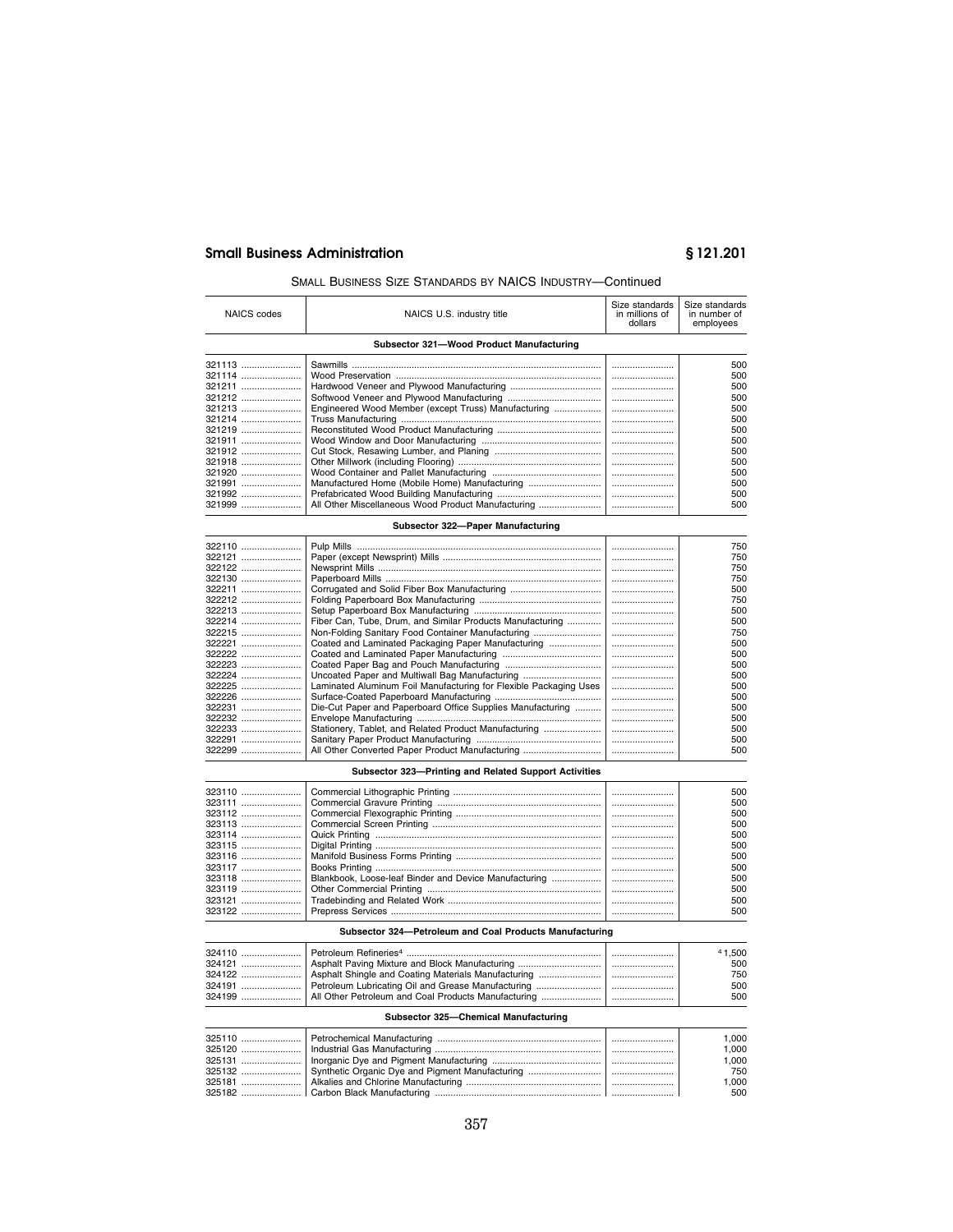# **§ 121.201 13 CFR Ch. I (1–1–11 Edition)**

| NAICS codes      | NAICS U.S. industry title                                                                          | Size standards<br>in millions of<br>dollars | Size standards<br>in number of<br>employees |
|------------------|----------------------------------------------------------------------------------------------------|---------------------------------------------|---------------------------------------------|
| 325188           | All Other Basic Inorganic Chemical Manufacturing                                                   |                                             | 1,000                                       |
| 325191           |                                                                                                    |                                             | 500                                         |
| 325192           |                                                                                                    |                                             | 750                                         |
| 325193           |                                                                                                    |                                             | 1,000                                       |
| 325199           | All Other Basic Organic Chemical Manufacturing                                                     |                                             | 1,000                                       |
| 325211           |                                                                                                    |                                             | 750                                         |
| 325212           |                                                                                                    |                                             | 1.000                                       |
| 325221           |                                                                                                    |                                             | 1,000<br>1,000                              |
| 325222<br>325311 |                                                                                                    |                                             | 1,000                                       |
| 325312           |                                                                                                    |                                             | 500                                         |
| 325314           |                                                                                                    |                                             | 500                                         |
| 325320           |                                                                                                    |                                             | 500                                         |
| 325411           |                                                                                                    |                                             | 750                                         |
| 325412           |                                                                                                    |                                             | 750                                         |
| 325413           |                                                                                                    |                                             | 500                                         |
| 325414           | Biological Product (except Diagnostic) Manufacturing                                               |                                             | 500                                         |
| 325510           |                                                                                                    |                                             | 500                                         |
| 325520<br>325611 |                                                                                                    |                                             | 500<br>750                                  |
| 325612           | Polish and Other Sanitation Good Manufacturing                                                     |                                             | 500                                         |
| 325613           |                                                                                                    |                                             | 500                                         |
| 325620           |                                                                                                    |                                             | 500                                         |
| 325910           |                                                                                                    |                                             | 500                                         |
| 325920           |                                                                                                    |                                             | 750                                         |
| 325991           |                                                                                                    |                                             | 500                                         |
| 325992           | Photographic Film, Paper, Plate and Chemical Manufacturing                                         |                                             | 500                                         |
| 325998           | All Other Miscellaneous Chemical Product and Preparation Manufac-<br>turing.                       |                                             | 500                                         |
|                  | Subsector 326-Plastics and Rubber Products Manufacturing                                           |                                             |                                             |
|                  |                                                                                                    |                                             | 500                                         |
| 326112           | Plastics Packaging Film and Sheet(including Laminated) Manufac-<br>turing.                         |                                             | 500                                         |
| 326113           | Unlaminated Plastics Film and Sheet (except Packaging) Manufac-<br>turing.                         |                                             | 500                                         |
| 326121           | Unlaminated Plastics Profile Shape Manufacturing                                                   |                                             | 500                                         |
| 326122           |                                                                                                    |                                             | 500                                         |
| 326130           | Laminated Plastics Plate, Sheet (except Packaging), and Shape<br>Manufacturing.                    |                                             | 500                                         |
| 326140           |                                                                                                    |                                             | 500                                         |
| 326150           | Urethane and Other Foam Product (except Polystyrene) Manufac-<br>turing.                           |                                             | 500                                         |
| 326160           |                                                                                                    |                                             | 500                                         |
| 326191           |                                                                                                    |                                             | 500                                         |
| 326192           |                                                                                                    | <br>                                        | 750                                         |
| 326199<br>326211 |                                                                                                    |                                             | 500<br>51,000                               |
| 326212           |                                                                                                    |                                             | 500                                         |
| 326220           | Rubber and Plastics Hoses and Belting Manufacturing                                                |                                             | 500                                         |
| 326291           | Rubber Product Manufacturing for Mechanical Use                                                    |                                             | 500                                         |
| 326299           |                                                                                                    |                                             | 500                                         |
|                  | Subsector 327-Nonmetallic Mineral Product Manufacturing                                            |                                             |                                             |
| 327111           | Vitreous China Plumbing Fixture and China and Earthenware Bath-<br>room Accessories Manufacturing. |                                             | 750                                         |
| 327112           | Vitreous China, Fine Earthenware and Other Pottery Product Manu-<br>facturing.                     |                                             | 500                                         |
| 327113           |                                                                                                    |                                             | 500                                         |
| 327121           |                                                                                                    |                                             | 500                                         |
| 327122           |                                                                                                    |                                             | 500                                         |
| 327123<br>327124 |                                                                                                    | <br>                                        | 500<br>500                                  |
| 327125           |                                                                                                    |                                             | 750                                         |
| 327211           |                                                                                                    |                                             | 1,000                                       |
| 327212           | Other Pressed and Blown Glass and Glassware Manufacturing                                          |                                             | 750                                         |
| 327213           |                                                                                                    |                                             | 750                                         |
| 327215           | Glass Product Manufacturing Made of Purchased Glass                                                |                                             | 500                                         |
| 327310           |                                                                                                    |                                             | 750                                         |

# SMALL BUSINESS SIZE STANDARDS BY NAICS INDUSTRY—Continued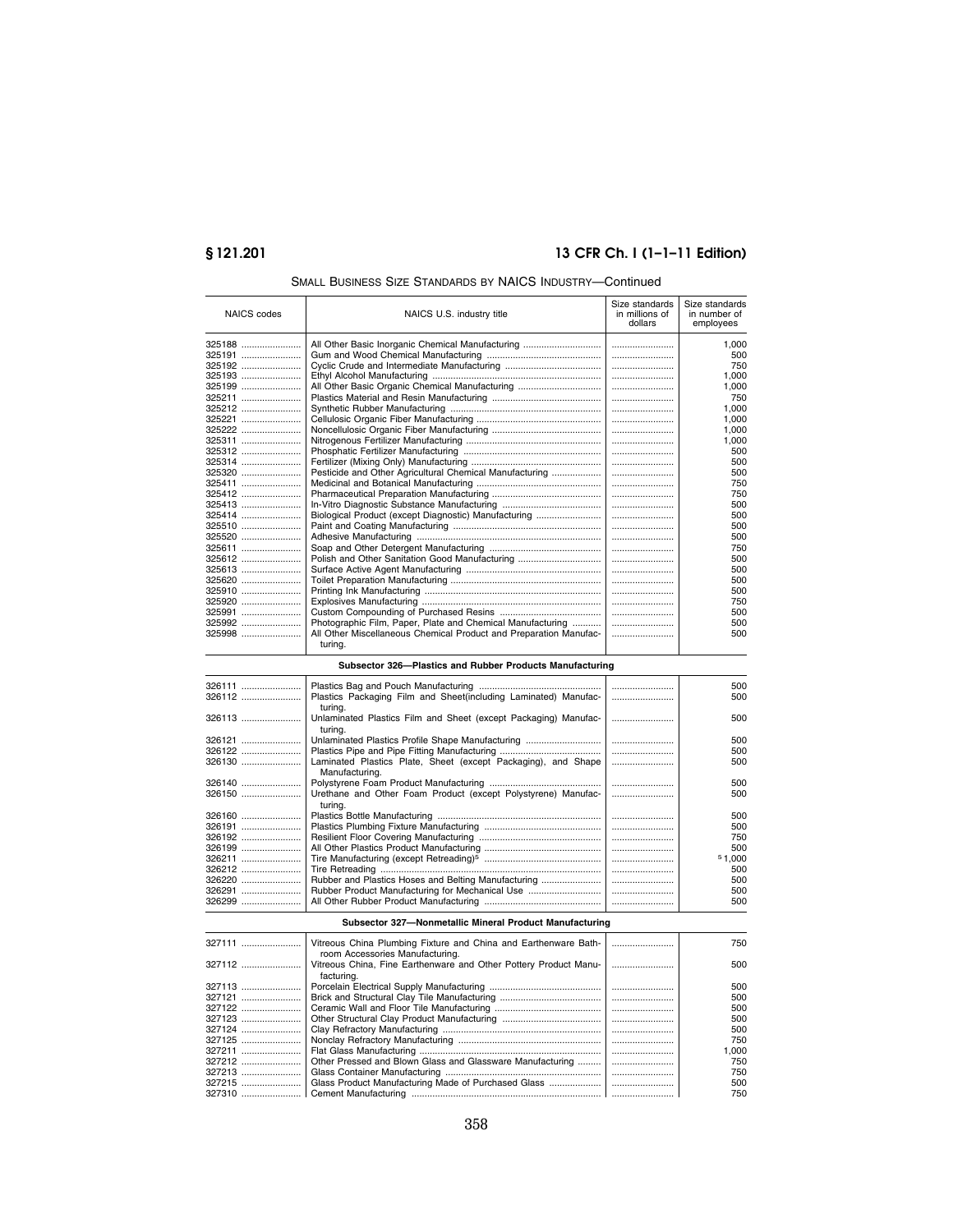## SMALL BUSINESS SIZE STANDARDS BY NAICS INDUSTRY—Continued

| NAICS codes | NAICS U.S. industry title                                         | Size standards<br>in millions of<br>dollars | Size standards<br>in number of<br>employees |
|-------------|-------------------------------------------------------------------|---------------------------------------------|---------------------------------------------|
| 327320      |                                                                   |                                             | 500                                         |
| 327331      |                                                                   |                                             | 500                                         |
| 327332      |                                                                   |                                             | 500                                         |
| 327390      |                                                                   |                                             | 500                                         |
| 327410      |                                                                   |                                             | 500                                         |
|             |                                                                   |                                             | 1.000                                       |
| 327910      |                                                                   |                                             | 500                                         |
| 327991      |                                                                   |                                             | 500                                         |
| 327992      | Ground or Treated Mineral and Earth Manufacturing                 |                                             | 500                                         |
| 327993      |                                                                   |                                             | 750                                         |
| 327999      | All Other Miscellaneous Nonmetallic Mineral Product Manufacturing |                                             | 500                                         |

## **Subsector 331—Primary Metal Manufacturing**

|                                                                                                   |                                                                      | 1.000 |
|---------------------------------------------------------------------------------------------------|----------------------------------------------------------------------|-------|
| Electrometallurgical Ferroalloy Product Manufacturing                                             |                                                                      | 750   |
| Iron and Steel Pipe and Tube Manufacturing from Purchased Steel                                   |                                                                      | 1.000 |
|                                                                                                   |                                                                      | 1.000 |
|                                                                                                   |                                                                      | 1.000 |
|                                                                                                   |                                                                      | 1.000 |
|                                                                                                   |                                                                      | 1,000 |
|                                                                                                   |                                                                      | 750   |
|                                                                                                   |                                                                      | 750   |
|                                                                                                   |                                                                      | 750   |
|                                                                                                   |                                                                      | 750   |
|                                                                                                   |                                                                      | 1,000 |
| Primary Smelting and Refining of Nonferrous Metal (except Copper<br>and Aluminum).                |                                                                      | 750   |
|                                                                                                   |                                                                      | 750   |
|                                                                                                   |                                                                      | 1.000 |
| Secondary Smelting, Refining, and Alloying of Copper                                              |                                                                      | 750   |
| Nonferrous Metal (except Copper and Aluminum) Rolling, Drawing                                    |                                                                      | 750   |
| Secondary Smelting, Refining, and Alloying of Nonferrous Metal (ex-<br>cept Copper and Aluminum). |                                                                      | 750   |
|                                                                                                   |                                                                      | 500   |
|                                                                                                   |                                                                      | 500   |
|                                                                                                   |                                                                      | 500   |
|                                                                                                   |                                                                      | 500   |
|                                                                                                   |                                                                      | 500   |
|                                                                                                   |                                                                      | 500   |
|                                                                                                   |                                                                      | 500   |
| Other Nonferrous Foundries (except Die-Casting)                                                   |                                                                      | 500   |
|                                                                                                   | and Extruding.<br>Nonferrous (except Aluminum) Die-Casting Foundries |       |

## **Subsector 332—Fabricated Metal Product Manufacturing**

| 332111 |                                                          | 500       |
|--------|----------------------------------------------------------|-----------|
| 332112 |                                                          | 500       |
| 332114 |                                                          | <br>500   |
| 332115 |                                                          | 500       |
| 332116 |                                                          | <br>500   |
| 332117 |                                                          | <br>500   |
| 332211 | Cutlery and Flatware (except Precious) Manufacturing     | <br>500   |
| 332212 |                                                          | 500       |
| 332213 |                                                          | 500       |
| 332214 |                                                          | 500       |
| 332311 | Prefabricated Metal Building and Component Manufacturing | <br>500   |
| 332312 |                                                          | <br>500   |
| 332313 |                                                          | <br>500   |
| 332321 |                                                          | 500       |
| 332322 |                                                          | <br>500   |
| 332323 | Ornamental and Architectural Metal Work Manufacturing    | <br>500   |
|        | Power Boiler and Heat Exchanger Manufacturing            | 500       |
| 332420 |                                                          | 500       |
|        |                                                          | <br>1,000 |
| 332439 |                                                          | <br>500   |
| 332510 |                                                          | <br>500   |
| 332611 |                                                          | <br>500   |
| 332612 |                                                          | 500       |
| 332618 |                                                          | 500       |
|        |                                                          |           |
| 332710 |                                                          | 500       |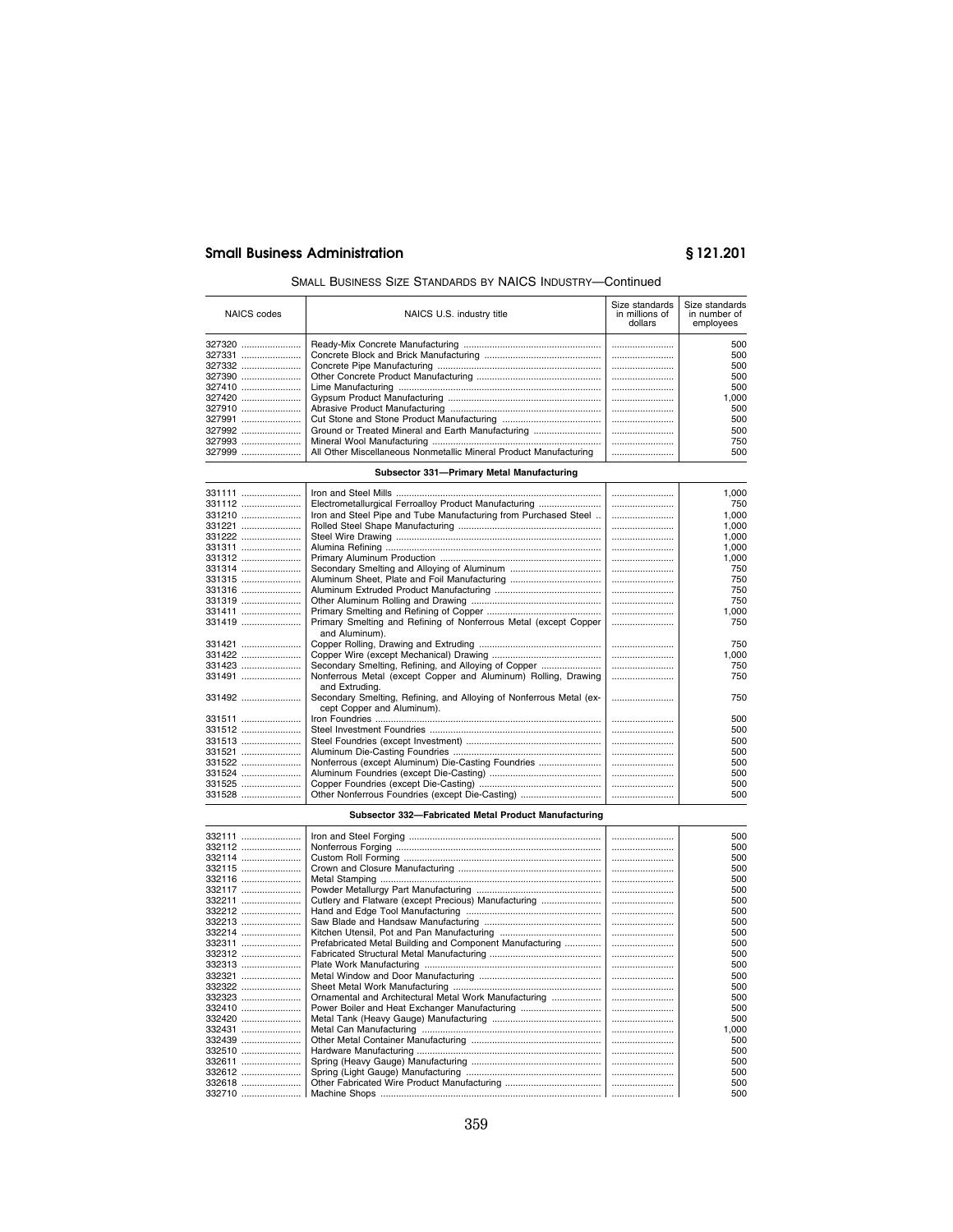# **§ 121.201 13 CFR Ch. I (1–1–11 Edition)**

| <b>NAICS</b> codes | NAICS U.S. industry title                                                                                               | Size standards<br>in millions of<br>dollars | Size standards<br>in number of<br>employees |
|--------------------|-------------------------------------------------------------------------------------------------------------------------|---------------------------------------------|---------------------------------------------|
| 332721             |                                                                                                                         |                                             | 500                                         |
| 332722             | Bolt, Nut, Screw, Rivet and Washer Manufacturing                                                                        |                                             | 500                                         |
| 332811             |                                                                                                                         |                                             | 750                                         |
| 332812             | Metal Coating, Engraving (except Jewelry and Silverware), and Allied<br>Services to Manufacturers.                      |                                             | 500                                         |
| 332813             | Electroplating, Plating, Polishing, Anodizing and Coloring                                                              |                                             | 500                                         |
| 332911             |                                                                                                                         |                                             | 500                                         |
| 332912             | Fluid Power Valve and Hose Fitting Manufacturing                                                                        |                                             | 500                                         |
| 332913             | Plumbing Fixture Fitting and Trim Manufacturing                                                                         |                                             | 500                                         |
| 332919             | Other Metal Valve and Pipe Fitting Manufacturing                                                                        |                                             | 500                                         |
| 332991             |                                                                                                                         |                                             | 750                                         |
| 332992             |                                                                                                                         |                                             | 1,000                                       |
| 332993             | Ammunition (except Small Arms) Manufacturing                                                                            |                                             | 1,500                                       |
| 332994             |                                                                                                                         |                                             | 1,000                                       |
| 332995             | Other Ordnance and Accessories Manufacturing                                                                            |                                             | 500                                         |
| 332996             | Fabricated Pipe and Pipe Fitting Manufacturing                                                                          |                                             | 500                                         |
| 332997             |                                                                                                                         |                                             | 500                                         |
| 332998             | Enameled Iron and Metal Sanitary Ware Manufacturing                                                                     |                                             | 750                                         |
| 332999             | All Other Miscellaneous Fabricated Metal Product Manufacturing                                                          |                                             | 500                                         |
|                    | Subsector 333-Machinery Manufacturing <sup>6</sup>                                                                      |                                             |                                             |
| 333111             |                                                                                                                         |                                             | 500                                         |
| 333112             | Lawn and Garden Tractor and Home Lawn and Garden Equipment                                                              |                                             | 500                                         |
| 333120             | Manufacturing.                                                                                                          |                                             | 750                                         |
| 333131             | Mining Machinery and Equipment Manufacturing                                                                            |                                             | 500                                         |
| 333132             | Oil and Gas Field Machinery and Equipment Manufacturing                                                                 |                                             | 500                                         |
| 333210             | Sawmill and Woodworking Machinery Manufacturing                                                                         |                                             | 500                                         |
| 333220             | Plastics and Rubber Industry Machinery Manufacturing                                                                    |                                             | 500                                         |
| 333291             |                                                                                                                         |                                             | 500                                         |
| 333292             |                                                                                                                         |                                             | 500                                         |
| 333293             | Printing Machinery and Equipment Manufacturing                                                                          |                                             | 500                                         |
| 333294             |                                                                                                                         |                                             | 500                                         |
| 333295             |                                                                                                                         |                                             | 500                                         |
| 333298             |                                                                                                                         |                                             | 500                                         |
| 333311             |                                                                                                                         |                                             | 500                                         |
| 333312             | Commercial Laundry, Drycleaning and Pressing Machine Manufac-<br>turing.                                                |                                             | 500                                         |
| 333313             |                                                                                                                         |                                             | 1,000                                       |
| 333314             |                                                                                                                         |                                             | 500                                         |
| 333315             | Photographic and Photocopying Equipment Manufacturing                                                                   |                                             | 500                                         |
| 333319             | Other Commercial and Service Industry Machinery Manufacturing                                                           |                                             | 500                                         |
| 333411             |                                                                                                                         |                                             | 500                                         |
| 333412             | Industrial and Commercial Fan and Blower Manufacturing                                                                  |                                             | 500                                         |
| 333414             | Heating Equipment (except Warm Air Furnaces) Manufacturing                                                              |                                             | 500                                         |
| 333415             | Air-Conditioning and Warm Air Heating Equipment and Commercial<br>and Industrial Refrigeration Equipment Manufacturing. |                                             | 750                                         |
| 333511             |                                                                                                                         |                                             | 500                                         |
| 333512             | Machine Tool (Metal Cutting Types) Manufacturing                                                                        |                                             | 500                                         |
| 333513             | Machine Tool (Metal Forming Types) Manufacturing                                                                        |                                             | 500                                         |
| 333514             | Special Die and Tool, Die Set, Jig and Fixture Manufacturing                                                            |                                             | 500                                         |
| 333515             | Cutting Tool and Machine Tool Accessory Manufacturing                                                                   |                                             | 500                                         |
| 333516             | Rolling Mill Machinery and Equipment Manufacturing                                                                      |                                             | 500                                         |
| 333518             |                                                                                                                         |                                             | 500                                         |
| 333611             | Turbine and Turbine Generator Set Unit Manufacturing                                                                    |                                             | 1,000                                       |
| 333612             | Speed Changer, Industrial High- Speed Drive and Gear Manufac-<br>turing.                                                |                                             | 500                                         |
| 333613             | Mechanical Power Transmission Equipment Manufacturing                                                                   |                                             | 500                                         |
| 333618             |                                                                                                                         |                                             | 1,000                                       |
| 333911             |                                                                                                                         |                                             | 500                                         |
| 333912             |                                                                                                                         |                                             | 500                                         |
| 333913             |                                                                                                                         |                                             | 500                                         |
| 333921             |                                                                                                                         |                                             | 500                                         |
| 333922             | Conveyor and Conveying Equipment Manufacturing                                                                          |                                             | 500                                         |
| 333923             | Overhead Traveling Crane, Hoist and Monorail System Manufac-<br>turing.                                                 |                                             | 500                                         |
| 333924             | Industrial Truck, Tractor, Trailer and Stacker Machinery Manufac-<br>turing.                                            |                                             | 750                                         |
| 333991             | Power-Driven Hand Tool Manufacturing                                                                                    |                                             | 500                                         |

## SMALL BUSINESS SIZE STANDARDS BY NAICS INDUSTRY—Continued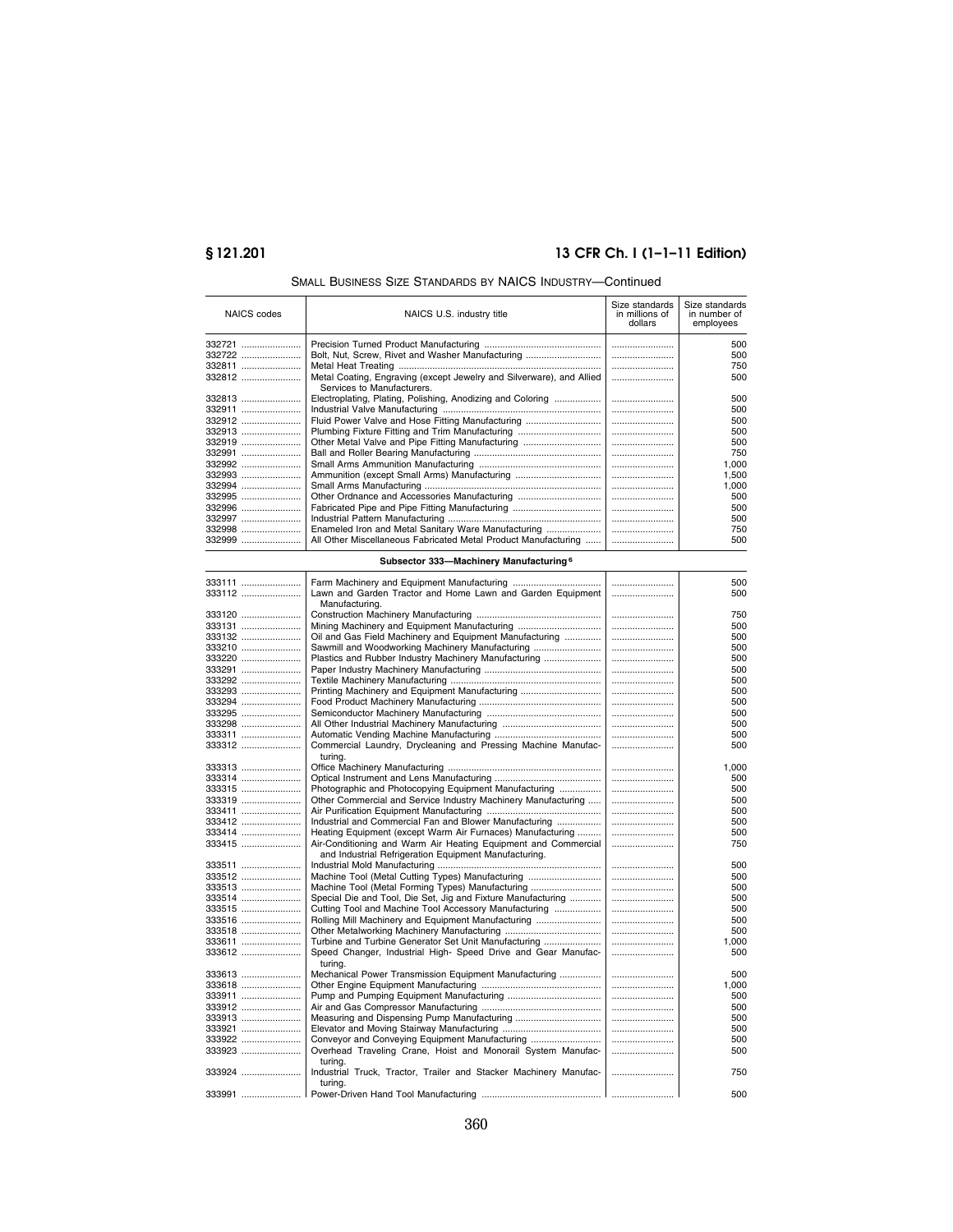## SMALL BUSINESS SIZE STANDARDS BY NAICS INDUSTRY—Continued

| NAICS codes | NAICS U.S. industry title                                       | Size standards<br>in millions of<br>dollars | Size standards<br>in number of<br>employees |
|-------------|-----------------------------------------------------------------|---------------------------------------------|---------------------------------------------|
| 333992      | Welding and Soldering Equipment Manufacturing                   |                                             | 500                                         |
| $333993$    |                                                                 |                                             | 500                                         |
| 333994      |                                                                 |                                             | 500                                         |
| 333995      |                                                                 |                                             | 500                                         |
| 333996      |                                                                 |                                             | 500                                         |
| 333997      |                                                                 |                                             | 500                                         |
|             | All Other Miscellaneous General Purpose Machinery Manufacturing |                                             | 500                                         |

## **Subsector 334—Computer and Electronic Product Manufacturing 6**

| 334111 |                                                                     | 1.000   |
|--------|---------------------------------------------------------------------|---------|
| 334112 |                                                                     | 1.000   |
| 334113 |                                                                     | 1.000   |
| 334119 | Other Computer Peripheral Equipment Manufacturing                   | 1,000   |
| 334210 |                                                                     | 1,000   |
| 334220 | Radio and Television Broadcasting and Wireless Communications       | <br>750 |
|        | Equipment Manufacturing.                                            |         |
| 334290 |                                                                     | 750     |
| 334310 |                                                                     | 750     |
| 334411 |                                                                     | 750     |
| 334412 |                                                                     | 500     |
| 334413 | Semiconductor and Related Device Manufacturing                      | 500     |
| 334414 |                                                                     | <br>500 |
| 334415 |                                                                     | 500     |
| 334416 | Electronic Coil, Transformer, and Other Inductor Manufacturing      | 500     |
| 334417 |                                                                     | 500     |
| 334418 | Printed Circuit Assembly (Electronic Assembly) Manufacturing        | 500     |
| 334419 |                                                                     | 500     |
| 334510 | Electromedical and Electrotherapeutic Apparatus Manufacturing       | <br>500 |
| 334511 | Search, Detection, Navigation, Guidance, Aeronautical, and Nautical | 750     |
|        | System and Instrument Manufacturing.                                |         |
| 334512 | Automatic Environmental Control Manufacturing for Residential,      | 500     |
|        | Commercial and Appliance Use.                                       |         |
| 334513 | Instruments and Related Products Manufacturing for Measuring, Dis-  | <br>500 |
|        | playing, and Controlling Industrial Process Variables.              |         |
| 334514 | Totalizing Fluid Meter and Counting Device Manufacturing            | 500     |
| 334515 | Instrument Manufacturing for Measuring and Testing Electricity and  | 500     |
|        | <b>Electrical Signals.</b>                                          |         |
| 334516 |                                                                     | 500     |
| 334517 |                                                                     | 500     |
| 334518 |                                                                     | 500     |
| 334519 | Other Measuring and Controlling Device Manufacturing                | 500     |
| 334611 |                                                                     | 500     |
| 334612 | Prerecorded Compact Disc (except Software), Tape, and Record Re-    | <br>750 |
|        | producing.                                                          |         |
| 334613 |                                                                     | 1.000   |
|        |                                                                     |         |

**Subsector 335—Electrical Equipment, Appliance and Component Manufacturing 6**

| 335110 |                                                                                        | <br>1.000 |
|--------|----------------------------------------------------------------------------------------|-----------|
| 335121 |                                                                                        | <br>500   |
| 335122 | Commercial, Industrial and Institutional Electric Lighting Fixture Man-<br>ufacturing. | <br>500   |
| 335129 |                                                                                        | <br>500   |
| 335211 | Electric Housewares and Household Fan Manufacturing                                    | <br>750   |
| 335212 |                                                                                        | <br>750   |
| 335221 |                                                                                        | <br>750   |
| 335222 | Household Refrigerator and Home Freezer Manufacturing                                  | <br>1.000 |
| 335224 |                                                                                        | <br>1,000 |
| 335228 | Other Major Household Appliance Manufacturing                                          | <br>500   |
| 335311 | Power, Distribution and Specialty Transformer Manufacturing                            | <br>750   |
| 335312 |                                                                                        | <br>1,000 |
| 335313 | Switchgear and Switchboard Apparatus Manufacturing                                     | <br>750   |
| 335314 |                                                                                        | <br>750   |
| 335911 |                                                                                        | <br>500   |
| 335912 |                                                                                        | <br>1.000 |
| 335921 |                                                                                        | <br>1,000 |
| 335929 | Other Communication and Energy Wire Manufacturing                                      | 1.000     |
| 335931 |                                                                                        | <br>500   |
| 335932 | Noncurrent-Carrying Wiring Device Manufacturing                                        | 500       |
| 335991 |                                                                                        | 750       |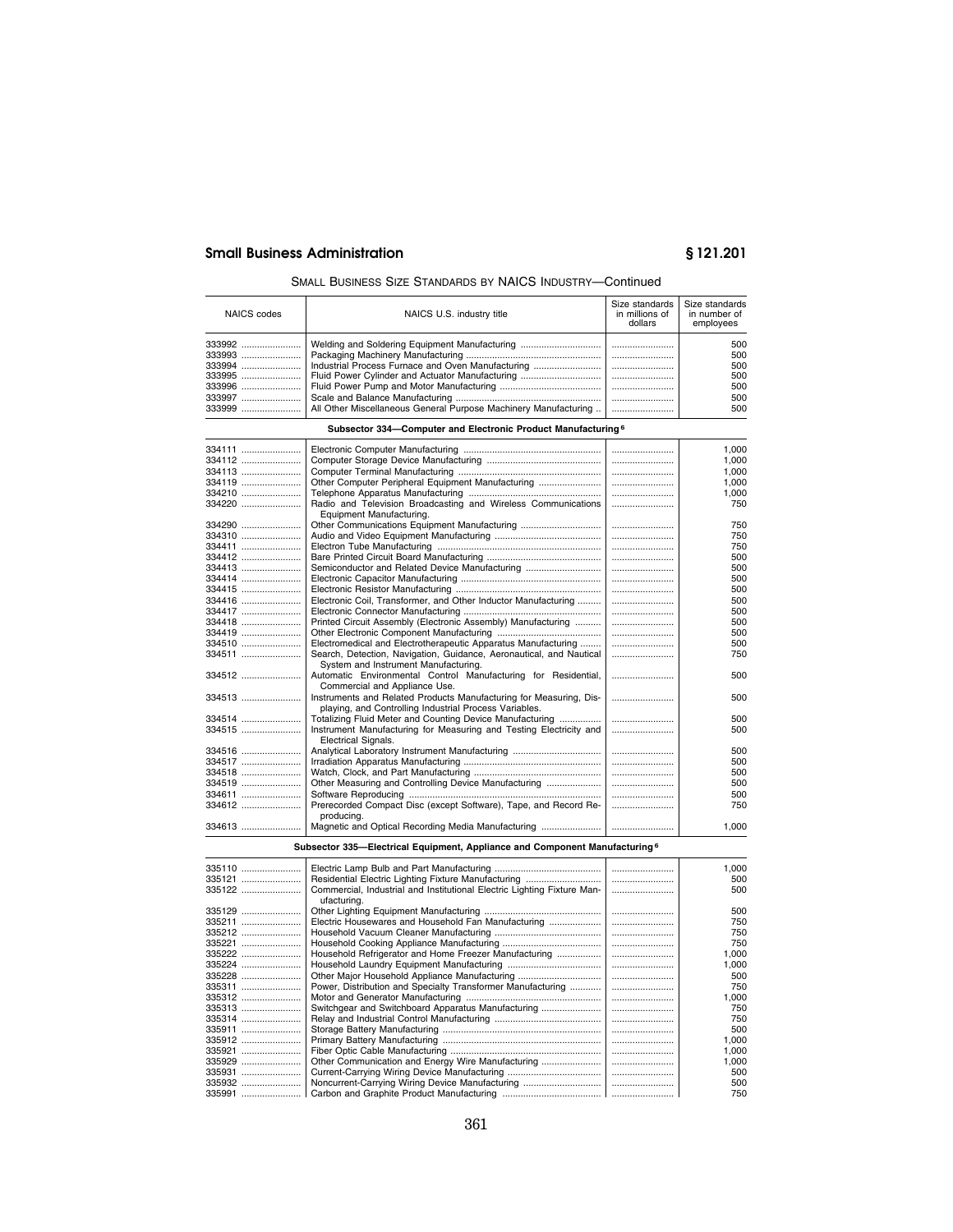# **§ 121.201 13 CFR Ch. I (1–1–11 Edition)**

| <b>NAICS</b> codes | NAICS U.S. industry title                                                      | Size standards<br>in millions of | Size standards<br>in number of |
|--------------------|--------------------------------------------------------------------------------|----------------------------------|--------------------------------|
|                    |                                                                                | dollars                          | employees                      |
| 335999             | All Other Miscellaneous Electrical Equipment and Component Manu-<br>facturing. |                                  | 500                            |
|                    | Subsector 336-Transportation Equipment Manufacturing <sup>6</sup>              |                                  |                                |
| 336111             |                                                                                |                                  | 1,000                          |
| 336112             |                                                                                |                                  | 1,000                          |
| 336120             |                                                                                |                                  | 1,000                          |
| 336211             |                                                                                |                                  | 1.000                          |
| 336212             |                                                                                |                                  | 500                            |
| 336213             |                                                                                |                                  | 1,000                          |
| 336214             |                                                                                |                                  | 500                            |
| 336311             | Carburetor, Piston, Piston Ring and Valve Manufacturing                        |                                  | 500                            |
| 336312             | Gasoline Engine and Engine Parts Manufacturing                                 |                                  | 750                            |
| 336321             |                                                                                |                                  | 500                            |
| 336322             | Other Motor Vehicle Electrical and Electronic Equipment Manufac-               |                                  | 750                            |
|                    | turing.                                                                        |                                  |                                |
| 336330             | Motor Vehicle Steering and Suspension Components (except Spring)               |                                  | 750                            |
|                    | Manufacturing.                                                                 |                                  |                                |
| 336340             |                                                                                |                                  | 750                            |
| 336350             | Motor Vehicle Transmission and Power Train Parts Manufacturing                 |                                  | 750                            |
| 336360             | Motor Vehicle Seating and Interior Trim Manufacturing                          |                                  | 500                            |
| 336370             |                                                                                |                                  | 500                            |
| 336391             |                                                                                |                                  | 750                            |
| 336399             |                                                                                |                                  | 750                            |
| 336411             |                                                                                |                                  | 1,500                          |
| 336412             | Aircraft Engine and Engine Parts Manufacturing                                 |                                  | 1,000                          |
| 336413             | Other Aircraft Part and Auxiliary Equipment Manufacturing <sup>7</sup>         |                                  | 71.000                         |
| 336414             | Guided Missile and Space Vehicle Manufacturing                                 |                                  | 1,000                          |
| 336415             | Guided Missile and Space Vehicle Propulsion Unit and Propulsion                |                                  | 1,000                          |
|                    | Unit Parts Manufacturing.                                                      |                                  |                                |
| 336419             | Other Guided Missile and Space Vehicle Parts and Auxiliary Equip-              |                                  | 1,000                          |
|                    | ment Manufacturing.                                                            |                                  |                                |
| 336510             |                                                                                |                                  | 1,000                          |
| 336611             |                                                                                |                                  | 1,000                          |
| 336612             |                                                                                |                                  | 500                            |
| 336991             |                                                                                |                                  | 500                            |
| 336992             | Military Armored Vehicle, Tank and Tank Component Manufacturing                |                                  | 1,000                          |
| 336999             | All Other Transportation Equipment Manufacturing                               |                                  | 500                            |
|                    |                                                                                |                                  |                                |
|                    | Subsector 337-Furniture and Related Product Manufacturing                      |                                  |                                |
| 337110             | Wood Kitchen Cabinet and Counter Top Manufacturing                             |                                  | 500                            |
| 337121             | Upholstered Household Furniture Manufacturing                                  |                                  | 500                            |
| 337122             | Nonupholstered Wood Household Furniture Manufacturing                          |                                  | 500                            |
| 337124             |                                                                                |                                  | 500                            |
| 337125             | Household Furniture (except Wood and Metal) Manufacturing                      |                                  | 500                            |
| 337127             |                                                                                |                                  | 500                            |
| 227120             | Wood Tolovicion, Radio, and Sowing Machine Cabinet Manufac-                    |                                  | 500                            |

## SMALL BUSINESS SIZE STANDARDS BY NAICS INDUSTRY—Continued

| 337110 |                                                             | 500     |
|--------|-------------------------------------------------------------|---------|
| 337121 |                                                             | 500     |
| 337122 | Nonupholstered Wood Household Furniture Manufacturing       | <br>500 |
| 337124 |                                                             | 500     |
| 337125 | Household Furniture (except Wood and Metal) Manufacturing   | 500     |
| 337127 |                                                             | 500     |
| 337129 | Wood Television, Radio, and Sewing Machine Cabinet Manufac- | 500     |
|        | turina.                                                     |         |
| 337211 |                                                             | 500     |
| 337212 | Custom Architectural Woodwork and Millwork Manufacturing    | 500     |
| 337214 |                                                             | 500     |
| 337215 |                                                             | 500     |
| 337910 |                                                             | 500     |
|        |                                                             | 500     |
|        |                                                             |         |

## **Subsector 339—Miscellaneous Manufacturing**

| 339112 |  | 500 |
|--------|--|-----|
|        |  | 500 |
| 339114 |  | 500 |
|        |  | 500 |
|        |  | 500 |
|        |  | 500 |
|        |  | 500 |
| 339913 |  | 500 |
|        |  | 500 |
| 339920 |  | 500 |
| 339931 |  | 500 |
|        |  | 500 |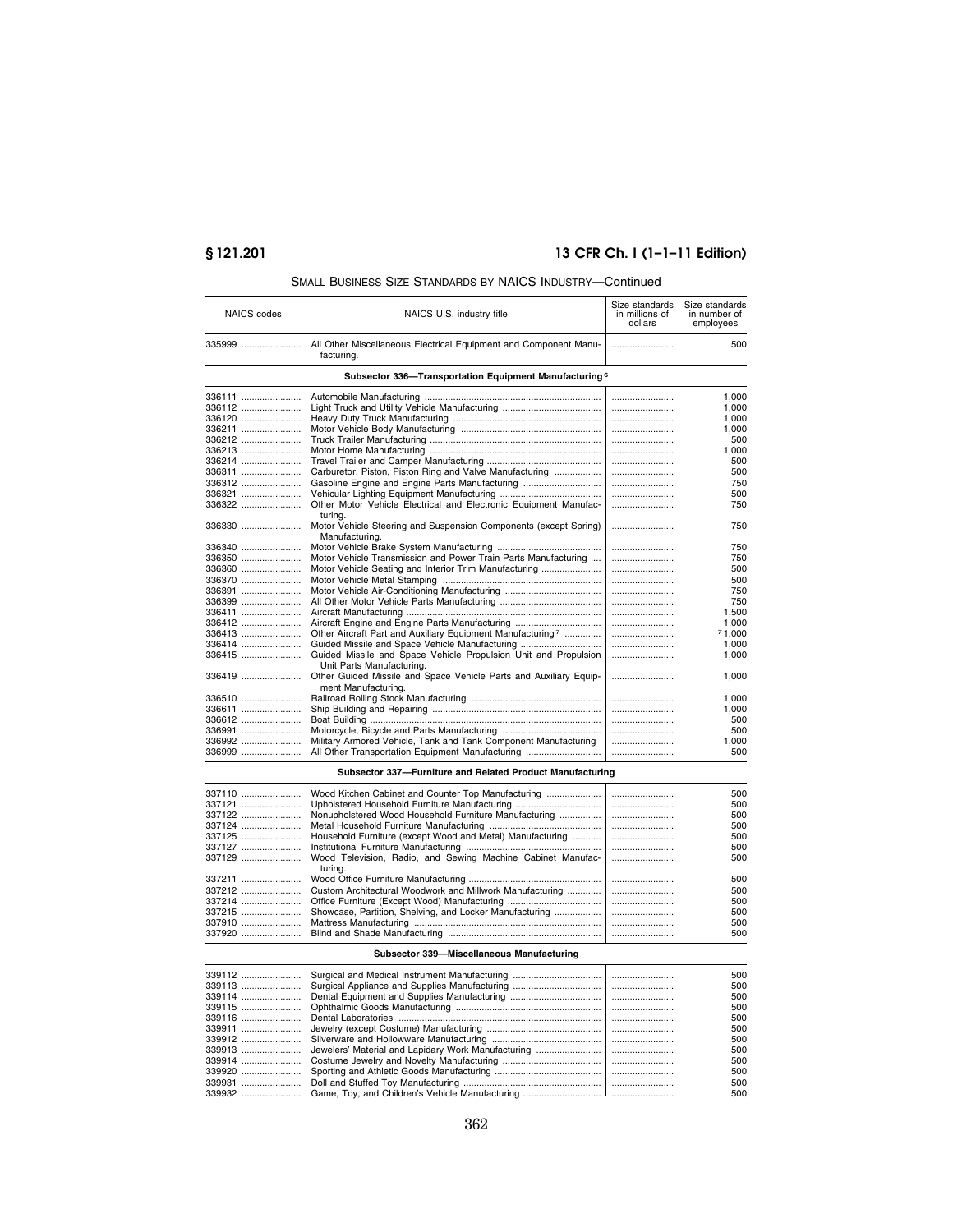## SMALL BUSINESS SIZE STANDARDS BY NAICS INDUSTRY—Continued

| NAICS codes | NAICS U.S. industry title                         | Size standards<br>in millions of<br>dollars | Size standards<br>in number of<br>employees |
|-------------|---------------------------------------------------|---------------------------------------------|---------------------------------------------|
| 339941      |                                                   |                                             | 500                                         |
| 339942      |                                                   |                                             | 500                                         |
| 339943      |                                                   |                                             | 500                                         |
| 339944      |                                                   |                                             | 500                                         |
| 339950      |                                                   |                                             | 500                                         |
| 339991      | Gasket, Packing, and Sealing Device Manufacturing |                                             | 500                                         |
| 339992      |                                                   |                                             | 500                                         |
| 339993      | Fastener, Button, Needle and Pin Manufacturing    |                                             | 500                                         |
| 339994      |                                                   |                                             | 500                                         |
| 339995      |                                                   |                                             | 500                                         |
|             |                                                   |                                             | 500                                         |

**Sector 42—Wholesale Trade** 

(These NAICS codes shall not be used to classify Government acquisitions for supplies. They also shall not be used by Federal Government contractors when subcontracting for the acquisition for supplies. The applicable manu

| Subsector 423-Merchant Wholesalers, Durable Goods |                                                                                           |  |     |
|---------------------------------------------------|-------------------------------------------------------------------------------------------|--|-----|
| 423110                                            | Automobile and Other Motor Vehicle Merchant Wholesalers                                   |  | 100 |
| 423120                                            | Motor Vehicle Supplies and New Parts Merchant Wholesalers                                 |  | 100 |
| 423130                                            |                                                                                           |  | 100 |
| 423140                                            | Motor Vehicle Parts (Used) Merchant Wholesalers                                           |  | 100 |
| 423210                                            |                                                                                           |  | 100 |
| 423220                                            |                                                                                           |  | 100 |
| 423310                                            | Lumber, Plywood, Millwork, and Wood Panel Merchant Wholesalers                            |  | 100 |
| 423320                                            | Brick, Stone, and Related Construction Material Merchant Whole-<br>salers.                |  | 100 |
| 423330                                            | Roofing, Siding, and Insulation Material Merchant Wholesalers                             |  | 100 |
| 423390                                            | Other Construction Material Merchant Wholesalers                                          |  | 100 |
| 423410                                            | Photographic Equipment and Supplies Merchant Wholesalers                                  |  | 100 |
| 423420                                            |                                                                                           |  | 100 |
| 423430                                            | Computer and Computer Peripheral Equipment and Software Mer-<br>chant Wholesalers.        |  | 100 |
| 423440                                            | Other Commercial Equipment Merchant Wholesalers                                           |  | 100 |
| 423450                                            | Medical, Dental, and Hospital Equipment and Supplies Merchant                             |  | 100 |
|                                                   | Wholesalers.                                                                              |  |     |
| 423460                                            |                                                                                           |  | 100 |
| 423490                                            | Other Professional Equipment and Supplies Merchant Wholesalers                            |  | 100 |
| 423510                                            | Metal Service Centers and Other Metal Merchant Wholesalers                                |  | 100 |
| 423520                                            | Coal and Other Mineral and Ore Merchant Wholesalers                                       |  | 100 |
| 423610                                            | Electrical Apparatus and Equipment, Wiring Supplies, and Related                          |  | 100 |
|                                                   | Equipment Merchant Wholesalers.                                                           |  |     |
| 423620                                            | Electrical and Electronic Appliance, Television, and Radio Set Mer-<br>chant Wholesalers. |  | 100 |
| 423690                                            | Other Electronic Parts and Equipment Merchant Wholesalers                                 |  | 100 |
| 423710                                            |                                                                                           |  | 100 |
| 423720                                            | Plumbing and Heating Equipment and Supplies (Hydronics) Mer-                              |  | 100 |
|                                                   | chant Wholesalers.                                                                        |  |     |
| 423730                                            | Warm Air Heating and Air-Conditioning Equipment and Supplies                              |  | 100 |
|                                                   | Merchant Wholesalers.                                                                     |  |     |
| 423740                                            | Refrigeration Equipment and Supplies Merchant Wholesalers                                 |  | 100 |
| $423810$                                          | Construction and Mining (except Oil Well) Machinery and Equipment                         |  | 100 |
|                                                   | Merchant Wholesalers.                                                                     |  |     |
| 423820                                            | Farm and Garden Machinery and Equipment Merchant Wholesalers                              |  | 100 |
| 423830                                            | Industrial Machinery and Equipment Merchant Wholesalers                                   |  | 100 |
| 423840                                            |                                                                                           |  | 100 |
| 423850                                            | Service Establishment Equipment and Supplies Merchant Whole-<br>salers.                   |  | 100 |
| 423860                                            | Transportation Equipment and Supplies (except Motor Vehicle) Mer-<br>chant Wholesalers.   |  | 100 |
| 423910                                            | Sporting and Recreational Goods and Supplies Merchant Whole-<br>salers.                   |  | 100 |
| 423920                                            | Toy and Hobby Goods and Supplies Merchant Wholesalers                                     |  | 100 |
| 423930                                            |                                                                                           |  | 100 |
| 423940                                            | Jewelry, Watch, Precious Stone, and Precious Metal Merchant<br>Wholesalers.               |  | 100 |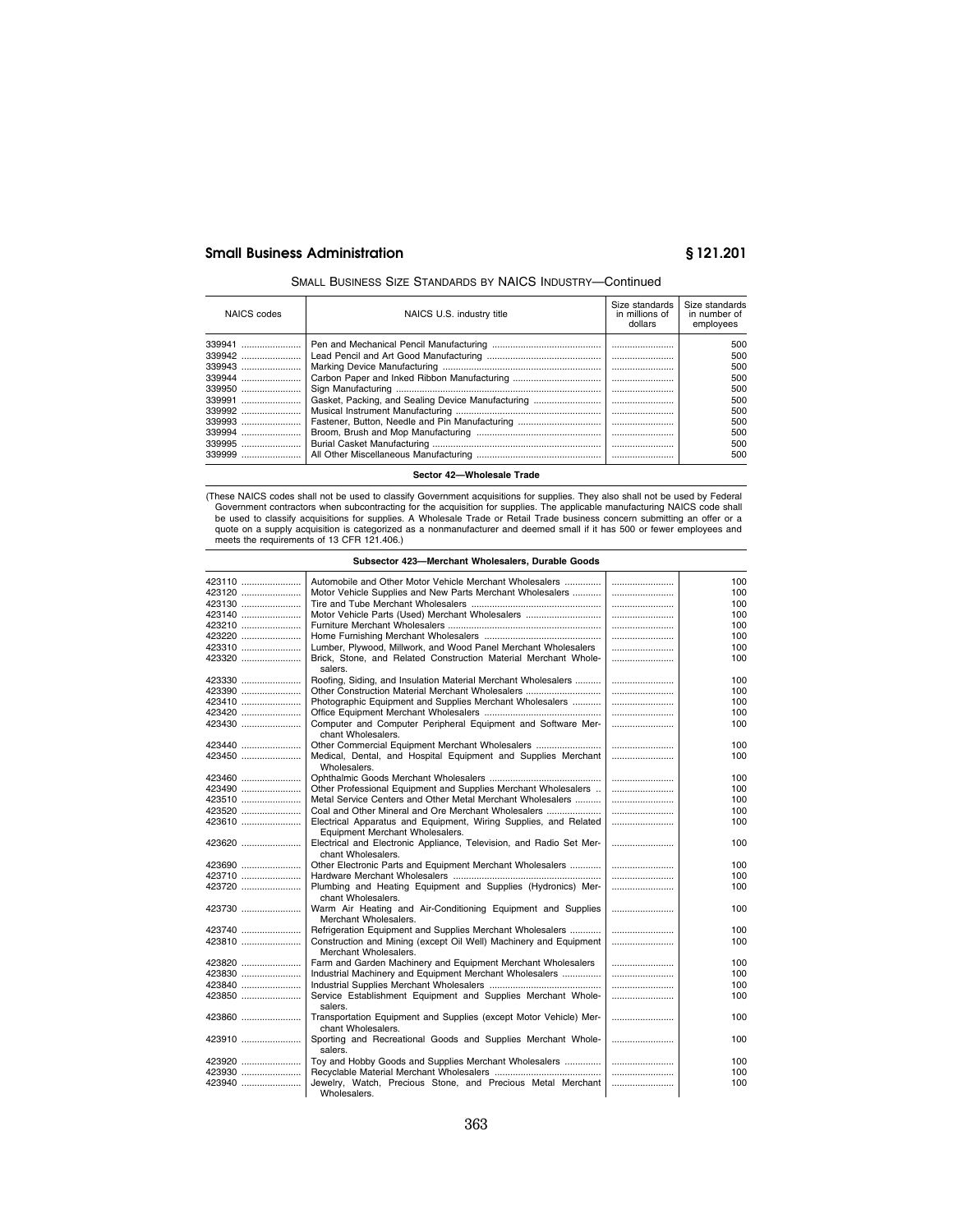## **§ 121.201 13 CFR Ch. I (1–1–11 Edition)**

| <b>NAICS</b> codes | NAICS U.S. industry title                                          | Size standards<br>in millions of<br>dollars | Size standards<br>in number of<br>employees |
|--------------------|--------------------------------------------------------------------|---------------------------------------------|---------------------------------------------|
| 423990             | Other Miscellaneous Durable Goods Merchant Wholesalers             |                                             | 100                                         |
|                    | Subsector 424-Merchant Wholesalers, Nondurable Goods               |                                             |                                             |
| 424110             | Printing and Writing Paper Merchant Wholesalers                    |                                             | 100                                         |
| 424120             | Stationary and Office Supplies Merchant Wholesalers                |                                             | 100                                         |
| 424130             | Industrial and Personal Service Paper Merchant Wholesalers         |                                             | 100                                         |
| 424210             | Drugs and Druggists' Sundries Merchant Wholesalers                 |                                             | 100                                         |
| 424310             | Piece Goods, Notions, and Other Dry Goods Merchant Wholesalers     |                                             | 100                                         |
| 424320             | Men's and Boys' Clothing and Furnishings Merchant Wholesalers      |                                             | 100                                         |
| 424330             | Women's, Children's, and Infants' Clothing and Accessories Mer-    |                                             | 100                                         |
|                    | chant Wholesalers.                                                 |                                             |                                             |
| 424340             |                                                                    |                                             | 100                                         |
| 424410             |                                                                    |                                             | 100                                         |
| 424420             |                                                                    |                                             | 100                                         |
| 424430             | Dairy Product (except Dried or Canned) Merchant Wholesalers        |                                             | 100                                         |
| 424440             | Poultry and Poultry Product Merchant Wholesalers                   |                                             | 100                                         |
| 424450             |                                                                    |                                             | 100                                         |
| 424460             |                                                                    |                                             | 100                                         |
| 424470             |                                                                    |                                             | 100                                         |
|                    |                                                                    |                                             |                                             |
| 424480             | Fresh Fruit and Vegetable Merchant Wholesalers                     |                                             | 100                                         |
| 424490             | Other Grocery and Related Products Merchant Wholesalers            |                                             | 100                                         |
| 424510             |                                                                    |                                             | 100                                         |
| 424520             |                                                                    |                                             | 100                                         |
| 424590             | Other Farm Product Raw Material Merchant Wholesalers               |                                             | 100                                         |
| 424610             | Plastics Materials and Basic Forms and Shapes Merchant Whole-      |                                             | 100                                         |
|                    | salers.                                                            |                                             |                                             |
| 424690             | Other Chemical and Allied Products Merchant Wholesalers            |                                             | 100                                         |
| 424710             |                                                                    |                                             | 100                                         |
| 424720             | Petroleum and Petroleum Products Merchant Wholesalers (except      |                                             | 100                                         |
|                    | Bulk Stations and Terminals).                                      |                                             |                                             |
| 424810             |                                                                    |                                             | 100                                         |
| 424820             | Wine and Distilled Alcoholic Beverage Merchant Wholesalers         |                                             | 100                                         |
| 424910             |                                                                    |                                             | 100                                         |
| 424920             | Book, Periodical, and Newspaper Merchant Wholesalers               |                                             | 100                                         |
| 424930             | Flower, Nursery Stock, and Florists' Supplies Merchant Wholesalers |                                             | 100                                         |
| 424940             | Tobacco and Tobacco Product Merchant Wholesalers                   |                                             | 100                                         |
| 424950             | Paint, Varnish, and Supplies Merchant Wholesalers                  |                                             | 100                                         |
| 424990             | Other Miscellaneous Nondurable Goods Merchant Wholesalers          |                                             | 100                                         |
|                    |                                                                    |                                             |                                             |

## SMALL BUSINESS SIZE STANDARDS BY NAICS INDUSTRY—Continued

#### **Subsector 425—Wholesale Electronic Markets and Agents and Brokers**

| 425110 | Business to Business Electronic Markets | 00  |
|--------|-----------------------------------------|-----|
| 425120 | Wholesale Trade Agents and Brokers      | 100 |

## **Sector 44–45—Retail Trade**

These NAICS codes shall not be used to classify Government acquisitions for supplies. They also shall not be used by Federal)(<br>Government contractors when subcontracting for the acquisition for supplies. The applicable man quote on a supply acquisition is categorized as a nonmanufacturer and deemed small if it has 500 or fewer employees and meets the requirements of 13 CFR 121.406.)

## **Subsector 441—Motor Vehicle and Parts Dealers**  441110 ....................... New Car Dealers .................................................................................. ........................ 200 441120 ....................... Used Car Dealers ................................................................................. \$23.0 ........................ 441210 ....................... Recreational Vehicle Dealers ............................................................... \$30.0 441221 ....................... Motorcycle, ATV, and Personal Watercraft Dealers ............................. 30.0 441222 ....................... Boat Dealers ......................................................................................... 30.0 Aircraft Dealers, Retail .......................................................................... 25.5 441229 ....................... Except,<br>441310 441310 ....................... Automotive Parts and Accessories Stores ........................................... 14.0 441320 ....................... Tire Dealers .......................................................................................... 14.0 **Subsector 442—Furniture and Home Furnishings Stores**

|  | 19.0<br>19.0 |  |
|--|--------------|--|
|  |              |  |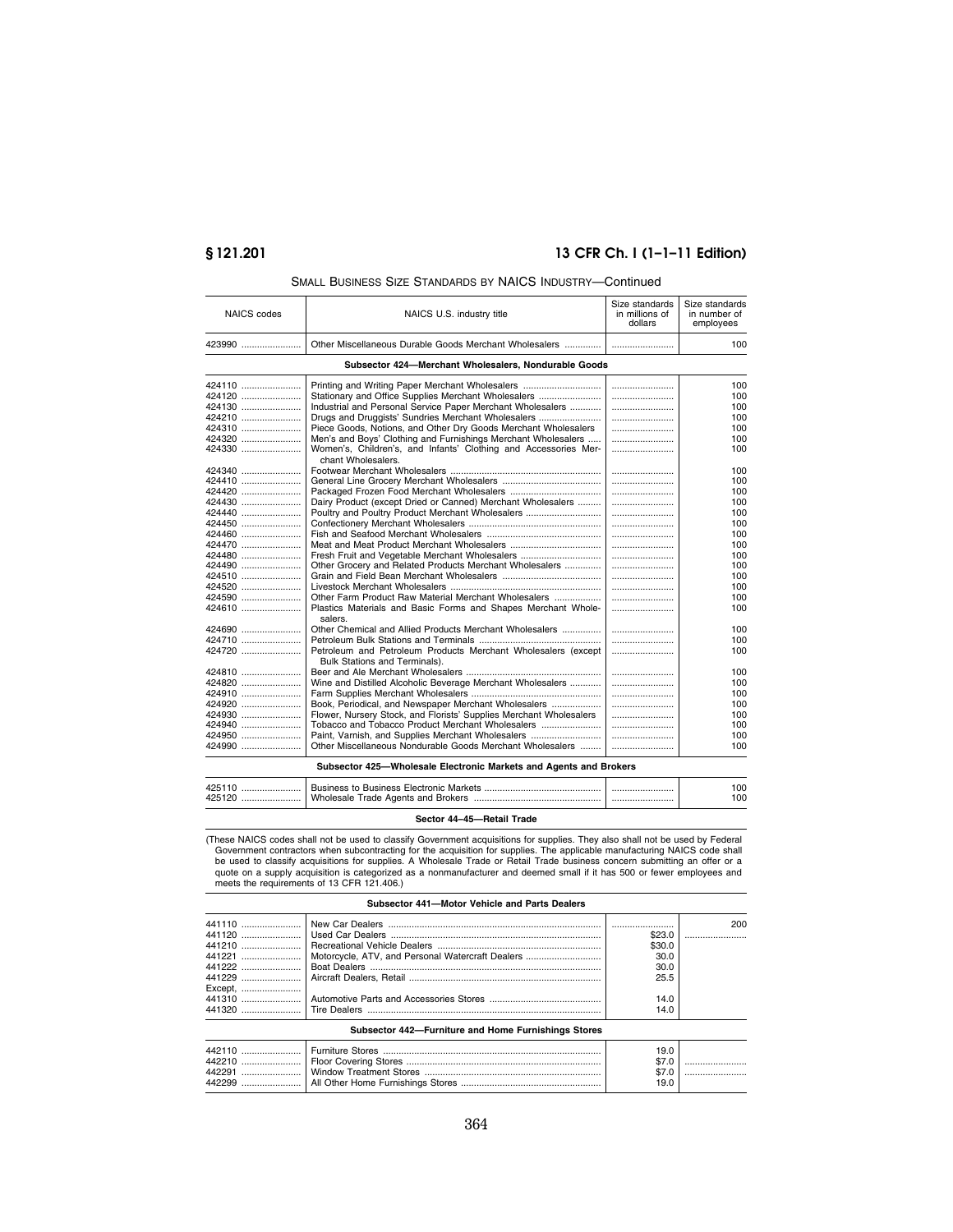## SMALL BUSINESS SIZE STANDARDS BY NAICS INDUSTRY—Continued

| <b>NAICS</b> codes | NAICS U.S. industry title                                                 | Size standards<br>in millions of<br>dollars | Size standards<br>in number of<br>employees |
|--------------------|---------------------------------------------------------------------------|---------------------------------------------|---------------------------------------------|
|                    | Subsector 443-Electronics and Appliance Stores                            |                                             |                                             |
| 443111             |                                                                           | 10.0                                        |                                             |
| 443112             | Radio, Television and Other Electronics Stores                            | 25.5                                        |                                             |
| 443120             |                                                                           | 25.5                                        |                                             |
| 443130             |                                                                           | 19.0                                        |                                             |
|                    | Subsector 444-Building Material and Garden Equipment and Supplies Dealers |                                             |                                             |
|                    |                                                                           |                                             |                                             |
| 444110             |                                                                           | 35.5                                        |                                             |
| 444120             |                                                                           | 25.5                                        |                                             |
| 444130             |                                                                           | \$7.0                                       | .                                           |
| 444190             |                                                                           | 19.0                                        |                                             |
| 444210<br>444220   |                                                                           | \$7.0<br>10.0                               | .                                           |
|                    |                                                                           |                                             |                                             |
|                    | Subsector 445-Food and Beverage Stores                                    |                                             |                                             |
| 445110             | Supermarkets and Other Grocery (except Convenience) Stores                | 30.0                                        |                                             |
| 445120             |                                                                           | \$27.0                                      |                                             |
| 445210             |                                                                           | \$7.0                                       |                                             |
| 445220             |                                                                           | \$7.0                                       |                                             |
| 445230             |                                                                           | \$7.0                                       |                                             |
| 445291             |                                                                           | \$7.0                                       |                                             |
| 445292             |                                                                           | \$7.0                                       |                                             |
| 445299             |                                                                           | \$7.0                                       |                                             |
| 445310             |                                                                           | \$7.0                                       |                                             |
|                    | Subsector 446-Health and Personal Care Stores                             |                                             |                                             |
| 446110             |                                                                           | 25.5                                        |                                             |
| 446120             | Cosmetics, Beauty Supplies and Perfume Stores                             | 25.5                                        |                                             |
| 446130             |                                                                           | 19.0                                        |                                             |
| 446191             |                                                                           | 14.0                                        |                                             |
| 446199             |                                                                           | \$7.0                                       | .                                           |
|                    | <b>Subsector 447-Gasoline Stations</b>                                    |                                             |                                             |
| 447110             |                                                                           | \$27.0                                      |                                             |
| 447190             |                                                                           | 14.0                                        |                                             |
|                    | Subsector 448-Clothing and Clothing Accessories Stores                    |                                             |                                             |
| 448110             |                                                                           | 10.0                                        |                                             |
| 448120             |                                                                           | 25.5                                        |                                             |
| 448130             |                                                                           | 30.0                                        |                                             |
| 448140             |                                                                           | 35.5                                        |                                             |
| 448150             |                                                                           | 14.0                                        |                                             |
| 448190             |                                                                           | 19.0                                        |                                             |
| 448210             |                                                                           | 25.5                                        |                                             |
| 448310             |                                                                           | 14.0                                        |                                             |
| 448320             |                                                                           | 25.5                                        |                                             |
|                    | Subsector 451-Sporting Good, Hobby, Book and Music Stores                 |                                             |                                             |
| 451110             |                                                                           | 14.0                                        |                                             |
| 451120             |                                                                           | 25.5                                        |                                             |
| 451130             |                                                                           | 25.5                                        |                                             |
| 451140             |                                                                           | 10.0                                        |                                             |
| 451211             |                                                                           | 25.5                                        |                                             |
| 451212             |                                                                           | \$7.0                                       | .                                           |
| 451220             | Prerecorded Tape, Compact Disc and Record Stores                          | 30.0                                        |                                             |
|                    | Subsector 452-General Merchandise Stores                                  |                                             |                                             |
| 452111             | Department Stores (except Discount Department Stores)                     | 30.0                                        |                                             |
| 452112             |                                                                           | \$27.0                                      |                                             |
| 452910             |                                                                           | \$27.0                                      |                                             |
| 452990             |                                                                           | 30.0                                        |                                             |
|                    |                                                                           |                                             |                                             |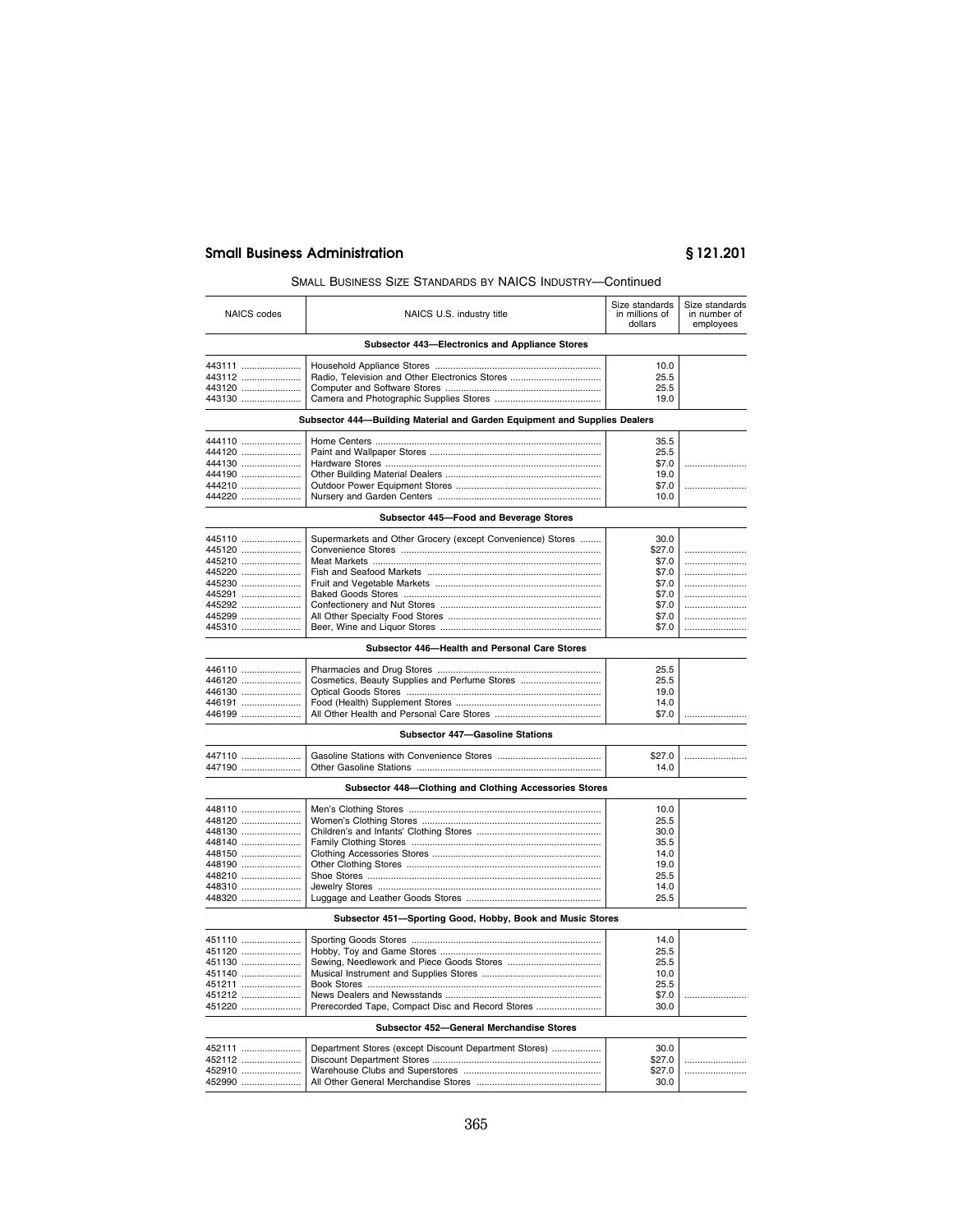# **§ 121.201 13 CFR Ch. I (1–1–11 Edition)**

|                  | SMALL BUSINESS SIZE STANDARDS BY NAICS INDUSTRY—Continued       |                                             |                                             |
|------------------|-----------------------------------------------------------------|---------------------------------------------|---------------------------------------------|
| NAICS codes      | NAICS U.S. industry title                                       | Size standards<br>in millions of<br>dollars | Size standards<br>in number of<br>employees |
|                  | Subsector 453-Miscellaneous Store Retailers                     |                                             |                                             |
|                  |                                                                 |                                             |                                             |
| 453110           |                                                                 | \$7.0                                       |                                             |
| 453210           |                                                                 | 30.0                                        |                                             |
| 453220           |                                                                 | \$7.0                                       |                                             |
| 453310           |                                                                 | \$7.0                                       |                                             |
| 453910<br>453920 |                                                                 | 19.0<br>\$7.0                               |                                             |
|                  |                                                                 | 14.0                                        |                                             |
| 453930<br>453991 |                                                                 | \$7.0                                       |                                             |
| 453998           | All Other Miscellaneous Store Retailers (except Tobacco Stores) | \$7.0                                       |                                             |
|                  | Subsector 454-Nonstore Retailers                                |                                             |                                             |
| 454111           |                                                                 | 30.0                                        |                                             |
| 454112           |                                                                 | 35.5                                        |                                             |
| 454113           |                                                                 | 35.5                                        |                                             |
| 454210           |                                                                 | 10.0                                        |                                             |
| 454311           |                                                                 |                                             | 50                                          |
| 454312           | Liquefied Petroleum Gas (Bottled Gas) Dealers                   |                                             | 50                                          |
| 454319           |                                                                 | \$7.0                                       |                                             |
| 454390           |                                                                 | \$7.0                                       |                                             |
|                  |                                                                 |                                             |                                             |
|                  | Sectors 48-49-Transportation and Warehousing                    |                                             |                                             |
|                  | Subsector 481-Air Transportation                                |                                             |                                             |
| 481111           |                                                                 |                                             | 1,500                                       |
| 481112           |                                                                 |                                             | 1,500                                       |
| 481211           | Nonscheduled Chartered Passenger Air Transportation             |                                             | 1,500                                       |
| Except,          |                                                                 | \$28.0                                      |                                             |
| 481212           | Nonscheduled Chartered Freight Air Transportation               |                                             | 1,500                                       |
| Except,          |                                                                 | \$28.0                                      |                                             |
| 481219           |                                                                 | \$7.0                                       |                                             |
|                  | Subsector 482-Rail Transportation                               |                                             |                                             |
| 482111           |                                                                 |                                             |                                             |
| 482112           |                                                                 |                                             | 1,500<br>500                                |
|                  |                                                                 |                                             |                                             |
|                  | Subsector 483-Water Transportation <sup>15</sup>                |                                             |                                             |
| 483111           |                                                                 |                                             | 500                                         |
| 483112           |                                                                 |                                             | 500                                         |
| 483113           | Coastal and Great Lakes Freight Transportation                  |                                             | 500                                         |
| 483114           | Coastal and Great Lakes Passenger Transportation                |                                             | 500                                         |
| 483211           |                                                                 |                                             | 500                                         |
| 483212           |                                                                 |                                             | 500                                         |
|                  |                                                                 |                                             |                                             |
|                  | Subsector 484-Truck Transportation                              |                                             |                                             |
| 484110           |                                                                 | \$25.5                                      |                                             |
| 484121           | General Freight Trucking, Long-Distance, Truckload              | \$25.5                                      |                                             |
| 484122           | General Freight Trucking, Long-Distance, Less Than Truckload    | \$25.5                                      |                                             |
| 484210           |                                                                 | \$25.5                                      |                                             |
| 484220           | Specialized Freight (except Used Goods) Trucking, Local         | \$25.5                                      |                                             |
| 484230           | Specialized Freight (except Used Goods) Trucking, Long-Distance | \$25.5                                      |                                             |
|                  | Subsector 485-Transit and Ground Passenger Transportation       |                                             |                                             |
| 485111           |                                                                 | \$7.0                                       |                                             |
|                  |                                                                 |                                             |                                             |
| 485112           |                                                                 | \$7.0                                       |                                             |
| 485113           |                                                                 | \$7.0                                       |                                             |
| 485119           |                                                                 | \$7.0                                       |                                             |
| 485210           |                                                                 | \$7.0                                       |                                             |
| 485310           |                                                                 | \$7.0                                       |                                             |
| 485320           |                                                                 | \$7.0                                       |                                             |
| 485410           |                                                                 | \$7.0                                       |                                             |
| 485510           |                                                                 | \$7.0                                       |                                             |
| 485991           |                                                                 | \$7.0                                       |                                             |
| 485999           | All Other Transit and Ground Passenger Transportation           | \$7.0                                       |                                             |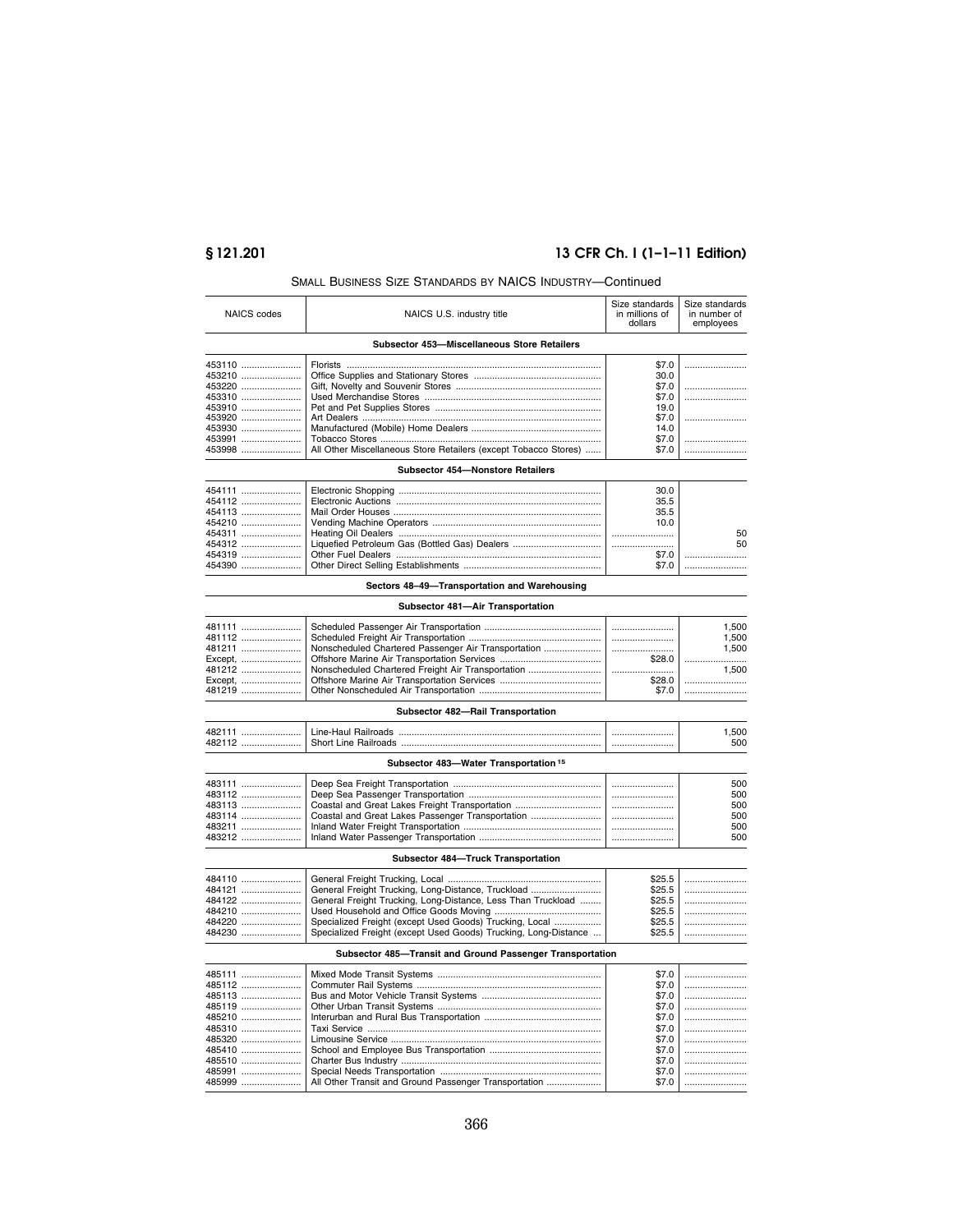## SMALL BUSINESS SIZE STANDARDS BY NAICS INDUSTRY—Continued

| <b>NAICS</b> codes | NAICS U.S. industry title                                   | Size standards<br>in millions of<br>dollars | Size standards<br>in number of<br>employees |
|--------------------|-------------------------------------------------------------|---------------------------------------------|---------------------------------------------|
|                    | Subsector 486-Pipeline Transportation                       |                                             |                                             |
| 486110             |                                                             |                                             | 1,500                                       |
| 486210             |                                                             | \$7.0                                       |                                             |
| 486910             |                                                             |                                             | 1,500                                       |
| 486990             |                                                             | \$34.5                                      |                                             |
|                    | Subsector 487-Scenic and Sightseeing Transportation         |                                             |                                             |
| 487110             |                                                             | \$7.0                                       |                                             |
| 487210<br>487990   |                                                             | \$7.0<br>\$7.0                              |                                             |
|                    |                                                             |                                             |                                             |
|                    | Subsector 488-Support Activities for Transportation         |                                             |                                             |
| 488111             |                                                             | \$7.0                                       |                                             |
| 488119             |                                                             | \$7.0                                       |                                             |
| 488190             |                                                             | \$7.0                                       |                                             |
| 488210             |                                                             | \$7.0                                       |                                             |
| 488310             |                                                             | \$25.5                                      |                                             |
| 488320             |                                                             | \$25.5                                      |                                             |
| 488330             |                                                             | \$7.0                                       |                                             |
| 488390             |                                                             | \$7.0                                       |                                             |
| 488410             |                                                             | \$7.0                                       |                                             |
| 488490<br>488510   |                                                             | \$7.0<br>10\$7.0                            | <br>                                        |
| Except,            | Non-Vessel Owning Common Carriers and Household Goods For-  | \$25.5                                      |                                             |
|                    | warders.                                                    |                                             |                                             |
| 488991             |                                                             | \$25.5                                      |                                             |
| 488999             |                                                             | \$7.0                                       |                                             |
|                    |                                                             |                                             |                                             |
|                    | Subsector 491-Postal Service                                |                                             |                                             |
| 491110             |                                                             | \$7.0                                       |                                             |
|                    | Subsector 492-Couriers and Messengers                       |                                             |                                             |
| 492110             |                                                             |                                             | 1,500                                       |
| 492210             |                                                             | \$25.5                                      |                                             |
|                    |                                                             |                                             |                                             |
|                    | Subsector 493-Warehousing and Storage                       |                                             |                                             |
| 493110             |                                                             | \$25.5                                      |                                             |
| 493120             |                                                             | \$25.5                                      |                                             |
| 493130             |                                                             | \$25.5                                      |                                             |
| 493190             |                                                             | \$25.5                                      |                                             |
|                    | Sector 51-Information                                       |                                             |                                             |
|                    | Subsector 511-Publishing Industries (except Internet)       |                                             |                                             |
| 511110             |                                                             |                                             | 500                                         |
| 511120             |                                                             |                                             | 500                                         |
| 511130             |                                                             |                                             | 500                                         |
| 511140             |                                                             |                                             | 500                                         |
| 511191             |                                                             |                                             | 500                                         |
| 511199             |                                                             |                                             | 500                                         |
| 511210             |                                                             | \$25.0                                      |                                             |
|                    | Subsector 512-Motion Picture and Sound Recording Industries |                                             |                                             |
| 512110             |                                                             | \$29.5                                      |                                             |
| 512120             |                                                             | \$29.5                                      |                                             |
| 512131             |                                                             | \$7.0                                       |                                             |
| 512132             |                                                             | \$7.0                                       |                                             |
| 512191             | Teleproduction and Other Postproduction Services            | \$29.5                                      |                                             |
| 512199             |                                                             | \$7.0                                       |                                             |
| 512210             |                                                             | \$7.0                                       |                                             |
| 512220             |                                                             |                                             | 750                                         |
| 512230             |                                                             |                                             | 500                                         |
| 512240             |                                                             | \$7.0                                       |                                             |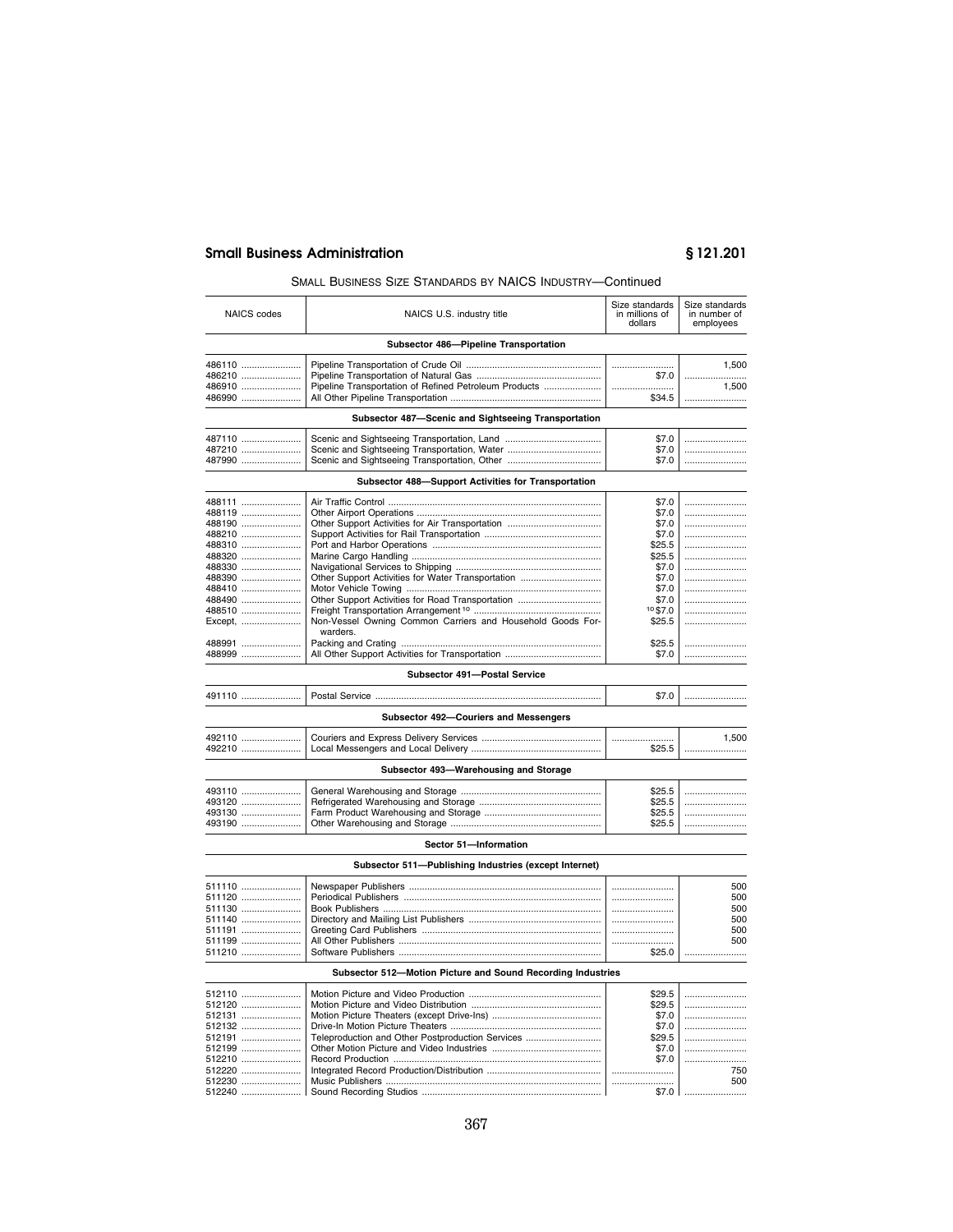# **§ 121.201 13 CFR Ch. I (1–1–11 Edition)**

|                    | וואטעווי טאואנו זים טאואטאווען די הואשייטש באיזיסט                                                    |                                             |                                             |
|--------------------|-------------------------------------------------------------------------------------------------------|---------------------------------------------|---------------------------------------------|
| <b>NAICS</b> codes | NAICS U.S. industry title                                                                             | Size standards<br>in millions of<br>dollars | Size standards<br>in number of<br>employees |
| 512290             |                                                                                                       | \$7.0                                       |                                             |
|                    | Subsector 515-Broadcasting (except Internet)                                                          |                                             |                                             |
|                    |                                                                                                       |                                             |                                             |
| 515111             |                                                                                                       | \$7.0                                       |                                             |
| 515112             |                                                                                                       | \$7.0                                       |                                             |
| 515120             |                                                                                                       | \$14.0                                      |                                             |
| 515210             |                                                                                                       | \$15.0                                      |                                             |
|                    | Subsector 517-Telecommunications                                                                      |                                             |                                             |
| 517110             |                                                                                                       |                                             | 1,500                                       |
| 517210             | Wireless Telecommunications Carriers (except Satellite)                                               |                                             | 1,500                                       |
| 517410             |                                                                                                       | \$15.0                                      |                                             |
| 517911             |                                                                                                       |                                             | 1,500                                       |
| 517919             |                                                                                                       | \$25.0                                      |                                             |
|                    | Subsector 518-Data Processing, Hosting, and Related Services                                          |                                             |                                             |
| 518210             | Data Processing, Hosting, and Related Services                                                        | \$25.0                                      |                                             |
|                    | Subsector 519-Other Information Services                                                              |                                             |                                             |
| 519110             |                                                                                                       | \$7.0                                       |                                             |
| 519120             |                                                                                                       | \$7.0                                       |                                             |
| 519130             | Internet Publishing and Broadcasting and Web Search Portals                                           |                                             | 500                                         |
| 519190             |                                                                                                       | \$7.0                                       |                                             |
|                    |                                                                                                       |                                             |                                             |
|                    | Sector 52-Finance and Insurance                                                                       |                                             |                                             |
|                    | Subsector 522-Credit Intermediation and Related Activities                                            |                                             |                                             |
| 522110             |                                                                                                       | <sup>8</sup> \$175 million<br>in assets     |                                             |
| 522120             |                                                                                                       | <sup>8</sup> \$175 million<br>in assets     |                                             |
| 522130             |                                                                                                       | <sup>8</sup> \$175 million<br>in assets     |                                             |
| 522190             |                                                                                                       | 8\$175 million<br>in assets                 |                                             |
| 522210             |                                                                                                       | <sup>8</sup> \$175 million<br>in assets     |                                             |
| 522220             |                                                                                                       | \$7.0                                       |                                             |
| 522291             |                                                                                                       | \$7.0                                       |                                             |
| 522292             |                                                                                                       | \$7.0                                       |                                             |
| 522293             |                                                                                                       | <sup>8</sup> \$175 million                  |                                             |
|                    |                                                                                                       | in assets                                   |                                             |
| 522294             |                                                                                                       | \$7.0                                       |                                             |
| 522298             | All Other Non-Depository Credit Intermediation                                                        | \$7.0                                       |                                             |
| 522310             |                                                                                                       | \$7.0                                       |                                             |
| 522320             | Financial Transactions Processing, Reserve, and Clearing House Ac-                                    | \$7.0                                       |                                             |
| 522390             | tivities.                                                                                             | \$7.0                                       |                                             |
|                    | Subsector 523–Securities, Commodity Contracts, and Other Financial Investments and Related Activities |                                             |                                             |
| 523110             |                                                                                                       | \$7.0                                       |                                             |
| 523120             |                                                                                                       | \$7.0                                       |                                             |
| 523130             |                                                                                                       |                                             |                                             |
| 523140             |                                                                                                       | \$7.0<br>\$7.0                              |                                             |
|                    |                                                                                                       |                                             |                                             |
| 523210             |                                                                                                       | \$7.0                                       |                                             |
| 523910             |                                                                                                       | \$7.0                                       |                                             |
| 523920             |                                                                                                       | \$7.0                                       |                                             |
| 523930             |                                                                                                       | \$7.0                                       |                                             |
| 523991<br>523999   |                                                                                                       | \$7.0<br>\$7.0                              | <br>                                        |
|                    |                                                                                                       |                                             |                                             |
|                    | Subsector 524-Insurance Carriers and Related Activities                                               |                                             |                                             |
| 524113             |                                                                                                       | \$7.0                                       |                                             |
| 524114             |                                                                                                       | \$7.0 I                                     |                                             |

# SMALL BUSINESS SIZE STANDARDS BY NAICS INDUSTRY—Continued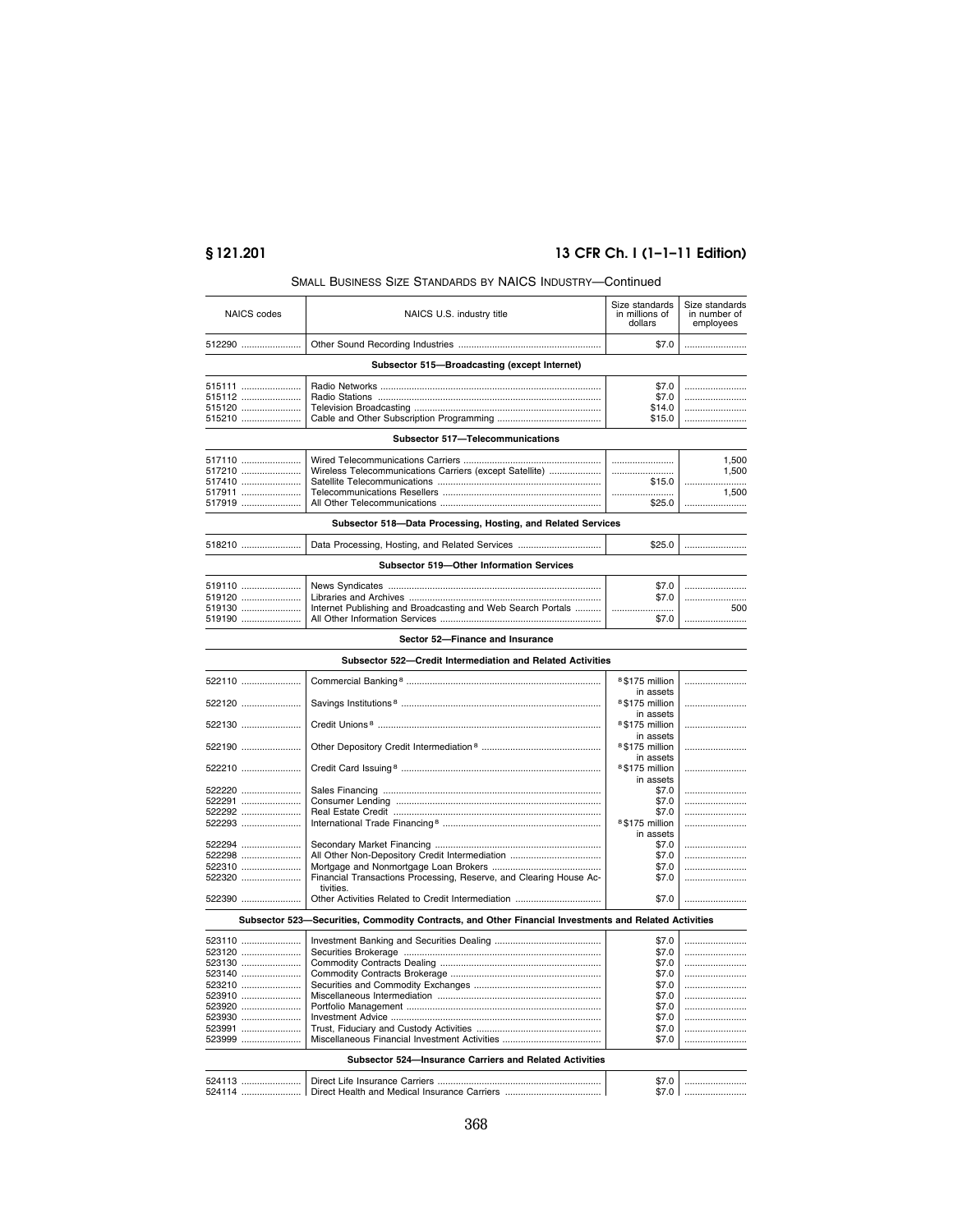## SMALL BUSINESS SIZE STANDARDS BY NAICS INDUSTRY—Continued

| NAICS codes | NAICS U.S. industry title                                         | Size standards<br>in millions of<br>dollars | Size standards<br>in number of<br>employees |
|-------------|-------------------------------------------------------------------|---------------------------------------------|---------------------------------------------|
| 524126      |                                                                   |                                             | 1.500                                       |
|             |                                                                   | \$7.0                                       |                                             |
| 524128      | Other Direct Insurance (except Life, Health and Medical) Carriers | \$7.0                                       |                                             |
|             |                                                                   | \$7.0                                       |                                             |
| 524210      |                                                                   | \$7.0                                       |                                             |
| 524291      |                                                                   | \$7.0                                       |                                             |
|             | Third Party Administration of Insurance and Pension Funds         | \$7.0                                       |                                             |
|             |                                                                   | \$7.0                                       |                                             |

#### **Subsector 525—Funds, Trusts and Other Financial Vehicles**

| 525110 ……………………!Pension Funds ……………………………………………………………………………!<br>525910 ……………………!Open-End Investment Funds …………………………………………………………! | \$7.0 |  |
|-----------------------------------------------------------------------------------------------------------------------------------|-------|--|
|                                                                                                                                   |       |  |
|                                                                                                                                   |       |  |

## **Sector 53—Real Estate and Rental and Leasing**

## **Subsector 531—Real Estate**

| $$7.0$  <br>$$25.5$ |  |
|---------------------|--|
|                     |  |
|                     |  |
|                     |  |
|                     |  |
|                     |  |
| $10$ \$2.0 $\vert$  |  |
|                     |  |
|                     |  |
|                     |  |
|                     |  |

## **Subsector 532—Rental and Leasing Services**

| 532111 |                                                                        | \$25.5 |  |
|--------|------------------------------------------------------------------------|--------|--|
| 532112 |                                                                        | \$25.5 |  |
| 532120 | Truck, Utility Trailer, and RV (Recreational Vehicle) Rental and Leas- | \$25.5 |  |
|        | ing.                                                                   |        |  |
| 532210 |                                                                        | \$7.0  |  |
| 532220 |                                                                        | \$7.0  |  |
| 532230 |                                                                        | \$7.0  |  |
| 532291 |                                                                        | \$7.0  |  |
| 532292 |                                                                        | \$7.0  |  |
|        |                                                                        | \$7.0  |  |
| 532310 |                                                                        | \$7.0  |  |
|        | Commercial Air, Rail, and Water Transportation Equipment Rental        | \$7.0  |  |
|        | and Leasing.                                                           |        |  |
| 532412 | Construction, Mining and Forestry Machinery and Equipment Rental       | \$7.0  |  |
|        | and Leasing.                                                           |        |  |
| 532420 | Office Machinery and Equipment Rental and Leasing                      | \$25.0 |  |
| 532490 | Other Commercial and Industrial Machinery and Equipment Rental         | \$7.0  |  |
|        | and Leasing.                                                           |        |  |
|        |                                                                        |        |  |

## **Subsector 533—Lessors of Nonfinancial Intangible Assets (except Copyrighted Works)**

| 533110  Lessors of Nonfinancial Intangible Assets (except Copyrighted I |         |  |  |  |  |
|-------------------------------------------------------------------------|---------|--|--|--|--|
|                                                                         | Works). |  |  |  |  |

## **Sector 54—Professional, Scientific and Technical Services**

#### **Subsector 541—Professional, Scientific and Technical Services**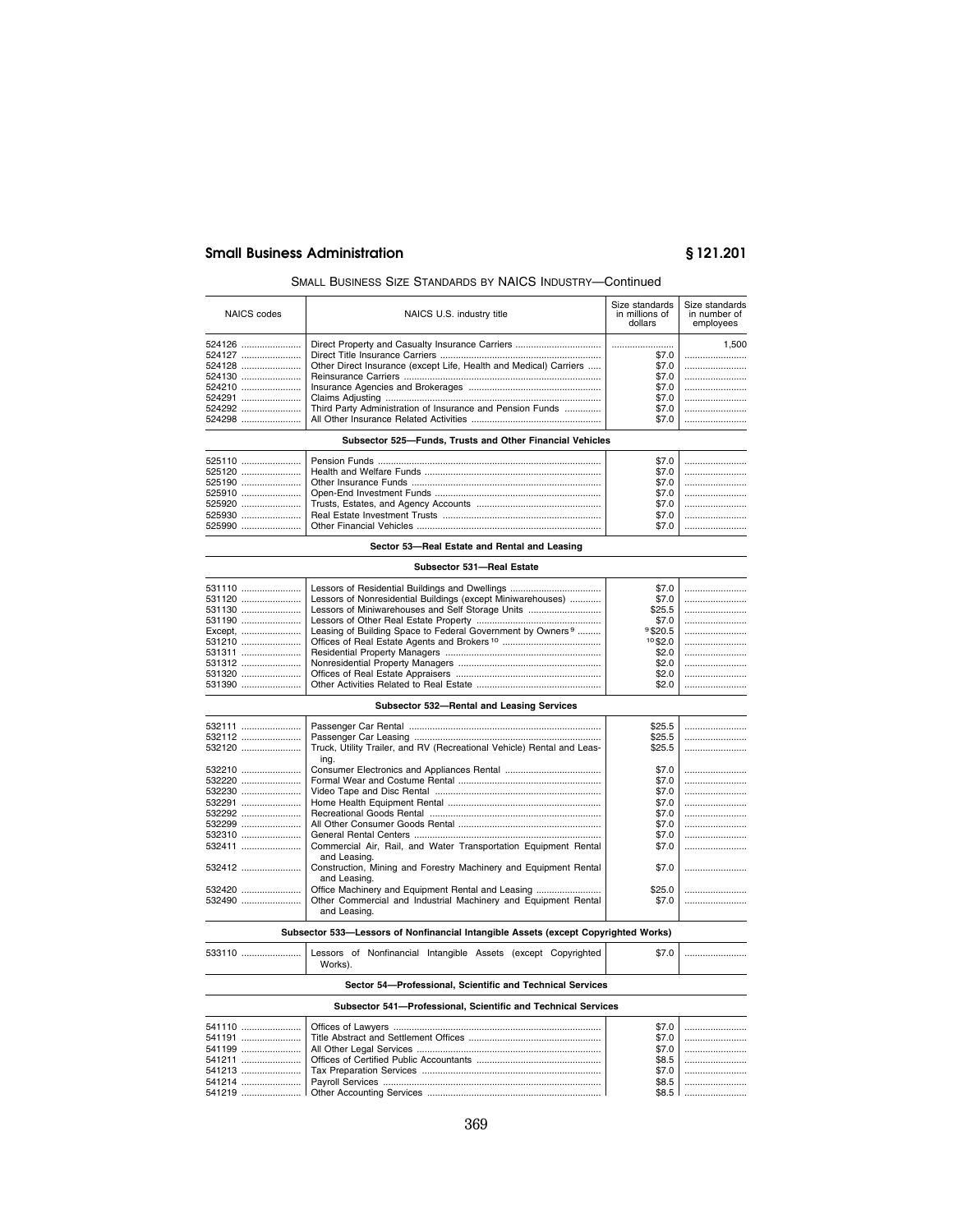# **§ 121.201 13 CFR Ch. I (1–1–11 Edition)**

| <b>NAICS</b> codes | NAICS U.S. industry title                                                                                         | Size standards<br>in millions of<br>dollars | Size standards<br>in number of<br>employees |
|--------------------|-------------------------------------------------------------------------------------------------------------------|---------------------------------------------|---------------------------------------------|
| 541310             |                                                                                                                   | \$4.5                                       |                                             |
| 541320             |                                                                                                                   | \$7.0                                       |                                             |
| 541330             |                                                                                                                   | \$4.5                                       |                                             |
| Except,            | Military and Aerospace Equipment and Military Weapons                                                             | \$27.0                                      |                                             |
| Except,            | Contracts and Subcontracts for Engineering Services Awarded                                                       | \$27.0                                      |                                             |
|                    | Under the National Energy Policy Act of 1992.                                                                     |                                             |                                             |
| Except,            |                                                                                                                   | \$18.5                                      |                                             |
| 541340             |                                                                                                                   | \$7.0                                       |                                             |
| Except,            |                                                                                                                   | \$4.5                                       |                                             |
| 541350             |                                                                                                                   | \$7.0                                       |                                             |
| 541360             |                                                                                                                   | \$4.5                                       |                                             |
| 541370             | Surveying and Mapping (except Geophysical) Services                                                               | \$4.5                                       |                                             |
| 541380             |                                                                                                                   | \$12.0                                      |                                             |
| 541410             |                                                                                                                   | \$7.0                                       |                                             |
| 541420             |                                                                                                                   | \$7.0                                       |                                             |
| 541430             |                                                                                                                   | \$7.0                                       |                                             |
| 541490             |                                                                                                                   | \$7.0                                       |                                             |
| 541511             |                                                                                                                   | \$25.0                                      |                                             |
| 541512             |                                                                                                                   | \$25.0                                      |                                             |
| 541513             |                                                                                                                   | \$25.0                                      |                                             |
| 541519             |                                                                                                                   | \$25.0                                      |                                             |
| Except,            | Information Technology Value Added Resellers <sup>18</sup>                                                        |                                             | 18 150                                      |
| 541611             | Administrative Management and General Management Consulting<br>Services.                                          | \$7.0                                       |                                             |
| 541612             |                                                                                                                   | \$7.0                                       |                                             |
| 541613             |                                                                                                                   | \$7.0                                       |                                             |
| 541614             | Process, Physical Distribution and Logistics Consulting Services                                                  | \$7.0                                       |                                             |
| 541618             |                                                                                                                   | \$7.0                                       |                                             |
| 541620             |                                                                                                                   | \$7.0                                       |                                             |
| 541690             | Other Scientific and Technical Consulting Services                                                                | \$7.0                                       |                                             |
| 541711             | Research and Development in Biotechnology. <sup>11</sup>                                                          |                                             | 11500                                       |
| 541712             | Research and Development in the Physical, Engineering, and Life<br>Sciences (except Biotechnology). <sup>11</sup> |                                             | 11500                                       |
| Except.            |                                                                                                                   |                                             | 1,500                                       |
| Except.            | Aircraft Parts, and Auxiliary Equipment, and Aircraft Engine Parts                                                |                                             | 1,000                                       |
| Except,            | Space Vehicles and Guided Missiles, their Propulsion Units, their                                                 |                                             | 1,000                                       |
|                    | Propulsion Units Parts, and their Auxiliary Equipment and Parts.                                                  |                                             |                                             |
| 541720             | Research and Development in the Social Sciences and Humanities                                                    | \$7.0                                       |                                             |
| 541810             |                                                                                                                   | $10$ \$7.0                                  |                                             |
| 541820             |                                                                                                                   | \$7.0                                       |                                             |
| 541830             |                                                                                                                   | \$7.0                                       |                                             |
| 541840<br>541850   |                                                                                                                   | \$7.0<br>\$7.0                              |                                             |
| $541860$           |                                                                                                                   | \$7.0                                       |                                             |
| 541870             |                                                                                                                   | \$7.0                                       |                                             |
| 541890             |                                                                                                                   | \$7.0                                       |                                             |
| 541910             | Marketing Research and Public Opinion Polling                                                                     | \$7.0                                       |                                             |
| 541921             |                                                                                                                   | \$7.0                                       |                                             |
| 541922             |                                                                                                                   | \$7.0                                       |                                             |
| 541930             |                                                                                                                   | \$7.0                                       |                                             |
| 541940             |                                                                                                                   | \$7.0                                       |                                             |
| 541990             | All Other Professional, Scientific and Technical Services                                                         | \$7.0                                       |                                             |

## SMALL BUSINESS SIZE STANDARDS BY NAICS INDUSTRY—Continued

## **Sector 55—Management of Companies and Enterprises**

## **Subsector 551—Management of Companies and Enterprises**

| 551111<br>551112 |  |  |
|------------------|--|--|
|                  |  |  |

## **Sector 56—Administrative and Support, Waste Management and Remediation Services**

## **Subsector 561—Administrative and Support Services**

|  | \$7.0 |         |
|--|-------|---------|
|  |       |         |
|  |       |         |
|  |       |         |
|  |       | $$13.5$ |
|  |       |         |
|  |       |         |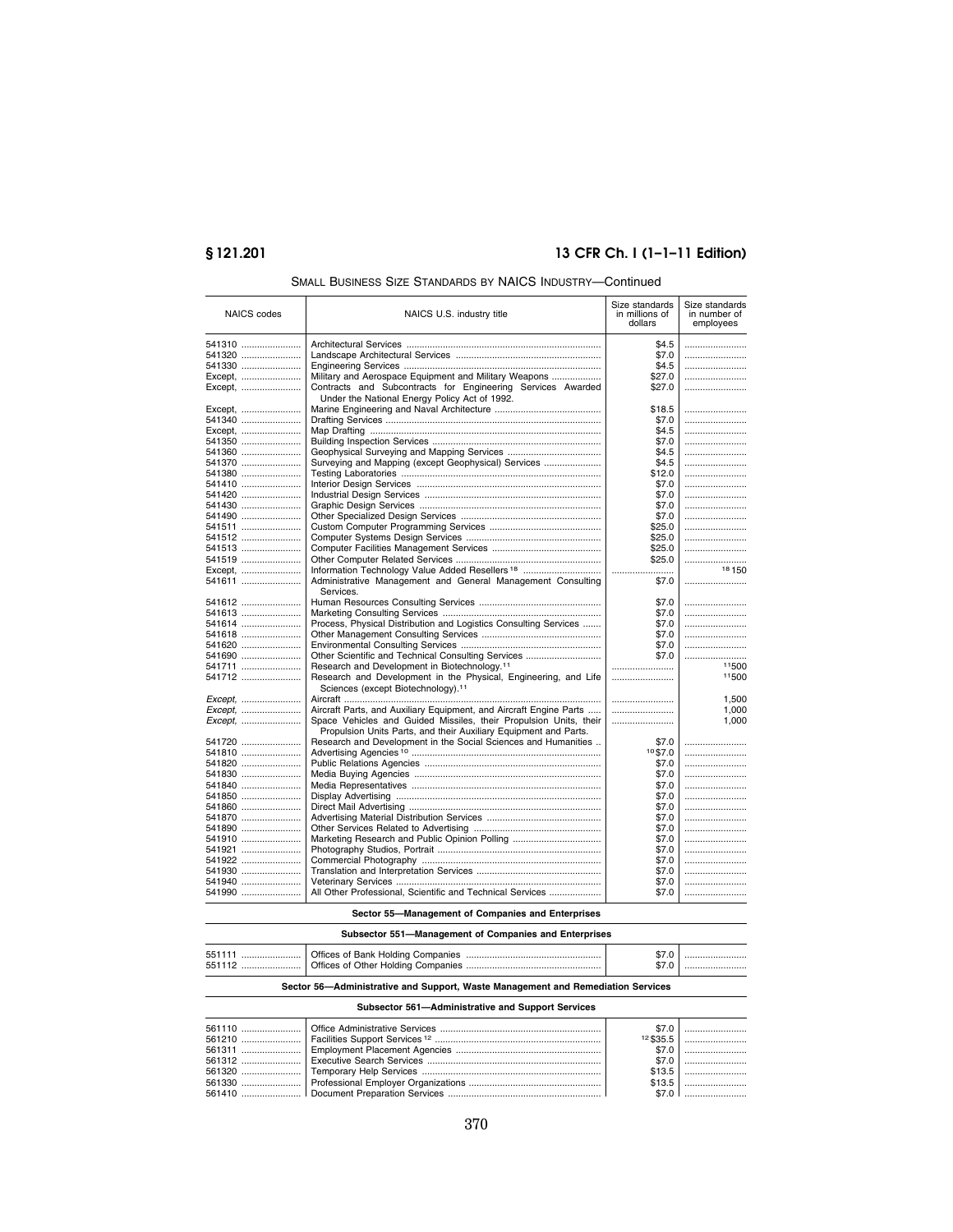# **Small Business Administration**

# §121.201

## SMALL BUSINESS SIZE STANDARDS BY NAICS INDUSTRY-Continued

| <b>NAICS</b> codes | NAICS U.S. industry title                             | Size standards<br>in millions of<br>dollars | Size standards<br>in number of<br>employees |
|--------------------|-------------------------------------------------------|---------------------------------------------|---------------------------------------------|
| 561421             |                                                       | \$7.0                                       |                                             |
| 561422             | Telemarketing Bureaus and Other Contact Centers       | \$7.0                                       |                                             |
| 561431             |                                                       | \$7.0                                       |                                             |
| 561439             | Other Business Service Centers (including Copy Shops) | \$7.0                                       |                                             |
| 561440             |                                                       | \$7.0                                       |                                             |
| 561450             |                                                       | \$7.0                                       |                                             |
| 561491             |                                                       | \$7.0                                       |                                             |
| 561492             |                                                       | \$7.0                                       |                                             |
| 561499             |                                                       | \$7.0                                       |                                             |
| 561510             |                                                       | 10\$3.5                                     |                                             |
| 561520             |                                                       | 10\$7.0                                     |                                             |
| 561591             |                                                       | \$7.0                                       |                                             |
| 561599             | All Other Travel Arrangement and Reservation Services | \$7.0                                       |                                             |
| 561611             |                                                       | \$12.5                                      |                                             |
| 561612             |                                                       | \$18.5                                      |                                             |
| 561613             |                                                       | \$12.5                                      |                                             |
| 561621             | Security Systems Services (except Locksmiths)         | \$12.5                                      |                                             |
| 561622             |                                                       | \$7.0                                       |                                             |
| 561710             |                                                       | \$7.0                                       |                                             |
| 561720             |                                                       | \$16.5                                      |                                             |
| 561730             |                                                       | \$7.0                                       |                                             |
| 561740             |                                                       | \$4.5                                       |                                             |
| 561790             |                                                       | \$7.0                                       |                                             |
| 561910             |                                                       | \$7.0                                       |                                             |
| 561920             |                                                       | 10\$7.0                                     |                                             |
| 561990             |                                                       | \$7.0                                       |                                             |
|                    |                                                       |                                             |                                             |

## Subsector 562-Waste Management and Remediation Services

| 562991 |                                                   | \$12.5<br>\$12.5<br>\$12.5<br>\$12.5<br>\$12.5<br>\$12.5<br>\$12.5<br>\$14.0<br>\$12.5<br>\$7.0 | <br>14500 |
|--------|---------------------------------------------------|-------------------------------------------------------------------------------------------------|-----------|
| 562998 | All Other Miscellaneous Waste Management Services | \$7.0                                                                                           |           |

## Sector 61-Educational Services

| <b>Subsector 611-Educational Services</b> |                                                  |            |  |  |
|-------------------------------------------|--------------------------------------------------|------------|--|--|
| 611110                                    |                                                  | \$7.0      |  |  |
| 611210                                    |                                                  | \$7.0      |  |  |
| 611310                                    | Colleges, Universities and Professional Schools  | \$7.0      |  |  |
| 611410                                    |                                                  | \$7.0      |  |  |
| 611420                                    |                                                  | \$7.0      |  |  |
| 611430                                    | Professional and Management Development Training | \$7.0      |  |  |
| 611511                                    |                                                  | \$7.0      |  |  |
| 611512                                    |                                                  | \$25.5     |  |  |
| 611513                                    |                                                  | \$7.0      |  |  |
| 611519                                    |                                                  | \$7.0      |  |  |
| Except,                                   |                                                  | 16 \$ 35.5 |  |  |
| 611610                                    |                                                  | \$7.0      |  |  |
| 611620                                    |                                                  | \$7.0      |  |  |
| 611630                                    |                                                  | \$7.0      |  |  |
| 611691                                    |                                                  | \$7.0      |  |  |
| 611692                                    |                                                  | \$7.0      |  |  |
| 611699                                    | All Other Miscellaneous Schools and Instruction  | \$7.0      |  |  |
| 611710                                    |                                                  | \$7.0      |  |  |

## Sector 62-Health Care and Social Assistance

| Subsector 621-Ambulatory Health Care Services |  |  |  |  |
|-----------------------------------------------|--|--|--|--|
|                                               |  |  |  |  |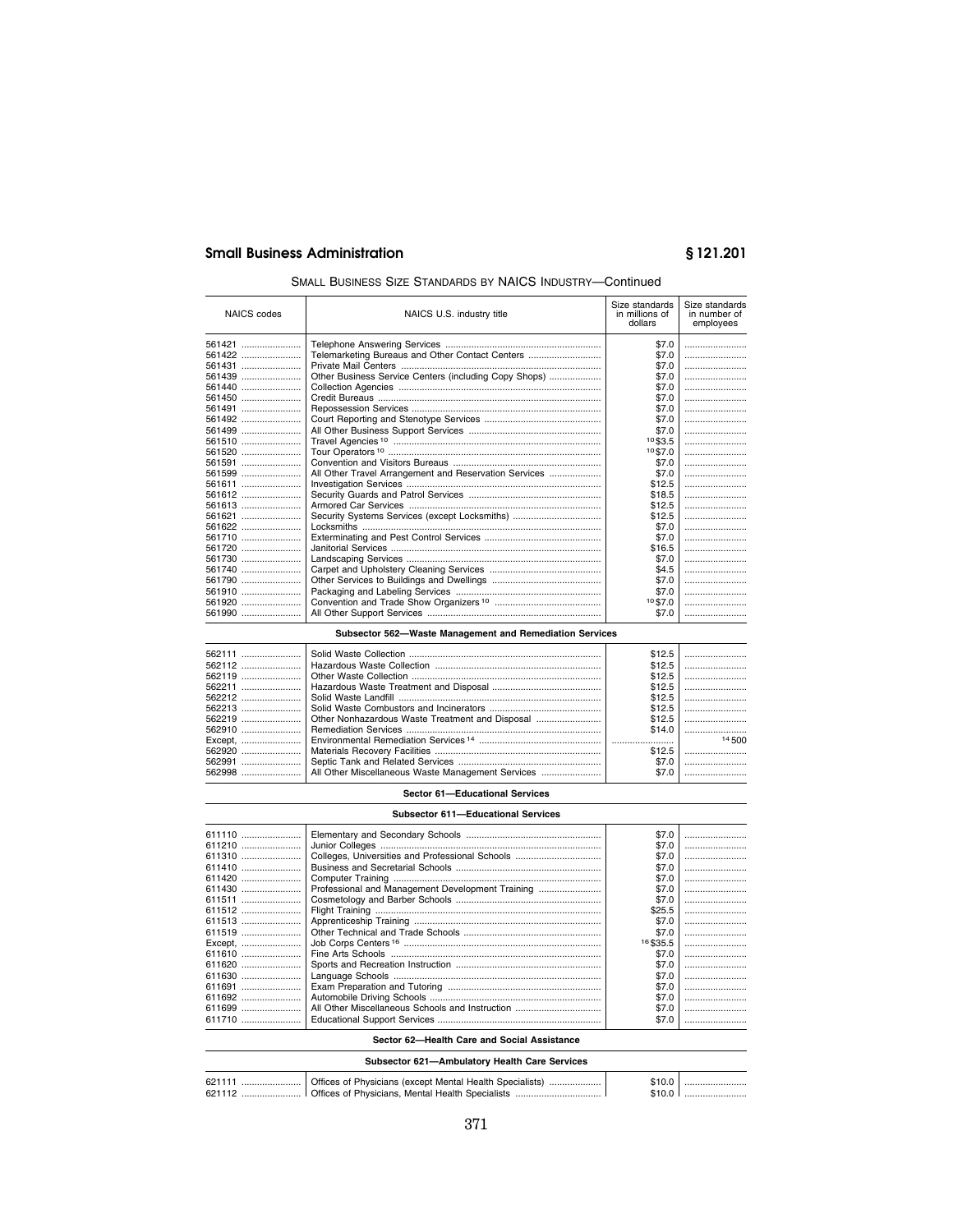# **§ 121.201 13 CFR Ch. I (1–1–11 Edition)**

| <b>NAICS</b> codes | NAICS U.S. industry title                                           | Size standards<br>in millions of<br>dollars | Size standards<br>in number of<br>employees |
|--------------------|---------------------------------------------------------------------|---------------------------------------------|---------------------------------------------|
| 621210             |                                                                     | \$7.0                                       |                                             |
| 621310             |                                                                     | \$7.0                                       |                                             |
| 621320             |                                                                     | \$7.0                                       |                                             |
| 621330             | Offices of Mental Health Practitioners (except Physicians)          | \$7.0                                       |                                             |
| 621340             | Offices of Physical, Occupational and Speech Therapists and Audiol- | \$7.0                                       |                                             |
|                    | ogists.                                                             |                                             |                                             |
| 621391             |                                                                     | \$7.0                                       |                                             |
| 621399             | Offices of All Other Miscellaneous Health Practitioners             | \$7.0                                       |                                             |
| 621410             |                                                                     | \$10.0                                      |                                             |
| 621420             | Outpatient Mental Health and Substance Abuse Centers                | \$10.0                                      |                                             |
| 621491             |                                                                     | \$10.0                                      |                                             |
| 621492             |                                                                     | \$34.5                                      |                                             |
| 621493             | Freestanding Ambulatory Surgical and Emergency Centers              | \$10.0                                      |                                             |
| 621498             |                                                                     | \$10.0                                      |                                             |
| 621511             |                                                                     | \$13.5                                      |                                             |
| 621512             |                                                                     | \$13.5                                      |                                             |
| 621610             |                                                                     | \$13.5                                      |                                             |
| 621910             |                                                                     | \$7.0                                       |                                             |
| 621991             |                                                                     | \$10.0                                      |                                             |
| 621999             | All Other Miscellaneous Ambulatory Health Care Services             | \$10.0                                      |                                             |
|                    | Subsector 622-Hospitals                                             |                                             |                                             |
| 622110             |                                                                     | \$34.5                                      |                                             |
| 622210             |                                                                     | \$34.5                                      |                                             |

## SMALL BUSINESS SIZE STANDARDS BY NAICS INDUSTRY—Continued

| 622310 | Specialty (except Psychiatric and Substance Abuse) Hospitals |  |
|--------|--------------------------------------------------------------|--|
| 622210 |                                                              |  |
| 622110 |                                                              |  |

## **Subsector 623—Nursing and Residential Care Facilities**

| 623220  Residential Mental Health and Substance Abuse Facilities |  |
|------------------------------------------------------------------|--|
|                                                                  |  |

## **Subsector 624—Social Assistance**

|  | $$7.0$  <br>$$7.0$  <br>$$7.0$  <br>$$7.0$ |
|--|--------------------------------------------|
|  | $$7.0$                                     |

## **Sector 71—Arts, Entertainment and Recreation**

|  | Subsector 711-Performing Arts, Spectator Sports and Related Industries |  |
|--|------------------------------------------------------------------------|--|
|  |                                                                        |  |

| 711110 |                                                                                      | \$7.0 |  |
|--------|--------------------------------------------------------------------------------------|-------|--|
| 711120 |                                                                                      | \$7.0 |  |
| 711130 |                                                                                      | \$7.0 |  |
| 711190 |                                                                                      | \$7.0 |  |
| 711211 |                                                                                      | \$7.0 |  |
| 711212 |                                                                                      | \$7.0 |  |
| 711219 |                                                                                      | \$7.0 |  |
| 711310 | Promoters of Performing Arts, Sports and Similar Events with Facili-<br>ties.        | \$7.0 |  |
| 711320 | Promoters of Performing Arts, Sports and Similar Events without Fa-<br>cilities.     | \$7.0 |  |
| 711410 | Agents and Managers for Artists, Athletes, Entertainers and Other<br>Public Figures. | \$7.0 |  |
| 711510 |                                                                                      | \$7.0 |  |
|        | Subsector 712-Museums, Historical Sites and Similar Institutions                     |       |  |
|        |                                                                                      | \$7.0 |  |
|        |                                                                                      |       |  |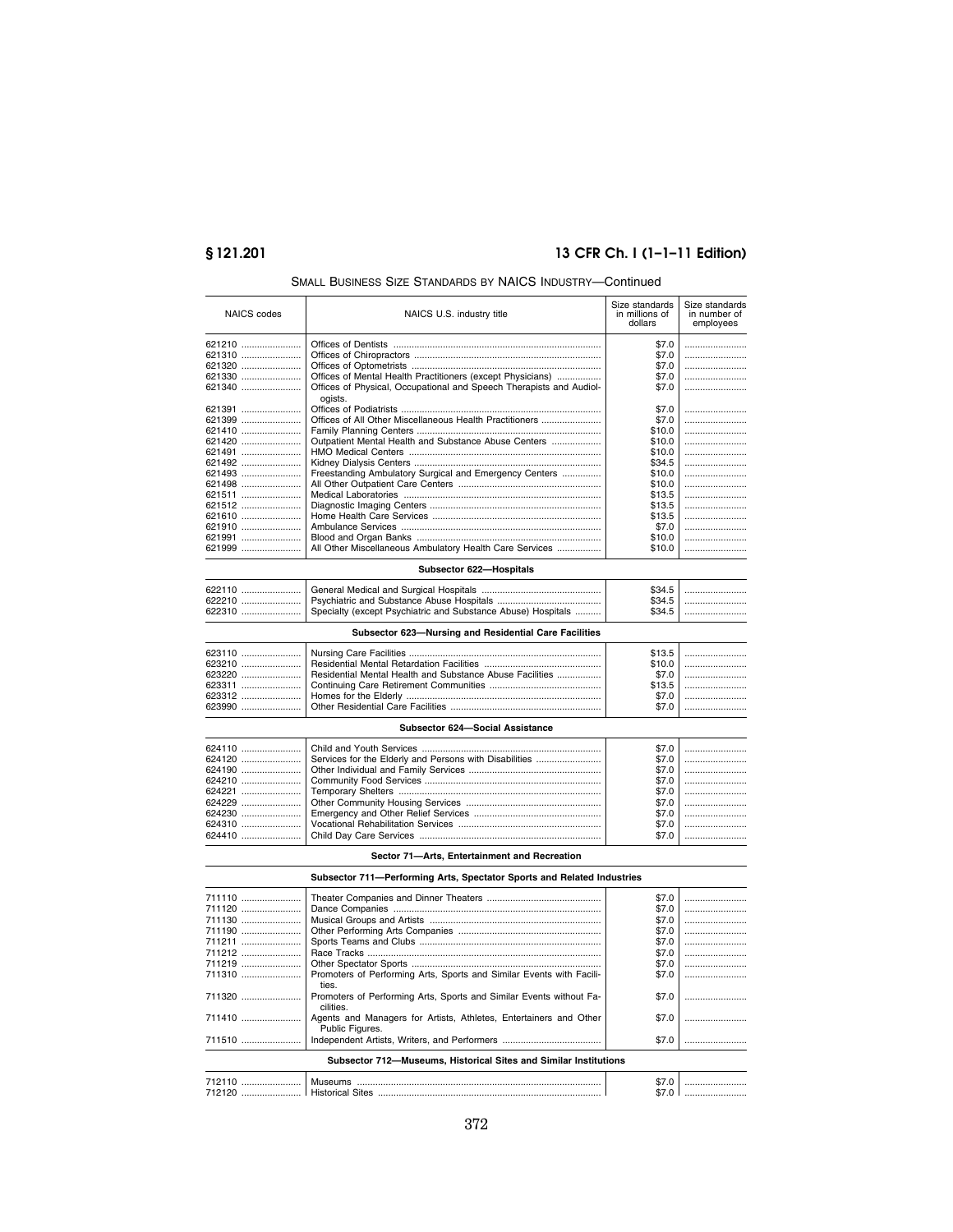## SMALL BUSINESS SIZE STANDARDS BY NAICS INDUSTRY—Continued

| NAICS codes | NAICS U.S. industry title                                   | Size standards<br>in millions of<br>dollars | Size standards<br>in number of<br>employees |
|-------------|-------------------------------------------------------------|---------------------------------------------|---------------------------------------------|
|             |                                                             | \$7.0                                       |                                             |
| 712190      |                                                             | \$7.0                                       |                                             |
|             | Subsector 713-Amusement, Gambling and Recreation Industries |                                             |                                             |
| 713110      |                                                             | \$7.0                                       |                                             |
| 713120      |                                                             | \$7.0                                       |                                             |
| 713210      |                                                             | \$7.0                                       |                                             |
| 713290      |                                                             | \$7.0                                       |                                             |
| 713910      |                                                             | \$7.0                                       |                                             |
| 713920      |                                                             | \$7.0                                       |                                             |
| 713930      |                                                             | \$7.0                                       |                                             |
| 713940      |                                                             | \$7.0                                       |                                             |
| 713950      |                                                             | \$7.0                                       |                                             |
| 713990      | All Other Amusement and Recreation Industries               | \$7.0                                       |                                             |

# **Sector 72—Accommodation and Food Services**

## **Subsector 721—Accommodation**

| 721211   RV (Recreational Vehicle) Parks and Campgrounds<br>721214   Recreational and Vacation Camps (except Campgrounds) | \$30.0<br>30.0 |  |
|---------------------------------------------------------------------------------------------------------------------------|----------------|--|
|                                                                                                                           |                |  |

## **Subsector 722—Food Services and Drinking Places**

| 722110 ……………………!Full-Service Restaurants ………………………………………………………………! | \$7.0 |  |
|--------------------------------------------------------------------|-------|--|
|                                                                    | 10.0  |  |
|                                                                    | 25.5  |  |
|                                                                    |       |  |
|                                                                    | 35.5  |  |
|                                                                    |       |  |
|                                                                    |       |  |
|                                                                    |       |  |

## **Sector 81—Other Services (Except Public Administration)**

## **Subsector 811—Repair and Maintenance**

| 811111 |                                                                   | \$7.0  |  |
|--------|-------------------------------------------------------------------|--------|--|
| 811112 |                                                                   | \$7.0  |  |
| 811113 |                                                                   | \$7.0  |  |
| 811118 | Other Automotive Mechanical and Electrical Repair and Maintenance | \$7.0  |  |
| 811121 | Automotive Body, Paint and Interior Repair and Maintenance        | \$7.0  |  |
| 811122 |                                                                   | \$10.0 |  |
| 811191 |                                                                   | \$7.0  |  |
| 811192 |                                                                   | \$7.0  |  |
| 811198 |                                                                   | \$7.0  |  |
| 811211 |                                                                   | \$7.0  |  |
| 811212 | Computer and Office Machine Repair and Maintenance                | \$25.0 |  |
| 811213 | Communication Equipment Repair and Maintenance                    | 10.0   |  |
| 811219 | Other Electronic and Precision Equipment Repair and Maintenance   | 19.0   |  |
| 811310 | Commercial and Industrial Machinery and Equipment (except Auto-   | \$7.0  |  |
|        | motive and Electronic) Repair and Maintenance.                    |        |  |
| 811411 |                                                                   | \$7.0  |  |
| 811412 |                                                                   | 14.0   |  |
| 811420 |                                                                   | \$7.0  |  |
| 811430 |                                                                   | \$7.0  |  |
| 811490 | Other Personal and Household Goods Repair and Maintenance         | \$7.0  |  |
|        |                                                                   |        |  |

## **Subsector 812—Personal and Laundry Services**

|        | 19.0 |  |
|--------|------|--|
| 812199 |      |  |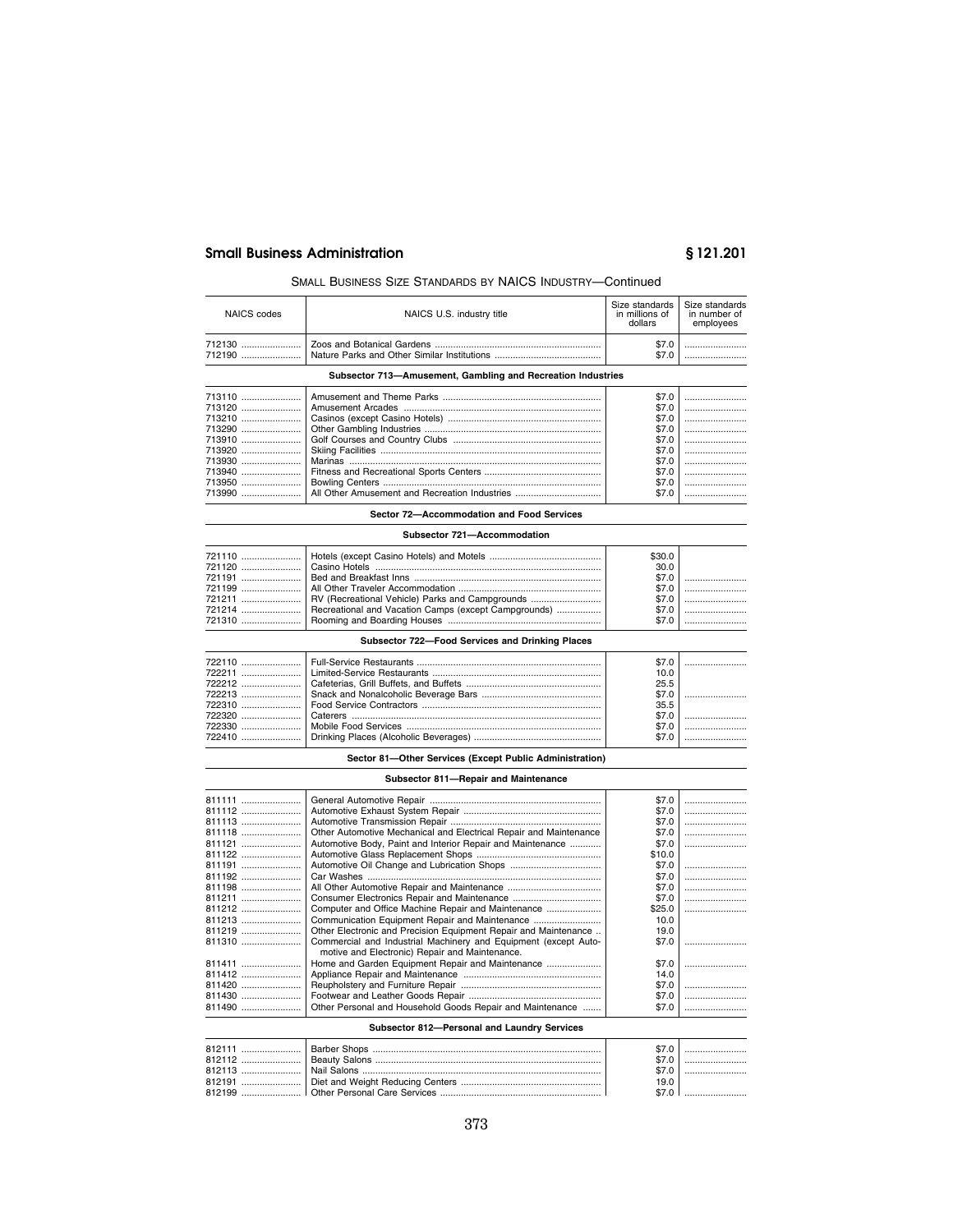## **§ 121.201 13 CFR Ch. I (1–1–11 Edition)**

| NAICS codes                                                                  | NAICS U.S. industry title                                                                                  | Size standards<br>in millions of<br>dollars                                               | Size standards<br>in number of<br>employees |
|------------------------------------------------------------------------------|------------------------------------------------------------------------------------------------------------|-------------------------------------------------------------------------------------------|---------------------------------------------|
| 812220<br>812310<br>812320<br>812331<br>812332<br>812910<br>812921<br>812922 | Dry-cleaning and Laundry Services (except Coin-Operated)<br>Photo Finishing Laboratories (except One-Hour) | \$7.0<br>19.0<br>\$7.0<br>5.0<br>30.0<br>35.5<br>\$7.0<br>19.0<br>\$14.0<br>35.5<br>\$7.0 |                                             |
|                                                                              |                                                                                                            |                                                                                           |                                             |

## SMALL BUSINESS SIZE STANDARDS BY NAICS INDUSTRY—Continued

| Subsector 813—Religious, Grantmaking, Civic, Professional and Similar Organizations |                                                      |       |  |
|-------------------------------------------------------------------------------------|------------------------------------------------------|-------|--|
| 813110                                                                              |                                                      | \$7.0 |  |
|                                                                                     |                                                      | 30.0  |  |
| 813212                                                                              |                                                      | 25.5  |  |
|                                                                                     |                                                      | 35.5  |  |
|                                                                                     |                                                      | 25.5  |  |
| 813312                                                                              | Environment, Conservation and Wildlife Organizations | 14.0  |  |
|                                                                                     |                                                      | \$7.0 |  |
| 813410                                                                              |                                                      | \$7.0 |  |
|                                                                                     |                                                      | \$7.0 |  |
| 813920                                                                              |                                                      | 14.0  |  |
|                                                                                     |                                                      | \$7.0 |  |
|                                                                                     |                                                      | \$7.0 |  |
|                                                                                     |                                                      |       |  |

(Small business size standards are not established for this sector. Establishments in the Public Administration sector are Federal, state, and local government agencies which administer and oversee government programs and activities that are not

**Sector 92-Public Administration 19** 

performed by private establishments.)

#### Footnotes

and Political Organizations).

1. *NAICS codes 221111, 221112, 221113, 221119, 221121,* and *221122—*A firm is small if, including its affiliates, it is primarily engaged in the generation, transmission, and/or distribution of electric energy for sale and its total electric output for the preceding fiscal year did not exceed 4 million megawatt hours.

2. *NAICS code 237990*—Dredging: To be considered small for purposes of Government procurement, a firm must perform at least 40 percent of the volume dredged with its own equipment or equipment owned by another small dredging concern.

3. *NAICS code 311421*—For purposes of Government procurement for food canning and preserving, the standard of 500 employees excludes agricultural labor as defined in 3306(k) of the Internal Revenue Code, 26 U.S.C. 3306(k).

4. *NAICS code 324110*—For purposes of Government procurement, the petroleum refiner must be a concern that has no more than 1,500 employees nor more than 125,000 barrels per calendar day total Operable Atmospheric Crude Oil Distillation capacity. Capacity includes owned or leased facilities as well as facilities under a processing agreement or an arrangement such as an exchange agreement or a throughput. The total product to be delivered under the contract must be at least 90 percent refined by the successful bidder from either crude oil or bona fide feedstocks.

5. *NAICS code 326211*—For Government procurement, a firm is small for bidding on a contract for pneumatic tires within Census Classification codes 30111 and 30112, provided that:

(a) The value of tires within Census Classification codes 30111 and 30112 which it manufactured in the United States during the previous calendar year is more than 50 percent of the value of its total worldwide manufacture,

(b) The value of pneumatic tires within Census Classification codes 30111 and 30112 comprising its total worldwide manufacture during the preceding calendar year was less than 5 percent of the value of all such tires manufactured in the United States during that period, and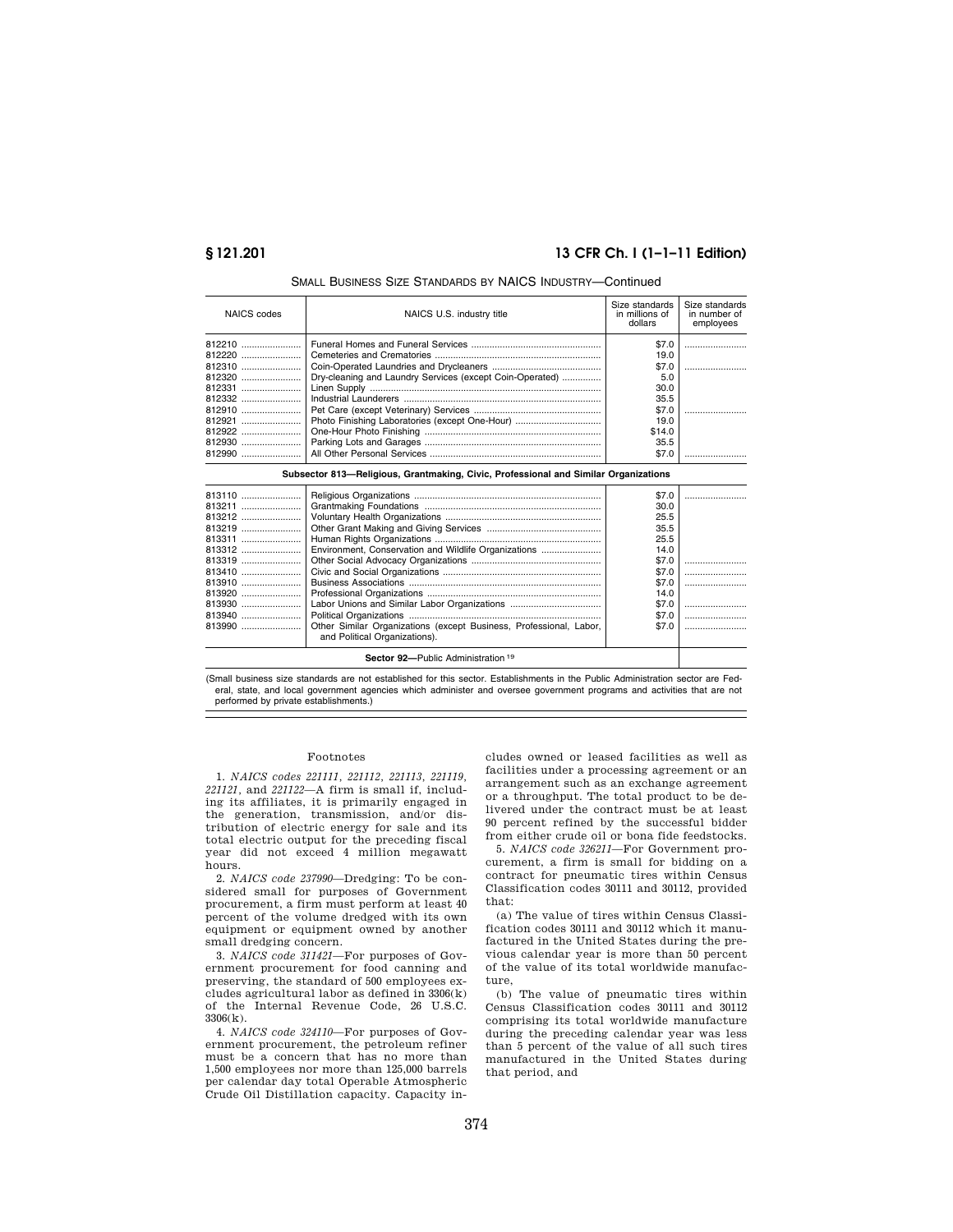(c) The value of the principal product which it manufactured or otherwise produced, or sold worldwide during the preceding calendar year is less than 10 percent of the total value of such products manufactured or otherwise produced or sold in the United States during that period.

6. *NAICS Subsectors 333, 334, 335* and *336*— For rebuilding machinery or equipment on a factory basis, or equivalent, use the NAICS code for a newly manufactured product. Concerns performing major rebuilding or overhaul activities do not necessarily have to meet the criteria for being a ''manufacturer'' although the activities may be classified under a manufacturing NAICS code. Ordinary repair services or preservation are not considered rebuilding.

7. *NAICS code 336413*—Contracts for the rebuilding or overhaul of aircraft ground support equipment on a contract basis are classified under NAICS code 336413.

8. *NAICS Codes 522110, 522120, 522130, 522190, 522210* and *522293*—A financial institution's assets are determined by averaging the assets reported on its four quarterly financial statements for the preceding year. ''Assets'' for the purposes of this size standard means the assets defined according to the Federal Financial Institutions Examination Council 034 call report form.

9. *NAICS code 531190—Leasing of building space to the Federal Government by Owners:*  For Government procurement, a size standard of \$20.5 million in gross receipts applies to the owners of building space leased to the Federal Government. The standard does not apply to an agent.

10. *NAICS codes 488510 (part) 531210, 541810, 561510, 561520,* and *561920*—As measured by total revenues, but excluding funds received in trust for an unaffiliated third party, such as bookings or sales subject to commissions. The commissions received are included as revenues.

11. *NAICS codes 541711 and 541712*—For research and development contracts requiring the delivery of a manufactured product, the appropriate size standard is that of the manufacturing industry.

(a) ''Research and Development'' means laboratory or other physical research and development. It does not include economic, educational, engineering, operations, systems, or other nonphysical research; or computer programming, data processing, commercial and/or medical laboratory testing.

(b) For purposes of the Small Business Innovation Research (SBIR) program only, a different definition has been established by law. See §121.701 of these regulations.

(c) ''Research and Development'' for guided missiles and space vehicles includes evaluations and simulation, and other services requiring thorough knowledge of complete missiles and spacecraft.

12. *NAICS code 561210*—Facilities Support Services:

(a) If one or more activities of Facilities Support Services as defined in paragraph (b) (below in this footnote) can be identified with a specific industry and that industry accounts for 50% or more of the value of an entire procurement, then the proper classification of the procurement is that of the specific industry, not Facilities Support Services.

(b) ''Facilities Support Services'' requires the performance of three or more separate activities in the areas of services or specialty trade contractors industries. If services are performed, these service activities must each be in a separate NAICS industry. If the procurement requires the use of specialty trade contractors (plumbing, painting, plastering, carpentry, etc.), all such specialty trade contractors activities are considered a single activity and classified as ''Building and Property Specialty Trade Services.'' Since ''Building and Property Specialty Trade Services'' is only one activity, two additional activities of separate NAICS industries are required for a procurement to be classified as "Facilities Support Services."

13. *NAICS code 238990*—Building and Property Specialty Trade Services: If a procurement requires the use of multiple specialty trade contractors (*i.e.,* plumbing, painting, plastering, carpentry, etc.), and no specialty trade accounts for 50% or more of the value of the procurement, all such specialty trade contractors activities are considered a single activity and classified as Building and Property Specialty Trade Services.

14. *NAICS 562910*—Environmental Remediation Services:

(a) For SBA assistance as a small business concern in the industry of Environmental Remediation Services, other than for Government procurement, a concern must be engaged primarily in furnishing a range of services for the remediation of a contaminated environment to an acceptable condition including, but not limited to, preliminary assessment, site inspection, testing, remedial investigation, feasibility studies, remedial design, containment, remedial action, removal of contaminated materials, storage of contaminated materials and security and site closeouts. If one of such activities accounts for 50 percent or more of a concern's total revenues, employees, or other related factors, the concern's primary industry is that of the particular industry and not the Environmental Remediation Services Industry.

(b) For purposes of classifying a Government procurement as Environmental Remediation Services, the general purpose of the procurement must be to restore or directly support the restoration of a contaminated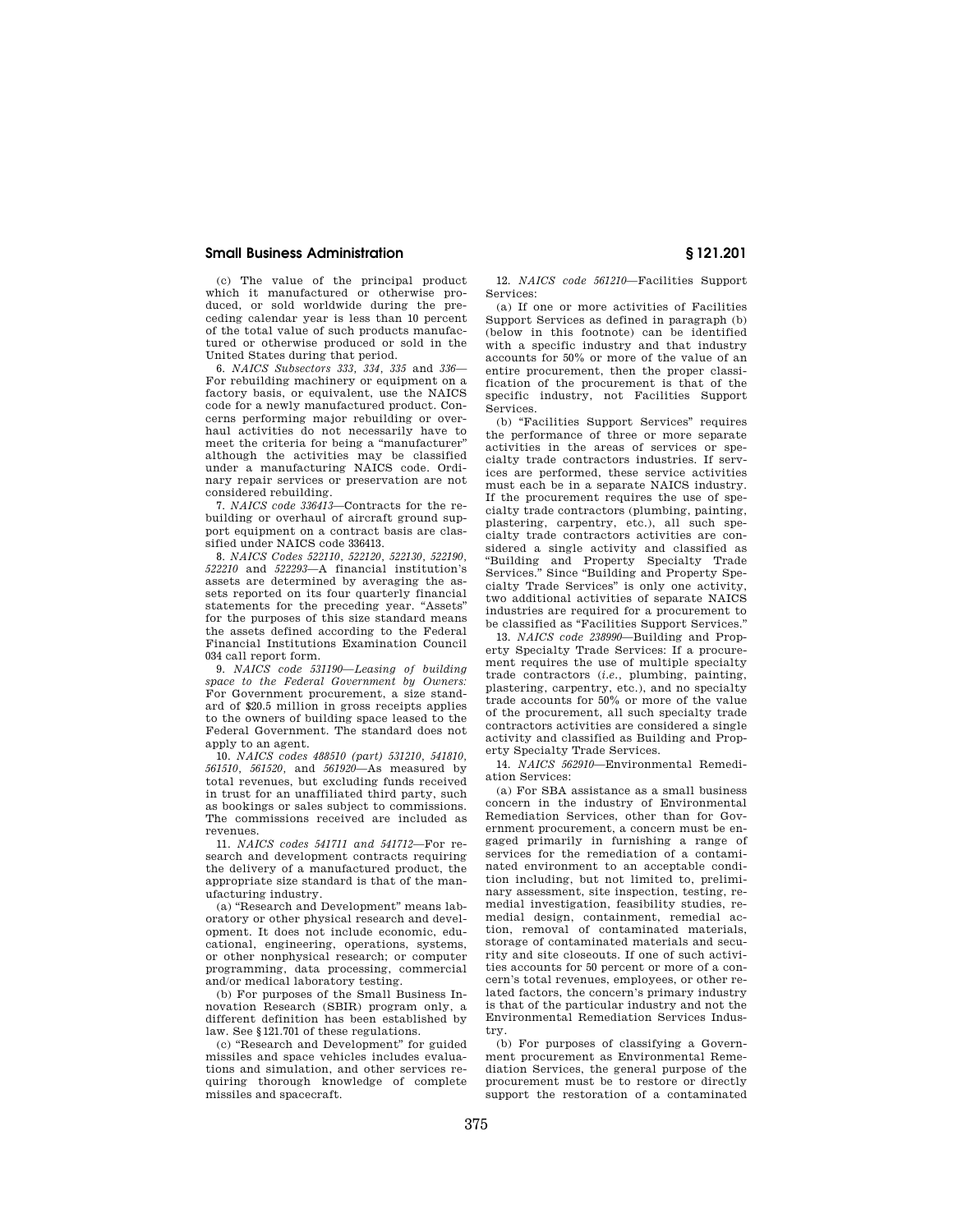environment (such as, preliminary assessment, site inspection, testing, remedial investigation, feasibility studies, remedial design, remediation services, containment, removal of contaminated materials, storage of contaminated materials or security and site closeouts), although the general purpose of the procurement need not necessarily include remedial actions. Also, the procurement must be composed of activities in three or more separate industries with separate NAICS codes or, in some instances (e.g., en-<br>gineering) smaller sub-components of gineering), smaller sub-components NAICS codes with separate, distinct size standards. These activities may include, but are not limited to, separate activities in industries such as: Heavy Construction; Specialty Trade Contractors; Engineering Services; Architectural Services; Management Consulting Services; Hazardous and Other Waste Collection; Remediation Services, Testing Laboratories; and Research and Development in the Physical, Engineering and Life Sciences. If any activity in the procurement can be identified with a separate NAICS code, or component of a code with a separate distinct size standard, and that industry accounts for 50 percent or more of the value of the entire procurement, then the proper size standard is the one for that particular industry, and not the Environmental Remediation Service size standard.

15. *Subsector 483—Water Transportation— Offshore Marine Services:* The applicable size standard shall be \$28.0 million for firms furnishing specific transportation services to concerns engaged in offshore oil and/or natural gas exploration, drilling production, or marine research; such services encompass passenger and freight transportation, anchor handling, and related logistical services to and from the work site or at sea.

16. *NAICS codes 611519*—Job Corps Centers. For classifying a Federal procurement, the purpose of the solicitation must be for the management and operation of a U.S. Department of Labor Job Corps Center. The activities involved include admissions activities, life skills training, educational activities, comprehensive career preparation activities, career development activities, career transition activities, as well as the management and support functions and services needed to operate and maintain the facility. For SBA assistance as a small business concern, other than for Federal Government procurements, a concern must be primarily engaged in providing the services to operate and maintain Federal Job Corps Centers.

17. *NAICS code 115310* (Support Activities for Forestry)—Forest Fire Suppression and Fuels Management Services are two components of Support Activities for Forestry. Forest Fire Suppression includes establishments which provide services to fight forest fires. These firms usually have fire-fighting crews and equipment. Fuels Management

## **§ 121.201 13 CFR Ch. I (1–1–11 Edition)**

Services firms provide services to clear land of hazardous materials that would fuel forest fires. The treatments used by these firms may include prescribed fire, mechanical removal, establishing fuel breaks, thinning, pruning, and piling.

18. NAICS code 541519—An Information Technology Value Added Reseller provides a total solution to information technology acquisitions by providing multi-vendor hardware and software along with significant services. Significant value added services consist of, but are not limited to, configuration consulting and design, systems integration, installation of multi-vendor computer equipment, customization of hardware or software, training, product technical support, maintenance, and end user support. For purposes of Government procurement, an information technology procurement classified under this industry category must consist of at least 15% and not more than 50% of value added services as measured by the total price less the cost of information technology hardware, computer software, and profit. If the contract consists of less than 15% of value added services, then it must be classified under a NAICS manufacturing industry. If the contract consists of more than 50% of value added services, then it must be classified under the NAICS industry that best describes the predominate service of the procurement. To qualify as an Information Technology Value Added Reseller for purposes of SBA assistance, other than for Government procurement, a concern must be primarily engaged in providing information technology equipment and computer software and provide value added services which account for at least 15% of its receipts but not more than 50% of its receipts.

19. *NAICS Sector 92*—Small business size standards are not established for this sector. Establishments in the Public Administration sector are Federal, State, and local government agencies which administer and oversee government programs and activities that are not performed by private establishments. Concerns performing operational services for the administration of a government program are classified under the NAICS private sector industry based on the activities performed. Similarly, procurements for these types of services are classified under the NAICS private sector industry that best describes the activities to be performed. For example, if a government agency issues a procurement for law enforcement services, the requirement would be classified using one of the NAICS industry codes under 56161, Investigation, Guard, and Armored Car Services.

#### [65 FR 30840, May 15, 2000]

EDITORIAL NOTE: For FEDERAL REGISTER citations affecting §121.201, see the List of CFR Sections Affected, which appears in the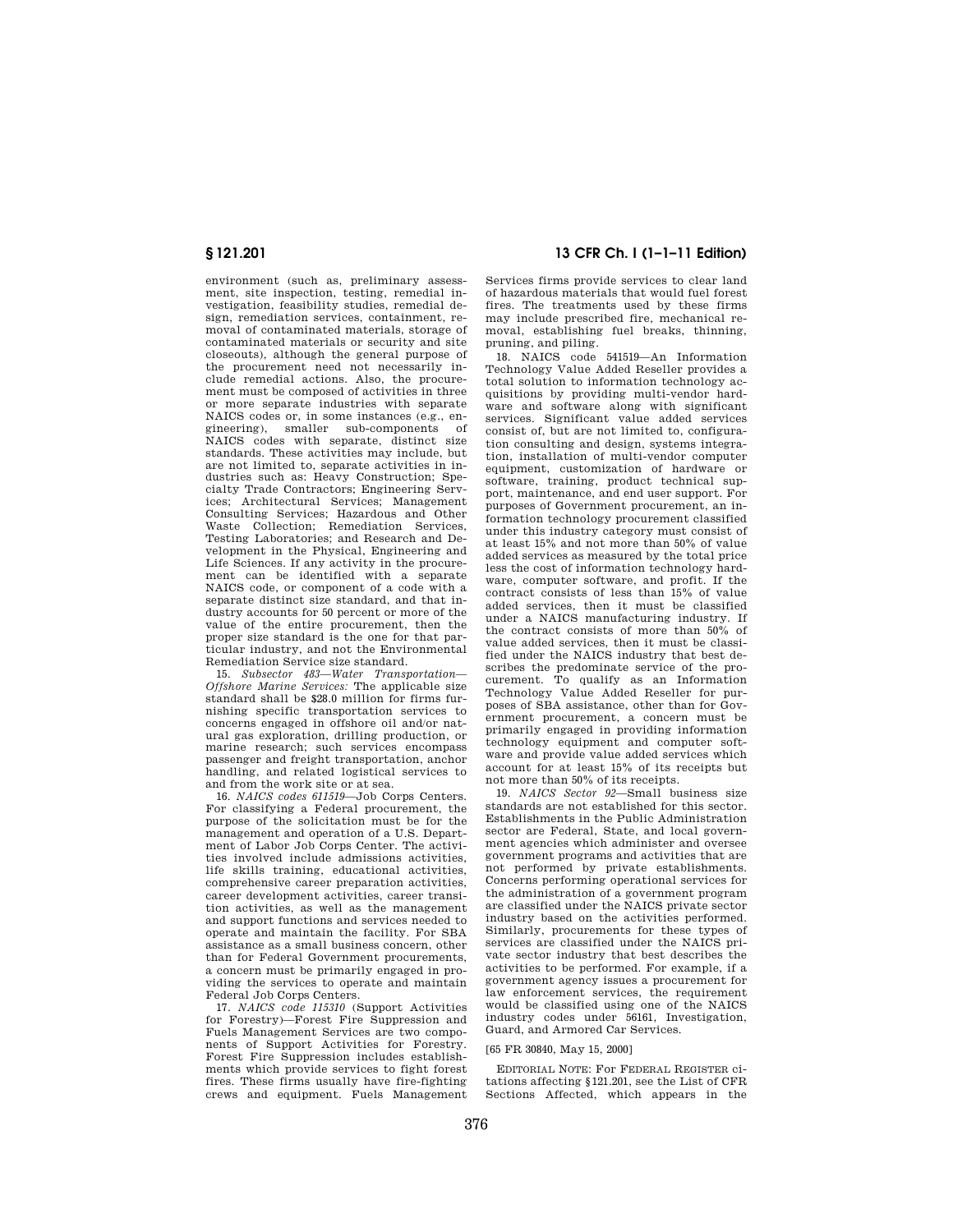Finding Aids section of the printed volume and at www.fdsys.gov.

EDITORIAL NOTE: At 73 FR 12870, Mar. 11, 2008, §121.201 was amended; however, several amendments could not be incorporated due to inaccurate amendatory instruction.

#### SIZE ELIGIBILITY REQUIREMENTS FOR SBA FINANCIAL ASSISTANCE

### **§ 121.301 What size standards are applicable to financial assistance programs?**

(a) For Business Loans (other than for 7(a) Business Loans for the period beginning May 5, 2009 and ending on September 30, 2010) and for Disaster Loans (other than physical disaster loans), an applicant business concern must satisfy two criteria:

(1) The size of the applicant alone (without affiliates) must not exceed the size standard designated for the industry in which the applicant is primarily engaged; and

(2) The size of the applicant combined with its affiliates must not exceed the size standard designated for either the primary industry of the applicant alone or the primary industry of the applicant and its affiliates, which ever is higher. These size standards are set forth in §121.201.

(b) For Development Company programs and, for the period beginning May 5, 2009 and ending on September 30, 2010, for 7(a) Business Loans, an applicant must meet one of the following standards:

(1) The same standards applicable under paragraph (a) of this section; or

(2) Including its affiliates, tangible net worth not in excess of \$8.5 million, and average net income after Federal income taxes (excluding any carry-over losses) for the preceding two completed fiscal years not in excess of \$3.0 million. If the applicant is not required by law to pay Federal income taxes at the enterprise level, but is required to pass income through to its shareholders, partners, beneficiaries, or other equitable owners, the applicant's ''net income after Federal income taxes'' will be its net income reduced by an amount computed as follows:

(i) If the applicant is not required by law to pay State (and local, if any) income taxes at the enterprise level, multiply its net income by the marginal State income tax rate (or by the combined State and local income tax rates, as applicable) that would have applied if it were a taxable corporation.

(ii) Multiply the applicant's net income, less any deduction for State and local income taxes calculated under paragraph  $(b)(2)(i)$  of this section, by the marginal Federal income tax rate that would have applied if the applicant were a taxable corporation.

(iii) Sum the results obtained in paragraphs  $(b)(2)(i)$  and  $(b)(2)(ii)$  of this section.

(c) For the Small Business Investment Company (SBIC) program, an applicant must meet one of the following standards:

(1) The same standards applicable under paragraph (a) of this section; or

(2) Including its affiliates, tangible net worth not in excess of \$18 million, and average net income after Federal income taxes (excluding any carry-over losses) for the preceding two completed fiscal years not in excess of \$6 million. If the applicant is not required by law to pay Federal income taxes at the enterprise level, but is required to pass income through to its shareholders, partners, beneficiaries, or other equitable owners, the applicant's ''net income after Federal income taxes'' will be its net income reduced by an amount computed as follows:

(i) If the applicant is not required by law to pay State (and local, if any) income taxes at the enterprise level, multiply its net income by the marginal State income tax rate (or by the combined State and local income tax rates, as applicable) that would have applied if it were a taxable corporation.

(ii) Multiply the applicant's net income, less any deduction for State and local income taxes calculated under paragraph  $(c)(2)(i)$  of this section, by the marginal Federal income tax rate that would have applied if the applicant were a taxable corporation.

(iii) Add the results obtained in paragraphs  $(c)(2)(i)$  and  $(c)(2)(ii)$  of this section.

(d) For Surety Bond Guarantee assistance—

(1) A business concern, combined with its affiliates, must meet the size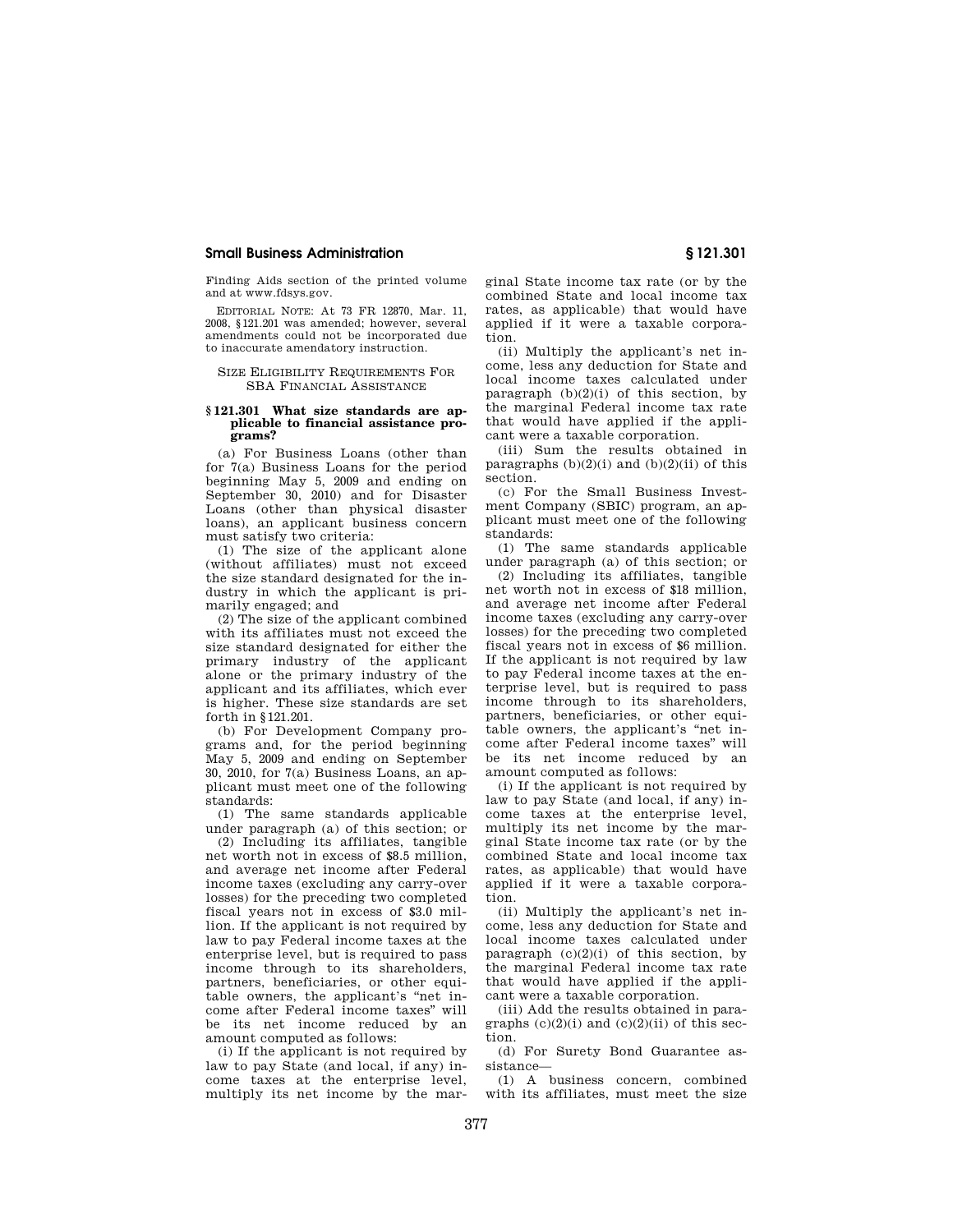standard for the primary industry in which such business concern, combined with its affiliates, is engaged.

(2) For any contract or subcontract, public or private, to be performed in the Presidentially-declared disaster areas resulting from the 2005 Hurricanes Katrina, Rita or Wilma, a construction (general or special trade) concern or concern performing a contract for services is small if it meets the size standard set forth in paragraph  $(d)(1)$  of this section, or the average annual receipts of the concern, together with its affiliates, do not exceed \$7 million, whichever is higher.

(e) The applicable size standards for purposes of SBA's financial assistance programs, excluding the Surety Bond Guarantee assistance program, are increased by 25% whenever the applicant agrees to use all of the financial assistance within a labor surplus area. Labor surplus areas are listed monthly in the Department of Labor publication ''Area Trends in Employment and Unemployment.''

[61 FR 3286, Jan. 31, 1996, as amended at 66 FR 30648, June 7, 2001; 67 FR 3056, Jan. 23, 2002; 69 FR 29204, May 21, 2004; 70 FR 69047, 69052, Nov. 14, 2005; 70 FR 72594, Dec. 6, 2005; 71 FR 62208, Oct. 24, 2006; 73 FR 41254, July 18, 2008; 74 FR 20580, May 5, 2009; 74 FR 36110, July 22, 2009; 75 FR 48550, Aug. 11, 2010]

### **§ 121.302 When does SBA determine the size status of an applicant?**

(a) The size status of an applicant for SBA financial assistance is determined as of the date the application for financial assistance is accepted for processing by SBA, except for applications under the Preferred Lenders Program (PLP), the Disaster Loan program, the SBIC program, and the New Markets Venture Capital (NMCV) program.

(b) For the Preferred Lenders program, size is determined as of the date of approval of the loan by the Preferred Lender.

(c) For disaster loan assistance (other than physical disaster loans), size status is determined as of the date the disaster commenced, as set forth in the Disaster Declaration. For economic injury disaster loan assistance under disaster declarations for Hurricanes Katrina, Rita, and Wilma, size status is determined as of the date SBA accepts

## **§ 121.302 13 CFR Ch. I (1–1–11 Edition)**

the application for processing, and for applications submitted before December 6, 2005, whether denied because of size status or pending, such applications shall be deemed resubmitted on December 6, 2005. For pre-disaster mitigation loans, size status is determined as of the date SBA accepts a complete Pre-Disaster Mitigation Small Business Loan Application for processing. Refer to §123.408 of this chapter to find out what SBA considers to be a complete Pre-Disaster Mitigation Small Business Loan Application.

(d) For financial assistance from an SBIC licensee or an NMVC company, size is determined as of the date a concern's application is accepted for processing by the SBIC or the NMVC company.

(e) Changes in size after the applicable date when size is determined will not disqualify an applicant for assistance.

[61 FR 3286, Jan. 31, 1996, as amended at 64 FR 48276, Sept. 3, 1999; 67 FR 11880, Mar. 15, 2002; 67 FR 62337, Oct. 7, 2002; 69 FR 29204 May 21, 2004; 70 FR 72594, Dec. 6, 2005; 73 FR 41254, July 18, 2008; 75 FR 48550, Aug. 11, 2010]

### **§ 121.303 What size procedures are used by SBA before it makes a formal size determination?**

(a) A concern that submits an application for financial assistance is deemed to have certified that it is small under the applicable size standard. SBA may question the concern's status based on information supplied in the application or from any other source.

(b) A small business investment company, a development company, a surety bond company, or a preferred lender may accept as true the size information provided by an applicant, unless credible evidence to the contrary is apparent.

(c) Size is initially considered by the individual with final financial assistance authority. This is not a formal size determination. A formal determination may be requested prior to a denial of eligibility based on size.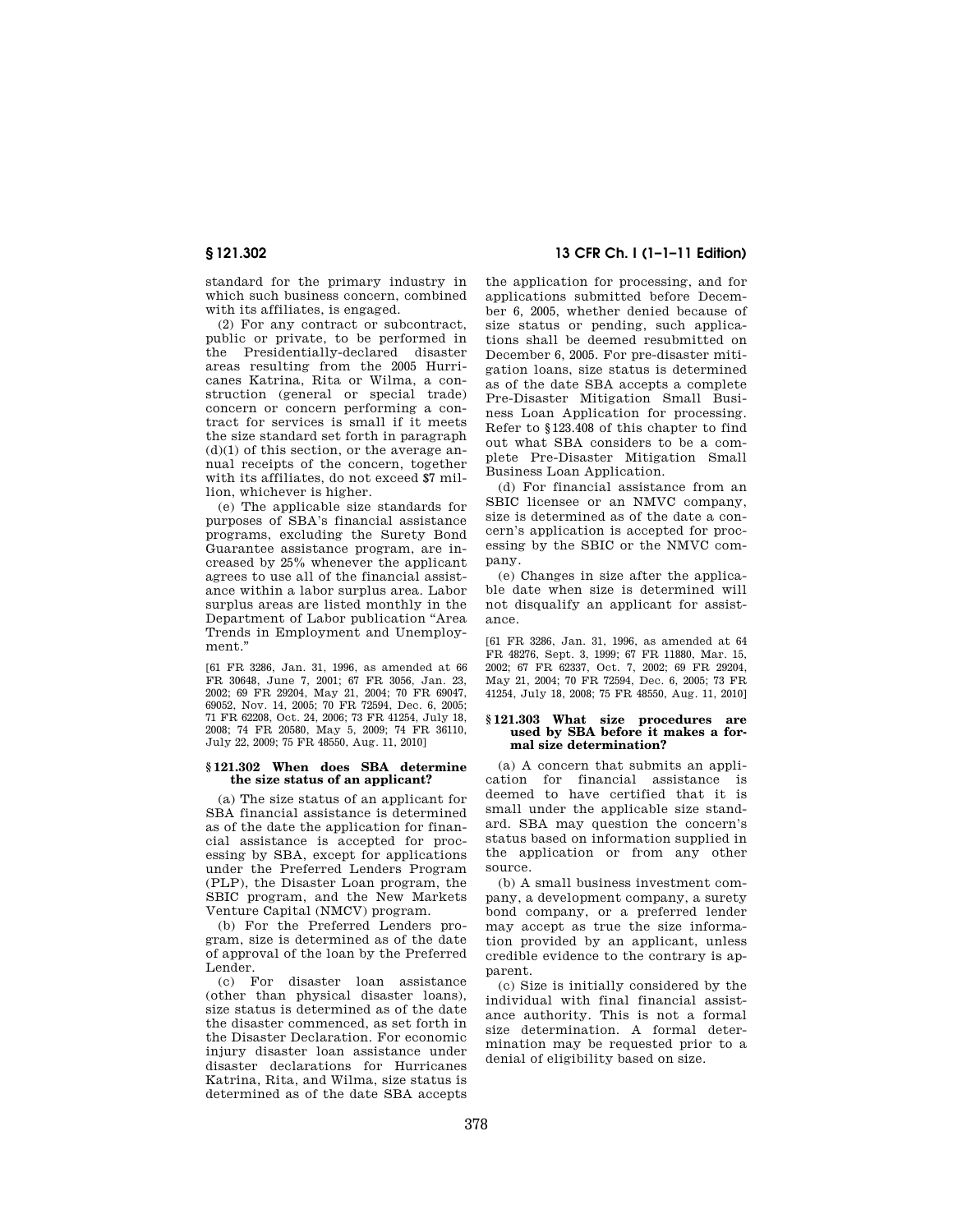(d) An applicant may request a formal size determination when assistance has been denied for size ineligibility. Except for disaster loan eligibility, a request for a formal size determination must be made to the Government Contracting Area Director serving the area in which the headquarters of the applicant is located, regardless of the location of the parent company or affiliates. For disaster loan assistance, the request for a size determination must be made to the Area Director for the Disaster Area Office which denied the assistance.

(e) There are no time limitations for making a formal size determination for purposes of financial assistance. The official making the formal size determination must provide a copy of the determination to the applicant, to the requesting SBA official, and to other interested SBA program officials.

#### **§ 121.304 What are the size requirements for refinancing an existing SBA loan?**

(a) A concern that applies to refinance an existing SBA loan or guarantee will be considered small for the refinancing even though its size has increased since the date of the original financing to exceed its applicable size standard, provided that:

(1) The increase in size is due to natural growth (as distinguished from merger, acquisition or similar management action); and

(2) SBA determines that refinancing is necessary to protect the Government's financial interest.

(b) If a concern's size has increased other than by natural growth, the concern and its affiliates must be small at the time the application for refinancing is accepted for processing by SBA.

### **§ 121.305 What size eligibility requirements exist for obtaining financial assistance relating to particular procurements?**

A concern qualified as small for a particular procurement, including an  $8(a)$  subcontract, is small for financial assistance directly and primarily relating to the performance of the particular procurement.

### SIZE ELIGIBILITY REQUIREMENTS FOR GOVERNMENT PROCUREMENT

## **§ 121.401 What procurement programs are subject to size determinations?**

The rules set forth in §§121.401 through 121.413 apply to all Federal procurement programs for which status as a small business is required or advantageous, including the small business set-aside program, SBA's Certificate of Competency program, SBA's 8(a) Business Development program, SBA's HUBZone program, the Women-Owned Small Business (WOSB) Federal Contract Assistance Procedures, SBA's Service-Disabled Veteran-Owned Small Business program, the Small Business Subcontracting program, and the Federal Small Disadvantaged Business (SDB) program.

[70 FR 56814, Sept. 29, 2005, as amended at 73 FR 56947, Oct. 1, 2008]

EFFECTIVE DATE NOTE: At 75 FR 62280, Oct. 7, 2010, §121.401 was revised, effective Feb 4, 2011. For the convenience of the user, the revised text is set forth as follows:

#### **§ 121.401 What procurement programs are subject to size determinations?**

The rules set forth in §§121.401 through 121.413 apply to all Federal procurement programs for which status as a small business is required or advantageous, including the small business set-aside program, SBA's Certificate of Competency program, SBA's 8(a) Business Development program, SBA's HUBZone program, the Women Owned Small Business (WOSB) Federal Contract Program, SBA's Service-Disabled Veteran-Owned Small Business program, the Small Business Subcontracting program, and the Federal Small Disadvantaged Business (SDB) program.

#### **§ 121.402 What size standards are applicable to Federal Government Contracting programs?**

(a) A concern must not exceed the size standard for the NAICS code specified in the solicitation. The contracting officer must specify the size standard in effect on the date the solicitation is issued. If SBA amends the size standard and it becomes effective before the date initial offers (including price) are due, the contracting officer may amend the solicitation and use the new size standard.

(b) The procuring agency contracting officer, or authorized representative,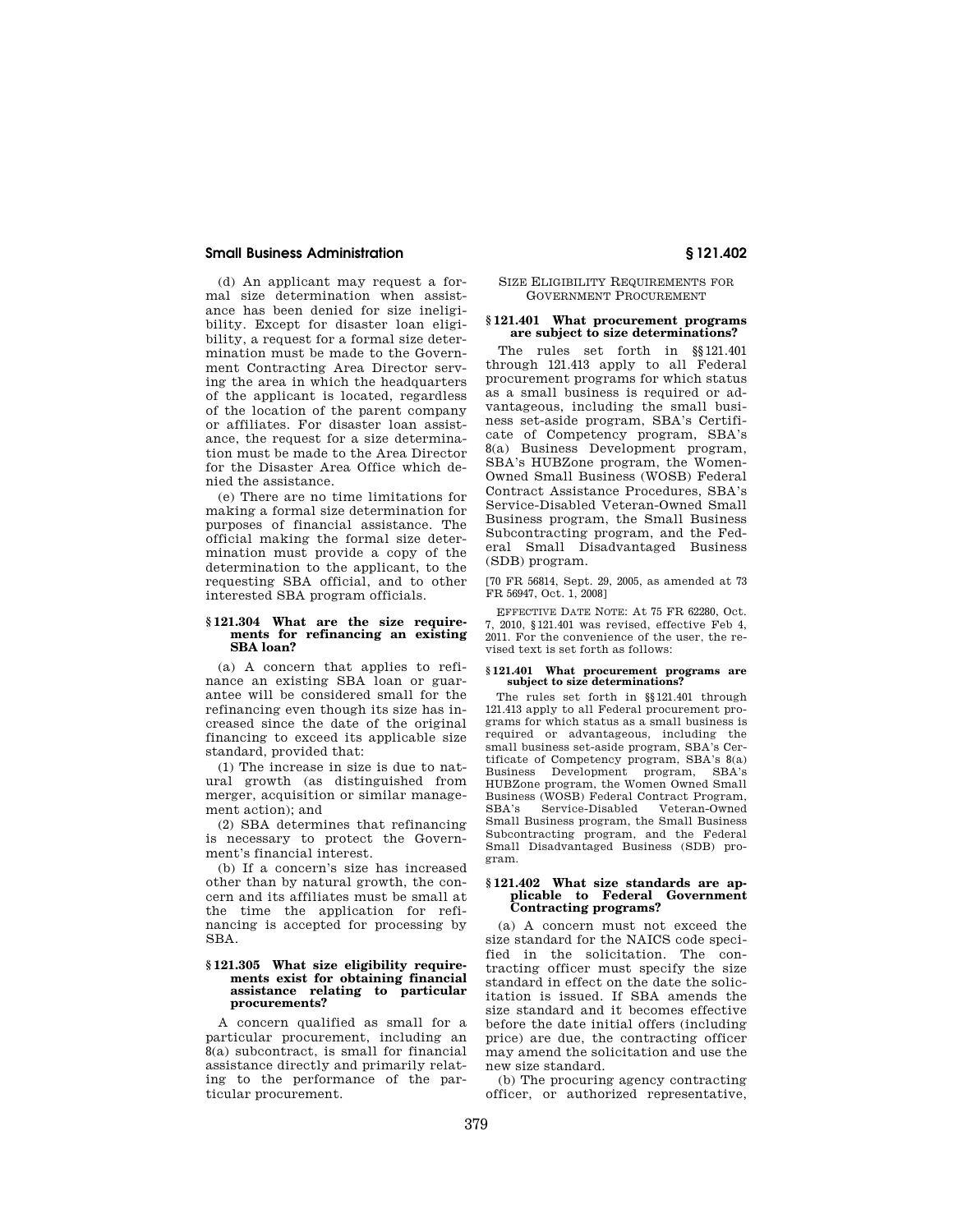designates the proper NAICS code and size standard in a solicitation, selecting the NAICS code which best describes the principal purpose of the product or service being acquired. Primary consideration is given to the industry descriptions in the NAICS United States Manual, the product or service description in the solicitation and any attachments to it, the relative value and importance of the components of the procurement making up the end item being procured, and the function of the goods or services being purchased. Other factors considered include previous Government procurement classifications of the same or similar products or services, and the classification which would best serve the purposes of the Small Business Act. A procurement is usually classified according to the component which accounts for the greatest percentage of contract value. Acquisitions for supplies must be classified under the appropriate manufacturing NAICS code, not under a Wholesale Trade or Retail Trade NAICS code. A concern that submits an offer or quote for a contract or subcontract where the NAICS code assigned to the contract or subcontract is one for supplies, and furnishes a product it did not itself manufacture or produce, is categorized as a nonmanufacturer and deemed small if it has 500 or fewer employees and meets the requirements of 13 CFR 121.406.

(c) The NAICS code assigned to a procurement and its corresponding size standard is final unless timely appealed to SBA's Office of Hearings and Appeals (OHA), or unless SBA assigns an NAICS code or size standard as provided in paragraph (d) of this section.

(d) An unclear, incomplete or missing NAICS code designation or size standard in the solicitation may be clarified, completed or supplied by SBA in connection with a formal size determination or size appeal.

(e) Any offeror or other interested party adversely affected by an NAICS code designation or size standard designation may appeal the designations to OHA under part 134 of this chapter.

[61 FR 3286, Jan. 31, 1996, as amended at 65 FR 30863, May 15, 2000; 69 FR 29205, May 21, 2004; 75 FR 61604, Oct. 6, 2010]

## **§ 121.403 13 CFR Ch. I (1–1–11 Edition)**

# **§ 121.403 Are SBA size determinations and NAICS code designations binding on parties?**

Formal size determinations and NAICS code designations made by authorized SBA officials are binding upon the parties. Opinions otherwise provided by SBA officials to contracting officers or others are advisory in nature, and are not binding or appealable.

[61 FR 3286, Jan. 31, 1996, as amended at 65 FR 30863, May 15, 2000]

#### **§ 121.404 When does SBA determine the size status of a business concern?**

(a) SBA determines the size status of a concern, including its affiliates, as of the date the concern submits a written self-certification that it is small to the procuring activity as part of its initial offer (or other formal response to a solicitation) which includes price. Where an agency modifies a solicitation so that initial offers are no longer responsive to the solicitation, a concern must recertify that it is a small business at the time it submits a responsive offer, which includes price, to the modified solicitation.

(b) A concern applying to be certified as a Participant in SBA's 8(a) Business Development program (under part 124, subpart A, of this chapter), as a small disadvantaged business (under part 124, subpart B, of this chapter), or as a HUBZone small business (under part 126 of this chapter) must qualify as a small business for its primary industry classification as of the date of its application and the date of certification by SBA.

(c) The size status of an applicant for a Certificate of Competency (COC) relating to an unrestricted procurement is determined as of the date of the concern's application for the COC.

(d) Size status for purposes of compliance with the nonmanufacturer rule set forth in §121.406(b)(1) and the ostensible subcontractor rule set forth in §121.103(h)(4) is determined as of the date of the final proposal revision for negotiated acquisitions and final bid for sealed bidding.

(e) For subcontracting purposes, a concern must qualify as small as of the date that it certifies that it is small for the subcontract. The applicable size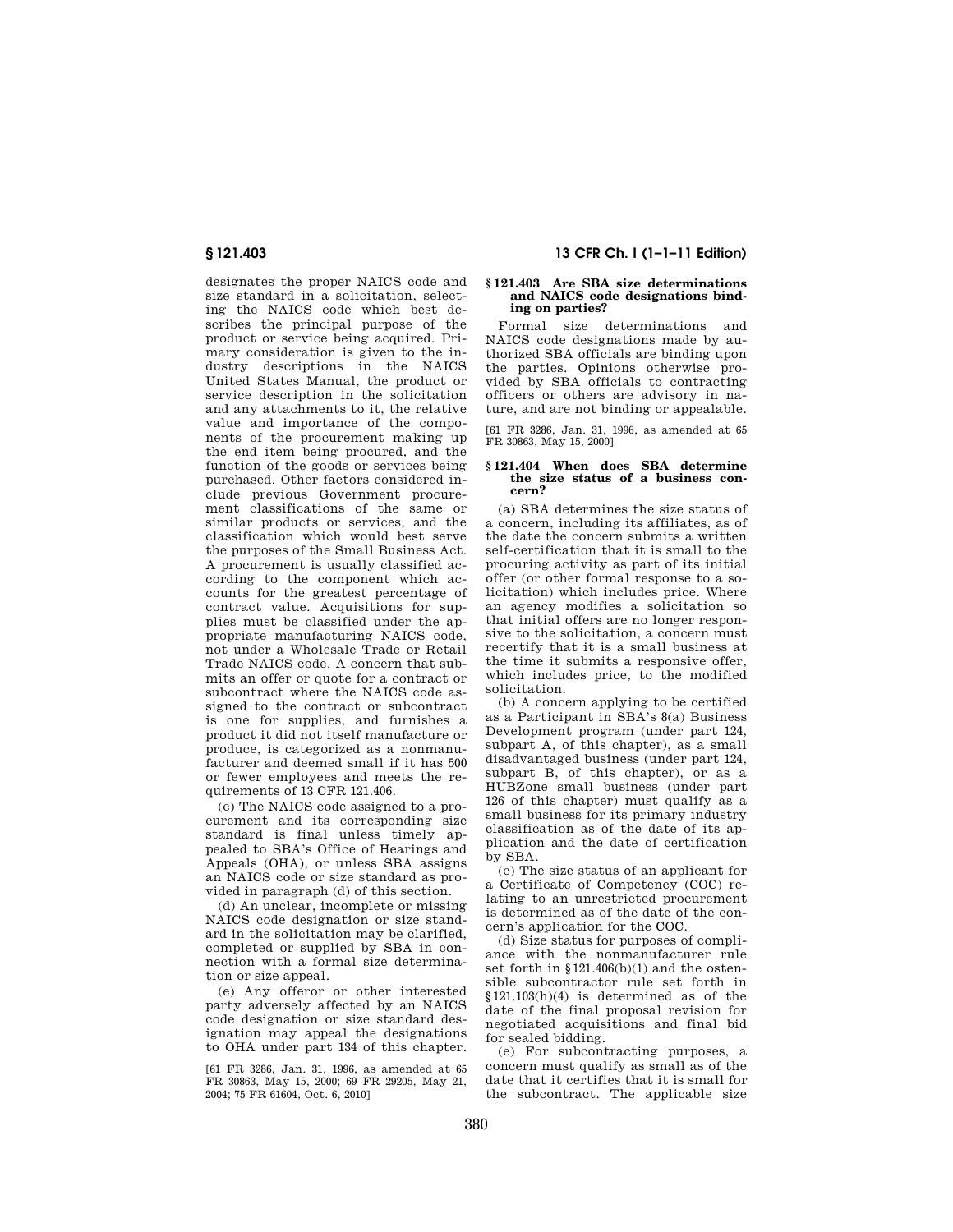standard is that which is set forth in §121.410 and which is in effect at the time the concern self-certifies that it is small for the subcontract.

(f) For purposes of two-step sealed bidding under subpart 14.5 of the FAR, 48 CFR, a concern must qualify as small as of the date that it certifies that it is small as part of its step one proposal.

(g) A concern that qualified as a small business at the time it receives a contract is considered a small business throughout the life of that contract. Where a concern grows to be other than small, the procuring agency may exercise options and still count the award as an award to a small business. However, the following exceptions  $ann$ ly

(1) Within 30 days of an approved contract novation, a contractor must recertify its small business size status to the procuring agency, or inform the procuring agency that it is other than small. If the contractor is other than small, the agency can no longer count the options or orders issued pursuant to the contract, from that point forward, towards its small business goals.

(2) In the case of a merger or acquisition, where contract novation is not required, the contractor must, within 30 days of the transaction becoming final, recertify its small business size status to the procuring agency, or inform the procuring agency that it is other than small. If the contractor is other than small, the agency can no longer count the options or orders issued pursuant to the contract, from that point forward, towards its small business goals. The agency and the contractor must immediately revise all applicable Federal contract databases to reflect the new size status.

(3) For the purposes of contracts with durations of more than five years (including options), including Multiple Award Schedule (MAS) Contracts, Multiple Agency Contracts (MACs) and Government-wide Acquisition Contracts (GWACs), a contracting officer must request that a business concern re-certify its small business size status no more than 120 days prior to the end of the fifth year of the contract, and no more than 120 days prior to exercising any option thereafter. If the contractor certifies that it is other than small, the agency can no longer count the options or orders issued pursuant to the contract towards its small business prime contracting goals. The agency and the contractor must immediately revise all applicable Federal contract databases to reflect the new size status.

(i) A business concern that certified itself as other than small, either initially or prior to an option being exercised, may recertify itself as small for a subsequent option period if it meets the applicable size standard.

(ii) Re-certification does not change the terms and conditions of the contract. The limitations on subcontracting, non-manufacturer and subcontracting plan requirements in effect at the time of contract award remain in effect throughout the life of the contract.

(iii) A request for a size re-certification shall include the size standard in effect at the time of re-certification that corresponds to the NAICS code that that was initially assigned to the contract.

(iv) A contracting officer must assign a NAICS code and size standard to each order under a long-term contract. The NAICS code and size standard assigned to an order must correspond to a NAICS code and size standard assigned to the underlying long-term contract. A concern will be considered small for that order only if it certified itself as small under the same or lower size standard.

(v) Where the contracting officer explicitly requires concerns to recertify their size status in response to a solicitation for an order, SBA will determine size as of the date the concern submits its self-representation as part of its response to the solicitation for the order.

(vi) A Blanket Purchase Agreement (BPA) is not a contract. Goods and services are acquired under a BPA when an order is issued. Thus, a concern's size may not be determined based on its size at the time of a response to a solicitation for a BPA.

(h) A follow-on or renewal contract is a new contracting action. As such, size is determined as of the date the concern submits a written self-certification that it is small to the procuring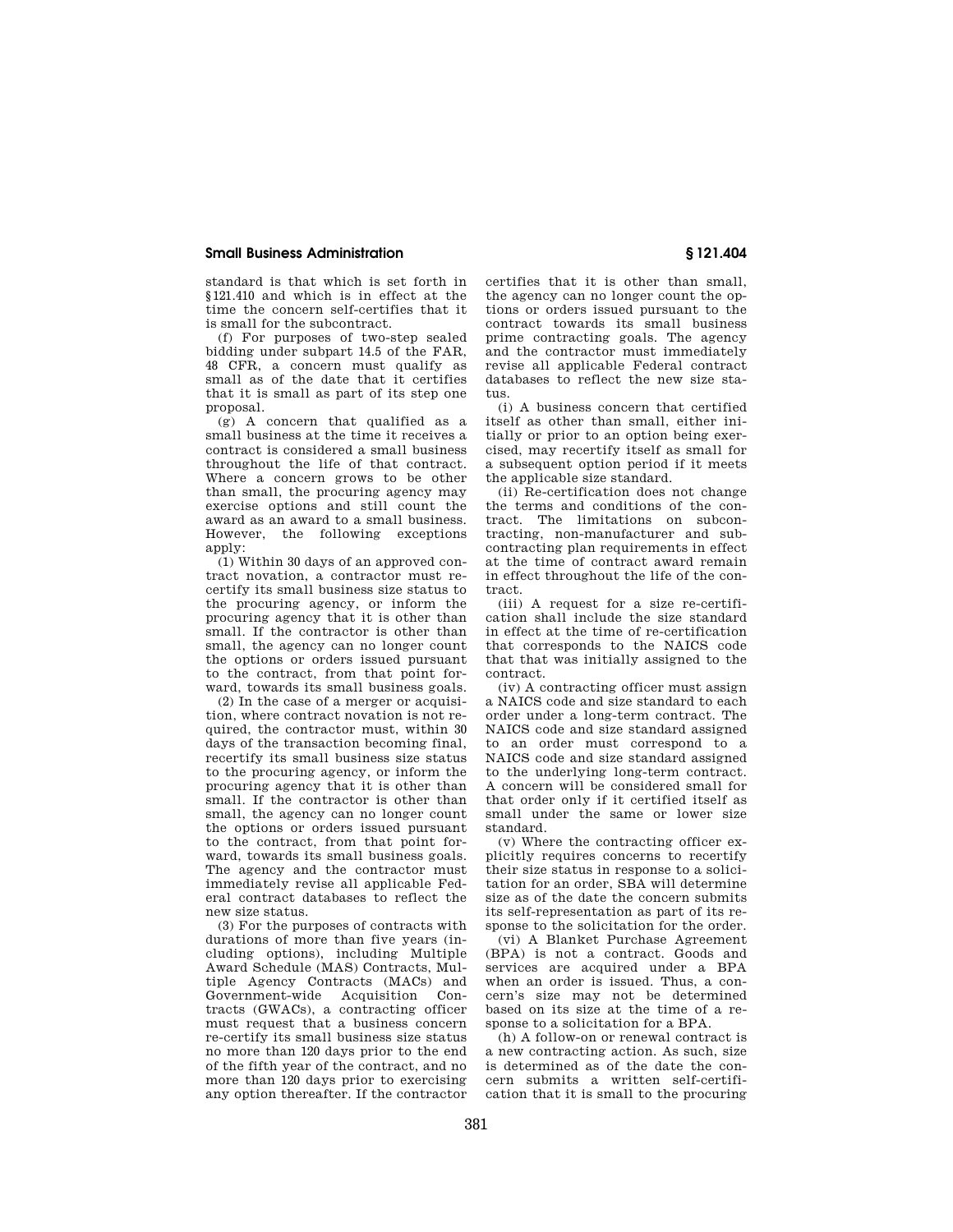agency as part of its initial offer including price for the follow-on or renewal contract.

[69 FR 29205, May 21, 2004, as amended at 71 FR 19813, Apr. 18, 2006; 71 FR 66443, Nov. 15, 2006]

#### **§ 121.405 May a business concern selfcertify its small business size status?**

(a) A concern must self-certify it is small under the size standard specified in the solicitation, or as clarified, completed or supplied by SBA pursuant to §121.402(d).

(b) A contracting officer may accept a concern's self-certification as true for the particular procurement involved in the absence of a written protest by other offerors or other credible information which causes the contracting officer or SBA to question the size of the concern.

(c) Procedures for protesting the selfcertification of an offeror are set forth in §§121.1001 through 121.1009.

#### **§ 121.406 How does a small business concern qualify to provide manufactured products under small business set-aside or 8(a) contracts?**

(a) *General.* In order to qualify as a small business concern for a small business set-aside or 8(a) contract to provide manufactured products, an offeror must either:

(1) Be the manufacturer of the end item being procured (and the end item must be manufactured or produced in the United States); or

(2) Comply with the requirements of paragraph (b), (c) or (d) of this section as a nonmanufacturer, a kit assembler or a supplier under Simplified Acquisition Procedures.

(b) *Nonmanufacturers.* (1) A concern may qualify for a requirement to provide manufactured products as a nonmanufacturer if it:

(i) Does not exceed 500 employees;

(ii) Is primarily engaged in the retail or wholesale trade and normally sells the type of item being supplied; and

(iii) Will supply the end item of a small business manufacturer or processor made in the United States, or obtains a waiver of such requirement pursuant to paragraph (b)(3) of this section.

## **§ 121.405 13 CFR Ch. I (1–1–11 Edition)**

(2) For size purposes, there can be only one manufacturer of the end item being acquired. The manufacturer is the concern which, with its own facilities, performs the primary activities in transforming inorganic or organic substances, including the assembly of parts and components, into the end item being acquired. The end item must possess characteristics which, as a result of mechanical, chemical or human action, it did not possess before the original substances, parts or components were assembled or transformed. The end item may be finished and ready for utilization or consumption, or it may be semifinished as a raw material to be used in further manufacturing. Firms which perform only minimal operations upon the item being procured do not qualify as manufacturers of the end item. Firms that add substances, parts, or components to an existing end item to modify its performance will not be considered the end item manufacturer where those identical modifications can be performed by and are available from the manufacturer of the existing end item:

(i) SBA will evaluate the following factors in determining whether a concern is the manufacturer of the end item:

(A) The proportion of total value in the end item added by the efforts of the concern, excluding costs of overhead, testing, quality control, and profit;

(B) The importance of the elements added by the concern to the function of the end item, regardless of their relative value; and

(C) The concern's technical capabilities; plant, facilities and equipment; production or assembly line processes; packaging and boxing operations; labeling of products; and product warranties.

(ii) Firms that provide computer and other information technology equipment primarily consisting of component parts (such as motherboards, video cards, network cards, memory, power supplies, storage devices, and similar items) who install components totaling less than 50% of the value of the end item are generally not considered the manufacturer of the end item.

(3) The Administrator or designee may waive the requirement set forth in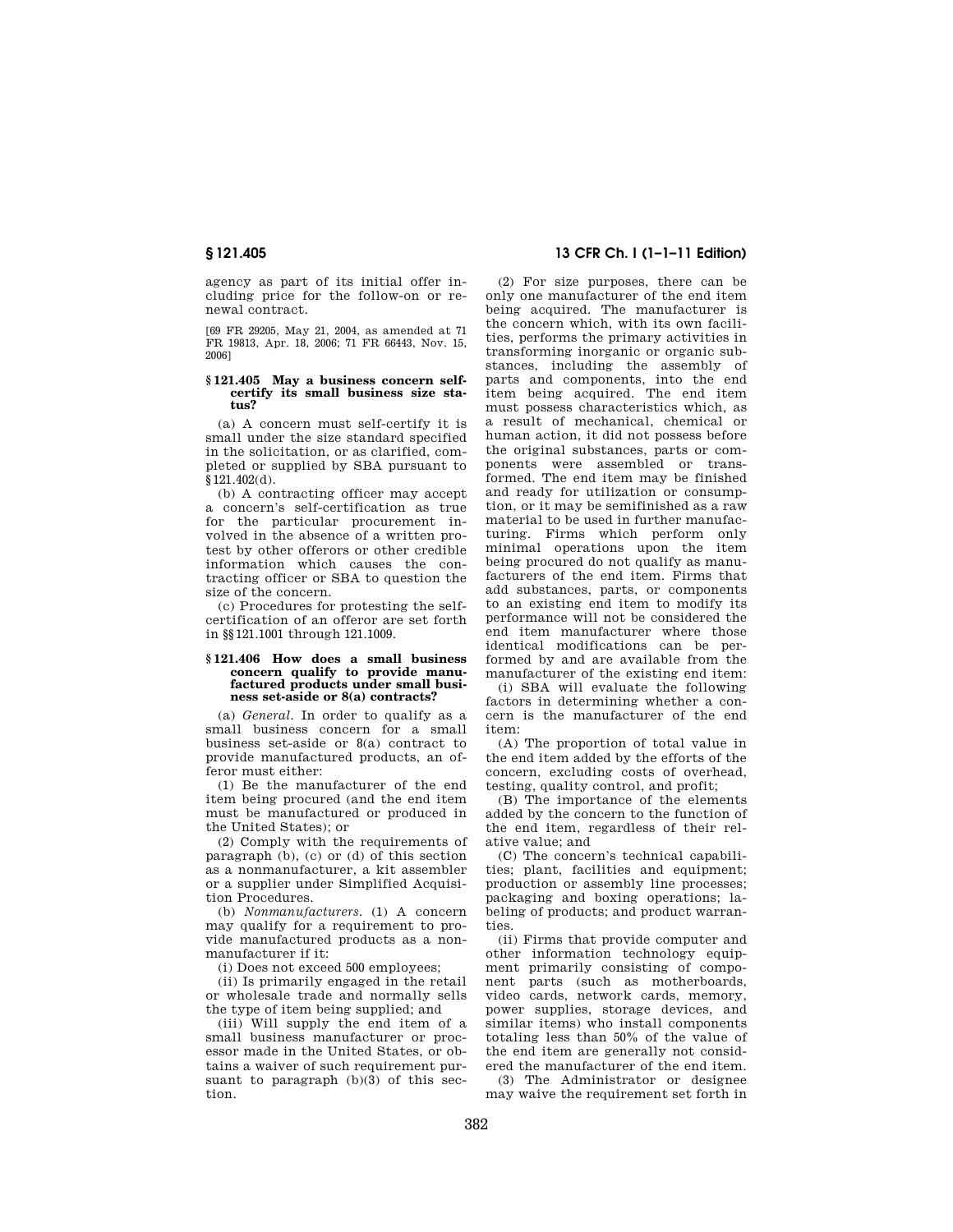paragraph  $(b)(1)(iii)$  of this section under the following two circumstances:

(i) The contracting officer has determined that no small business manufacturer or processor reasonably can be expected to offer a product meeting the specifications (including period for performance) required by a particular solicitation and SBA reviews and accepts that determination; or

(ii) SBA determines that no small business manufacturer or processor of the product or class of products is available to participate in the Federal procurement market.

(4) The two waiver possibilities identified in paragraph (b)(3) of this section are called "individual" and "class" waivers respectively, and the procedures for them are contained in §121.1204.

(5) Any SBA waiver of the nonmanufacturer rule has no effect on requirements external to the Small Business Act which involve domestic sources of supply, such as the Buy American Act.

(c) *Kit assemblers.* (1) Where the manufactured item being acquired is a kit of supplies or other goods provided by an offeror for a special purpose, the offeror cannot exceed 500 employees, and 50 percent of the total value of the components of the kit must be manufactured by business concerns in the United States which are small under the size standards for the NAICS codes of the components being assembled. The offeror need not itself be the manufacturer of any of the items assembled.

(2) Where the Government has specified an item for the kit which is not produced by U.S. small business concerns, such item shall be excluded from the calculation of total value in paragraph (c)(1) of this section.

(d) *Simplified Acquisition Procedures.*  Where the procurement of a manufactured item is processed under Simplified Acquisition Procedures, as defined in §13.101 of the Federal Acquisition Regulation (FAR) (48 CFR 13.101), and where the anticipated cost of the procurement will not exceed \$25,000, the offeror need not supply the end product of a small business concern as long as the product acquired is manufactured or produced in the United States, and the offeror does not exceed 500 employees. The offeror need not itself be the manufacturer of any of the items acquired.

(e) These requirements do not apply to small business concern subcontractors.

[61 FR 3286, Jan. 31, 1996; 61 FR 7986, Mar. 1, 1996, as amended at 65 FR 30863, May 15, 2000; 69 FR 29205, May 21, 2004]

## **§ 121.407 What are the size procedures for multiple item procurements?**

If a procurement calls for two or more specific end items or types of services with different size standards and the offeror may submit an offer on any or all end items or types of services, the offeror must meet the size standard for each end item or service item for which it submits an offer. If the procurement calls for more than one specific end item or type of service and an offeror is required to submit an offer on all items, the offeror may qualify as a small business for the procurement if it meets the size standard of the item which accounts for the greatest percentage of the total contract value.

#### **§ 121.408 What are the size procedures for SBA's Certificate of Competency Program?**

(a) A firm which applies for a COC must file an ''Application for Small Business Size Determination'' (SBA Form 355). If the initial review of SBA Form 355 indicates the applicant, including its affiliates, is small for purposes of the COC program, SBA will process the application for COC. If the review indicates the applicant, including its affiliates, is other than small, SBA will initiate a formal size determination as set forth in §121.1009. In such a case, SBA will not further process the COC application until a formal size determination is made.

(b) A concern is ineligible for a COC if a formal SBA size determination finds the concern other than small.

### **§ 121.409 What size standard applies in an unrestricted procurement for Certificate of Competency purposes?**

For the purpose of receiving a Certificate of Competency in an unrestricted procurement, the applicable size standard is that corresponding to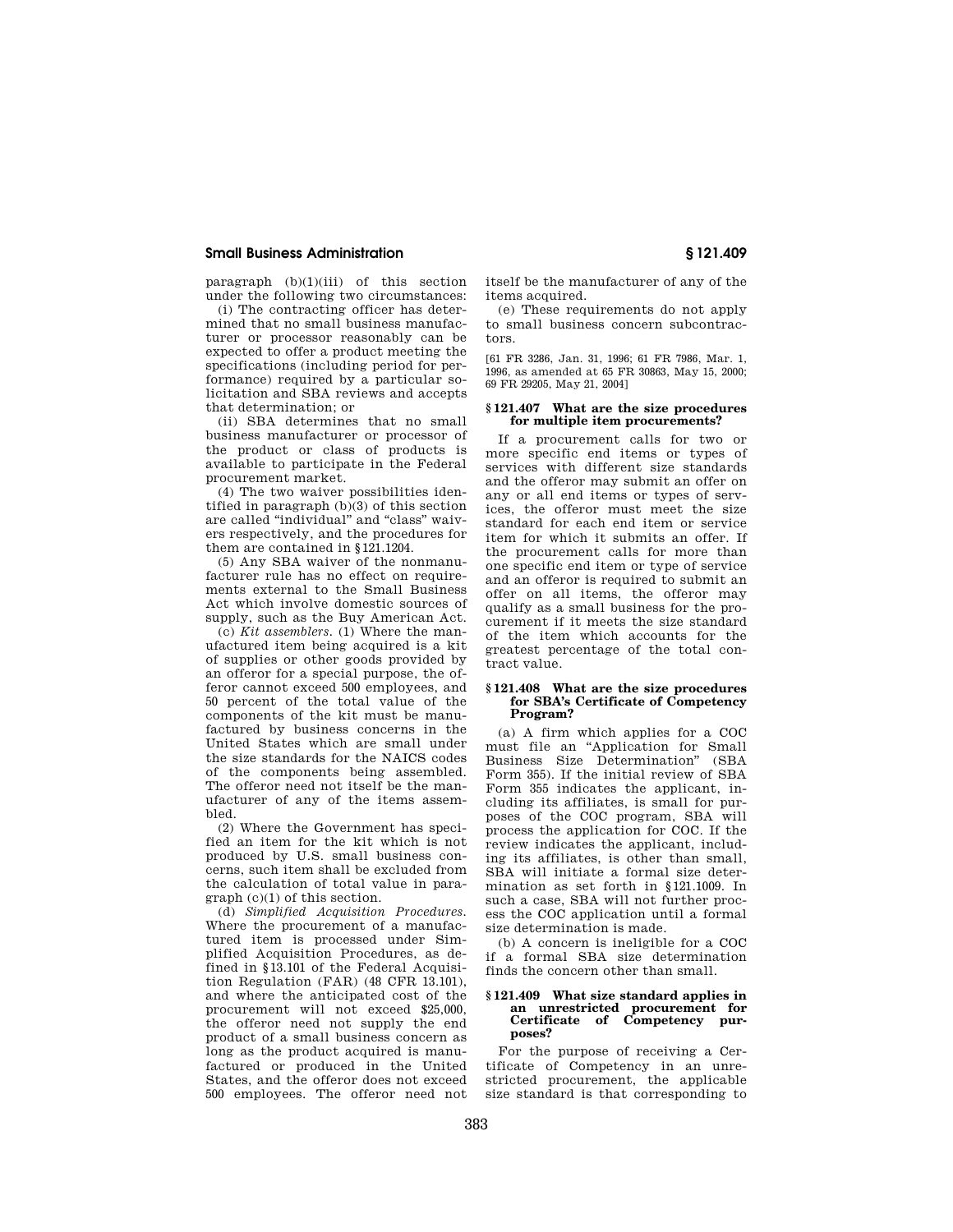the NAICS code set forth in the solicitation. For a manufactured product, a concern must also furnish a domestically produced or manufactured product, regardless of the size status of the product manufacturer. The offeror need not be the manufacturer of any of the items acquired.

[61 FR 3286, Jan. 31, 1996, as amended at 65 FR 30863, May 15, 2000]

## **§ 121.410 What are the size standards for SBA's Section 8(d) Subcontracting Program?**

For subcontracting purposes pursuant to sections 8(d) of the Small Business Act, a concern is small for subcontracts which relate to Government procurements if it does not exceed the size standard for the NAICS code that the prime contractor believes best describes the product or service being acquired by the subcontract. However, subcontracts for engineering services awarded under the National Energy Policy Act of 1992 have the same size standard as Military and Aerospace Equipment and Military Weapons under NAICS code 541330.

[61 FR 3286, Jan. 31, 1996, as amended at 65 FR 30863, May 15, 2000; 69 FR 29205, May 21, 2004; 74 FR 46313, Sept. 9, 2009]

#### **§ 121.411 What are the size procedures for SBA's Section 8(d) Subcontracting Program?**

(a) Prime contractors may rely on the information contained in the Central Contractor Registration (CCR), or equivalent data base maintained or sanctioned by SBA, as an accurate representation of a concern's size and ownership characteristics for purposes of maintaining a small business source list. Even though a concern is on a small business source list, it must still qualify and self-certify as a small business at the time it submits its offer as a section 8(d) subcontractor.

(b) Upon determination of the successful subcontract offeror for a competitive subcontract, but prior to award, the prime contractor must inform each unsuccessful subcontract offeror in writing of the name and location of the apparent successful offeror.

(c) The self-certification of a concern subcontracting or proposing to subcontract under section 8(d) of the

## **§ 121.410 13 CFR Ch. I (1–1–11 Edition)**

Small Business Act may be protested by the contracting officer, the prime contractor, the appropriate SBA official or any other interested party.

[61 FR 3286, Jan. 31, 1996, as amended at 69 FR 29205, May 21, 2004]

### **§ 121.412 What are the size procedures for partial small business setasides?**

A firm is required to meet size standard requirements only for the small business set-aside portion of a procurement, and is not required to qualify as a small business for the unrestricted portion.

## **§ 121.413 [Reserved]**

SIZE ELIGIBILITY REQUIREMENTS FOR SALES OR LEASE OF GOVERNMENT **PROPERTY** 

### **§ 121.501 What programs for sales or leases of Government property are subject to size determinations?**

Sections 121.501 through 121.512 apply to small business size determinations for the purpose of the sale or lease of Government property, including the Timber Sales Program, the Special Salvage Timber Sales Program, and the sale of Government petroleum, coal and uranium.

#### **§ 121.502 What size standards are applicable to programs for sales or leases of Government property?**

(a) Unless otherwise specified in this part—

(1) A concern primarily engaged in manufacturing is small for sales or leases of Government property if it does not exceed 500 employees;

(2) A concern not primarily engaged in manufacturing is small for sales or leases of Government property if it has annual receipts not exceeding \$7.0 million.

(b) Size status for such sales and leases is determined by the primary industry of the applicant business concern.

[61 FR 3286, Jan. 31, 1996, as amended at 67 FR 3056, Jan. 23, 2002; 70 FR 72594, Dec. 6, 2005; 73 FR 41254, July 18, 2008]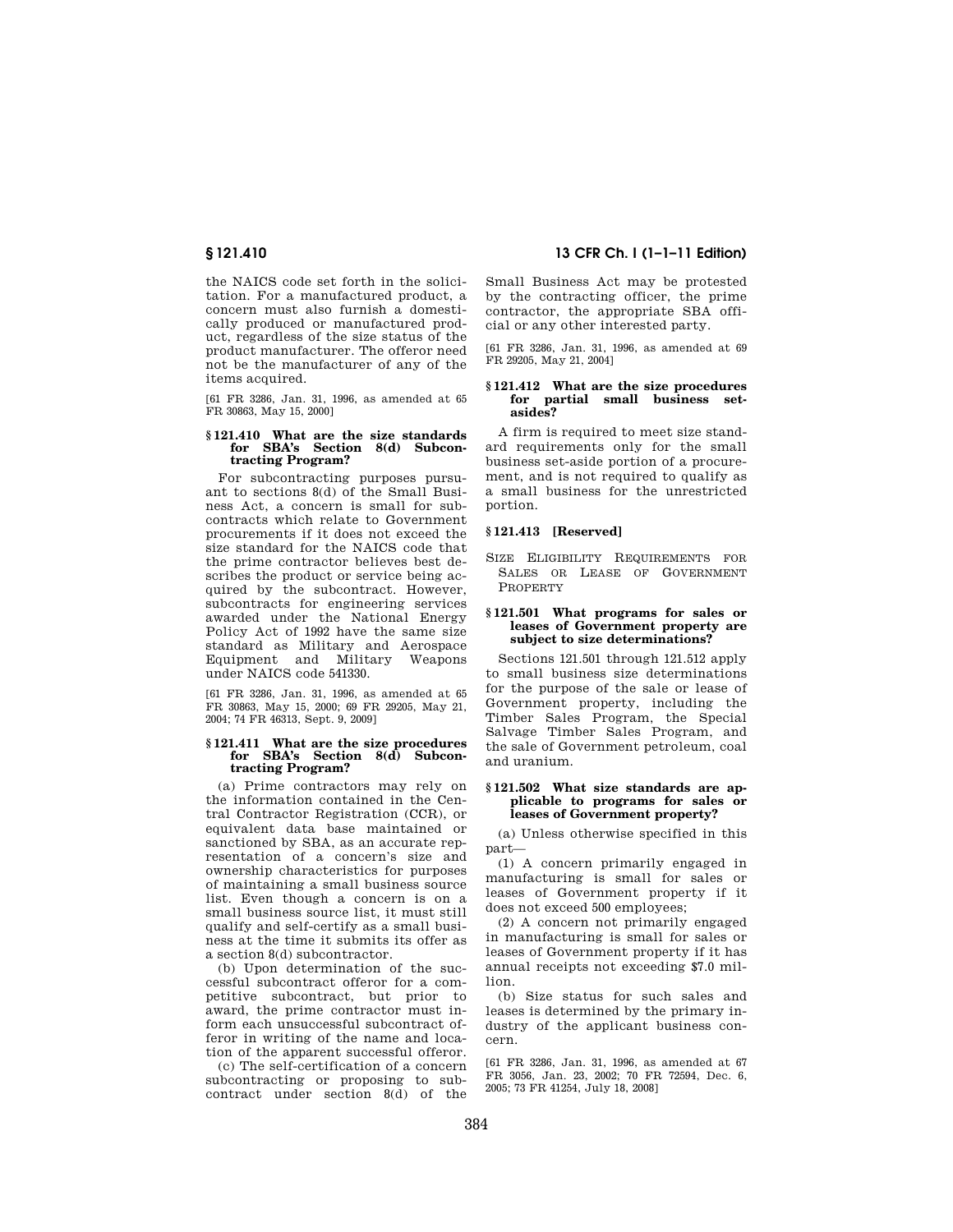## **§ 121.503 Are SBA size determinations binding on parties?**

Formal size determinations based upon a specific Government sale or lease, or made in response to a request from another Government agency under §121.901, are binding upon the parties. Other SBA opinions provided to contracting officers or others are only advisory, and are not binding or appealable.

## **§ 121.504 When does SBA determine the size status of a business concern?**

SBA determines the size status of a concern (including its affiliates) as of the date the concern submits a written self-certification that it is small to the Government as part of its initial offer including price where there is a specific sale or lease at issue, or as set forth in §121.903 if made in response to a request of another Government agency.

### **§ 121.505 What is the effect of a selfcertification?**

(a) A contracting officer may accept a concern's self-certification as true for the particular sale or lease involved, in the absence of a written protest by other offerors or other credible information which would cause the contracting officer or SBA to question the size of the concern.

(b) Procedures for protesting the selfcertification of an offeror are set forth in §§121.1001 through 121.1009.

### **§ 121.506 What definitions are important for sales or leases of Government-owned timber?**

(a) *Forest product industry* means logging, wood preserving, and the manufacture of lumber and wood related products such as veneer, plywood, hardboard, particle board, or wood pulp, and of products of which lumber or wood related products are the principal raw materials.

(b) *Logging of timber* means felling and bucking, yarding, and/or loading. It does not mean hauling.

(c) *Manufacture of logs* means, at a minimum, breaking down logs into rough cuts of the finished product.

(d) *Sell* means, in addition to its usual and customary meaning, the exchange of sawlogs for sawlogs on a product-for-product basis with or without monetary adjustment, and an indirect transfer, such as the sale of the assets of a concern after it has been awarded one or more set-aside sales of timber.

(e) *Significant logging of timber* means that a concern uses its own employees to perform at least two of the following: felling and bucking, yarding, and loading.

#### **§ 121.507 What are the size standards and other requirements for the purchase of Government-owned timber (other than Special Salvage Timber)?**

(a) To be small for purposes of the sale of Government-owned timber (other than Special Salvage Timber) a concern must:

(1) Be primarily engaged in the logging or forest products industry;

(2) Not exceed 500 employees, taking into account its affiliates; and

(3) If it does not intend at the time of the offer to resell the timber—

(i) Agree that it will manufacture the logs with its own facilities or those of another business which meets the requirements of paragraphs (a)(1) and  $(a)(2)$  of this section;

(ii) Agree that if it eventually resells the timber, it will resell no more than 30% of the sawtimber volume to other businesses which do not meet the requirements of paragraphs (a)(1) and  $(a)(2)$  of this section; and

(iii) Agree that if it becomes acquired or controlled by a business which does not meet the requirements of paragraphs  $(a)(1)$  and  $(a)(2)$  of this section, it will require as a condition of the acquisition or change of control that the acquiring or controlling business resell at least 70% of the sawtimber volume to businesses which do meet the requirements of paragraphs (a)(1) and  $(a)(2)$  of this section; or

(4) If it intends at the time of offer to resell the timber—

(i) Agree that it will not sell more than 30% of such timber (50% of such timber if the concern is an Alaskan business) to a business which does not meet the requirements of paragraphs  $(a)(1)$  and  $(a)(2)$  of this section; and

(ii) Agree that if it becomes acquired or controlled by a business which does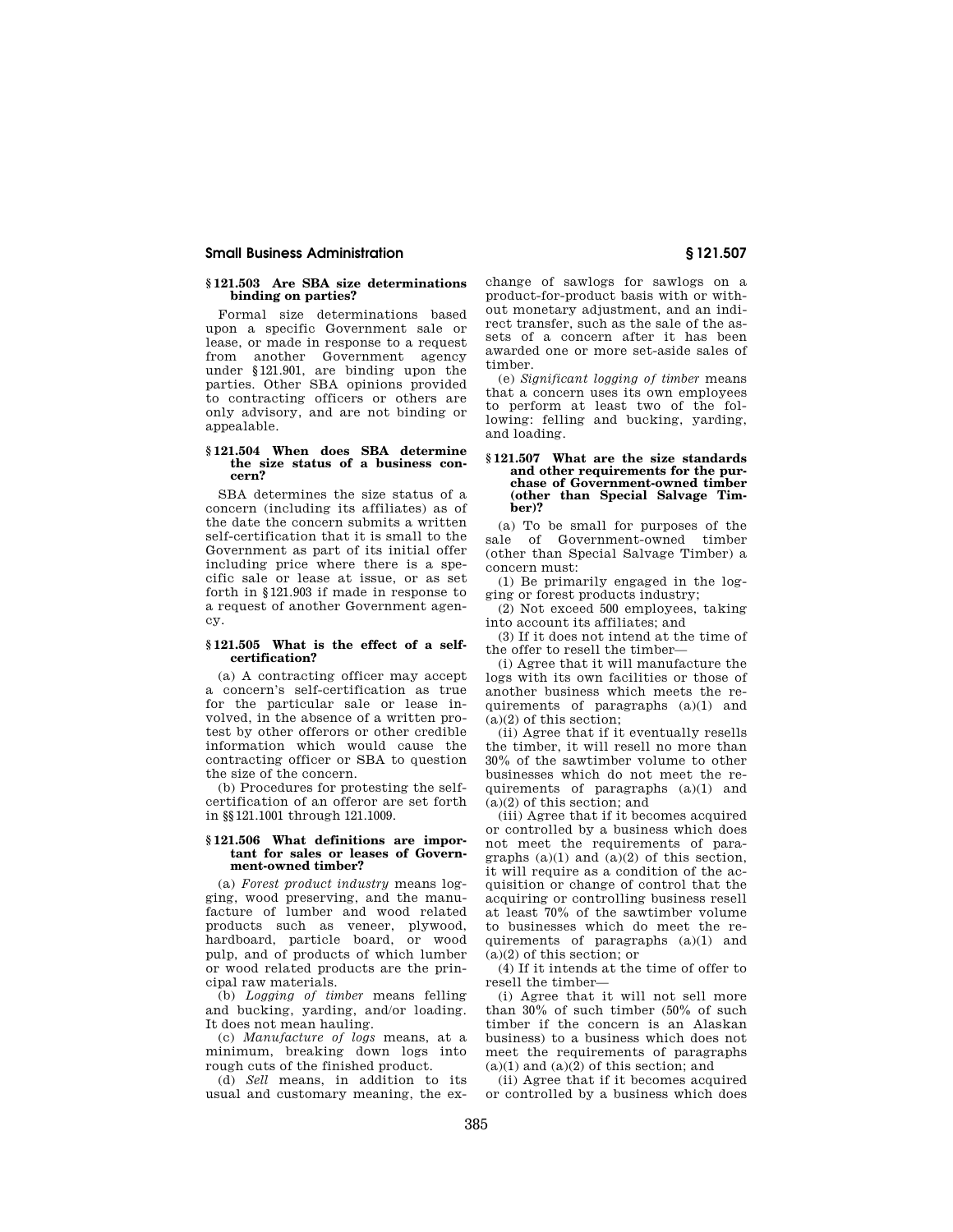not meet the requirements of paragraphs  $(a)(1)$  and  $(a)(2)$  of this section, it will require as a condition of the acquisition or change of control that the acquiring or controlling business resell at least 70% of the sawtimber volume (or at least 50% of the sawtimber volume, if it is an Alaskan business) to businesses which meet the requirements of paragraphs  $(a)(1)$  and  $(a)(2)$  of this section.

(b) For a period of three years following the date upon which a concern purchases timber under a small business set-aside (other than through the Special Salvage Timber Sale program), it must maintain a record of:

(1) The name, address and size status of every concern to which it sells the timber or sawlogs; and

(2) The species, grades and volumes of sawlogs sold.

(c) For a period of three years following the date upon which a concern purchases timber, it must by contract require all small business repurchasers of the sawlogs or timber it purchased under the small business set-aside to maintain the records described in paragraph (b) of this section.

#### **§ 121.508 What are the size standards and other requirements for the purchase of Government-owned Special Salvage Timber?**

(a) In order to purchase Governmentowned Special Salvage Timber from the United States Forest Service or the Bureau of Land Management as a small business, a concern must:

(1) Be primarily engaged in the logging or forest product industry;

(2) Have, together with its affiliates, no more than twenty-five employees during any pay period for the last twelve months; and

(3) If it does not intend at the time of offer to resell the timber—

(i) Agree that it will manufacture a significant portion of the logs with its own employees; and

(ii) Agree that it will log the timber only with its own employees or with employees of another business which is eligible for award of a Special Salvage Timber sales contract; or

(4) If it intends at the time of offer to resell the timber, agree that it will perform a significant portion of timber logging with its own employees and

**§ 121.508 13 CFR Ch. I (1–1–11 Edition)** 

that it will subcontract the remainder of the timber logging to a concern which is eligible for award of a Special Salvage Timber sales contract.

#### **§ 121.509 What is the size standard for leasing of Government land for coal mining?**

A concern is small for this purpose if it:

(a) Together with its affiliates, does not have more than 250 employees;

(b) Maintains management and control of the actual mining operations of the tract; and

(c) Agrees that if it subleases the Government land, it will be to another small business, and that it will require its sublessors to agree to the same.

#### **§ 121.510 What is the size standard for leasing of Government land for uranium mining?**

A concern is small for this purpose if it, together with its affiliates, does not have more than 100 employees.

#### **§ 121.511 What is the size standard for buying Government-owned petroleum?**

A concern is small for this purpose if it is primarily engaged in petroleum refining and meets the size standard for a petroleum refining business.

## **§ 121.512 What is the size standard for stockpile purchases?**

A concern is small for this purpose if: (a) It is primarily engaged in the purchase of materials which are not domestic products; and

(b) Its annual receipts, together with its affiliates, do not exceed \$57.5 million.

[61 FR 3286, Jan. 31, 1996, as amended at 67 FR 3056, Jan. 23, 2002; 70 FR 72594, Dec. 6, 2005; 73 FR 41254, July 18, 2008]

SIZE ELIGIBILITY REQUIREMENTS FOR THE 8(A) BUSINESS DEVELOPMENT PRO-GRAM

# **§ 121.601 What is a small business for purposes of admission to SBA's 8(a) Business Development program?**

An applicant must not exceed the size standard corresponding to its primary industry classification in order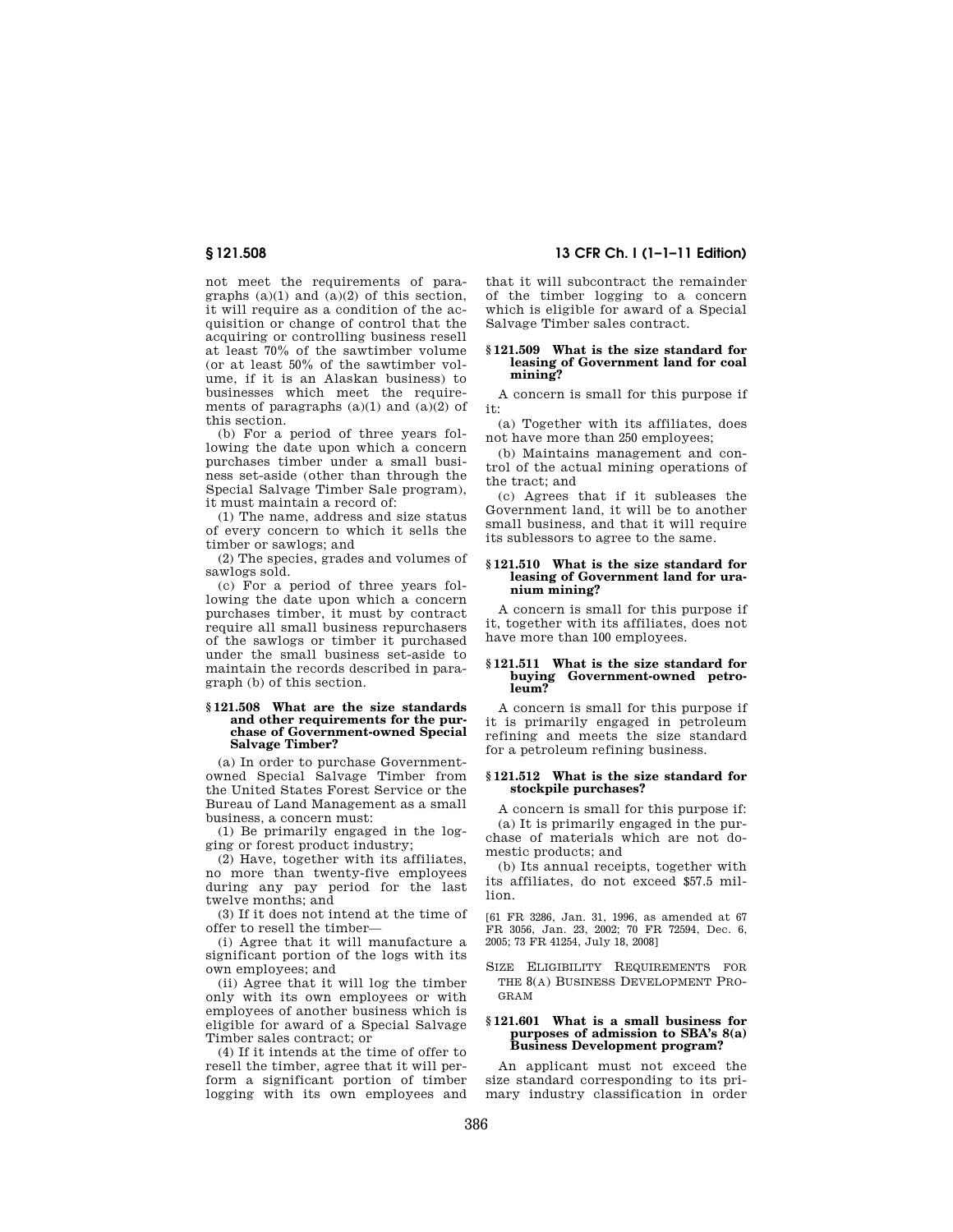to qualify for admission to SBA's  $8(a)$ Business Development Program.

[69 FR 29205, May 21, 2004]

## **§ 121.602 At what point in time must a 8(a) BD applicant be small?**

A 8(a) BD applicant must be small for its primary industry at the time SBA certifies it for admission into the program.

[61 FR 3286, Jan. 31, 1996, as amended at 69 FR 29206, May 21, 2004]

# **§ 121.603 How does SBA determine whether a Participant is small for a particular 8(a) BD subcontract?**

(a) *Self certification by Participant.* A 8(a) BD Participant must certify that it qualifies as a small business under the NAICS code assigned to a particular 8(a) BD subcontract as part of its initial offer including price to the procuring agency. The Participant also must submit a copy of its offer, including its self-certification as to size, to the appropriate SBA district office at the same time it submits the offer to the procuring agency. *See* §121.404 for the time at which size is determined for, and §121.406 for the applicability of the nonmanufacturer rule to, 8(a) BD procurements.

(b) *Verification of size by SBA.* Within 30 days of its receipt of a Participant's size self-certification for a particular 8(a) BD subcontract, the SBA district office serving the geographic area in which the Participant's principal office is located will review the Participant's self-certification and determine if it is small for purposes of that subcontract. The SBA district office will review the Participant's most recent financial statements and other relevant data and then notify the Participant of its decision.

(c) *Changes in size between date of selfcertification and date of award.* (1) Where SBA verifies that the selected Participant is small for a particular procurement, subsequent changes in size up to the date of award, except those due to merger with or acquisition by another business concern, will not affect the firm's size status for that procurement.

(2) Where a Participant has merged with or been acquired by another business concern between the date of its<br>self-certification and the date of self-certification and the date

award, the concern must recertify its size status, and SBA must verify the new certification before award can occur.

(d) *Finding Participant to be other than small.* (1) A Participant may request a formal size determination (pursuant to §§121.1001 through 121.1009) with the SBA Government Contracting Area Office serving the geographic area in which the principal office of the Participant is located within 5 working days of its receipt of notice from the SBA district office that it is not small for a particular 8(a) BD subcontract.

(2) Where the Participant does not timely request a formal size determination, SBA may accept the procurement in support of another Participant, or may rescind its acceptance of the offer for the  $8(a)$  BD program, as appropriate.

[61 FR 3286, Jan. 31, 1996, as amended at 65 FR 30863, May 15, 2000; 69 FR 29206, May 21, 2004]

## **§ 121.604 Are 8(a) BD Participants considered small for purposes of other SBA assistance?**

A concern which SBA determines to be a small business for the award of a 8(a) BD subcontract will be considered to have met applicable size eligibility requirements of other SBA programs where that assistance directly and primarily relates to the performance of the 8(a) BD subcontract in question.

[61 FR 3286, Jan. 31, 1996, as amended at 69 FR 29206, May 21, 2004]

SIZE ELIGIBILITY REQUIREMENTS FOR THE SMALL BUSINESS INNOVATION RE-SEARCH (SBIR) PROGRAM

## **§ 121.701 What SBIR programs are subject to size determinations?**

(a) These sections apply to size status for award of a funding agreement pursuant to the Small Business Innovation Development Act of 1982 (Pub. L. 97–219, 15 U.S.C. 638(e) through (k)).

(b) *Funding agreement officer* means a contracting officer, a grants officer, or a cooperative agreement officer.

(c) *Funding agreement* means any contract, grant or cooperative agreement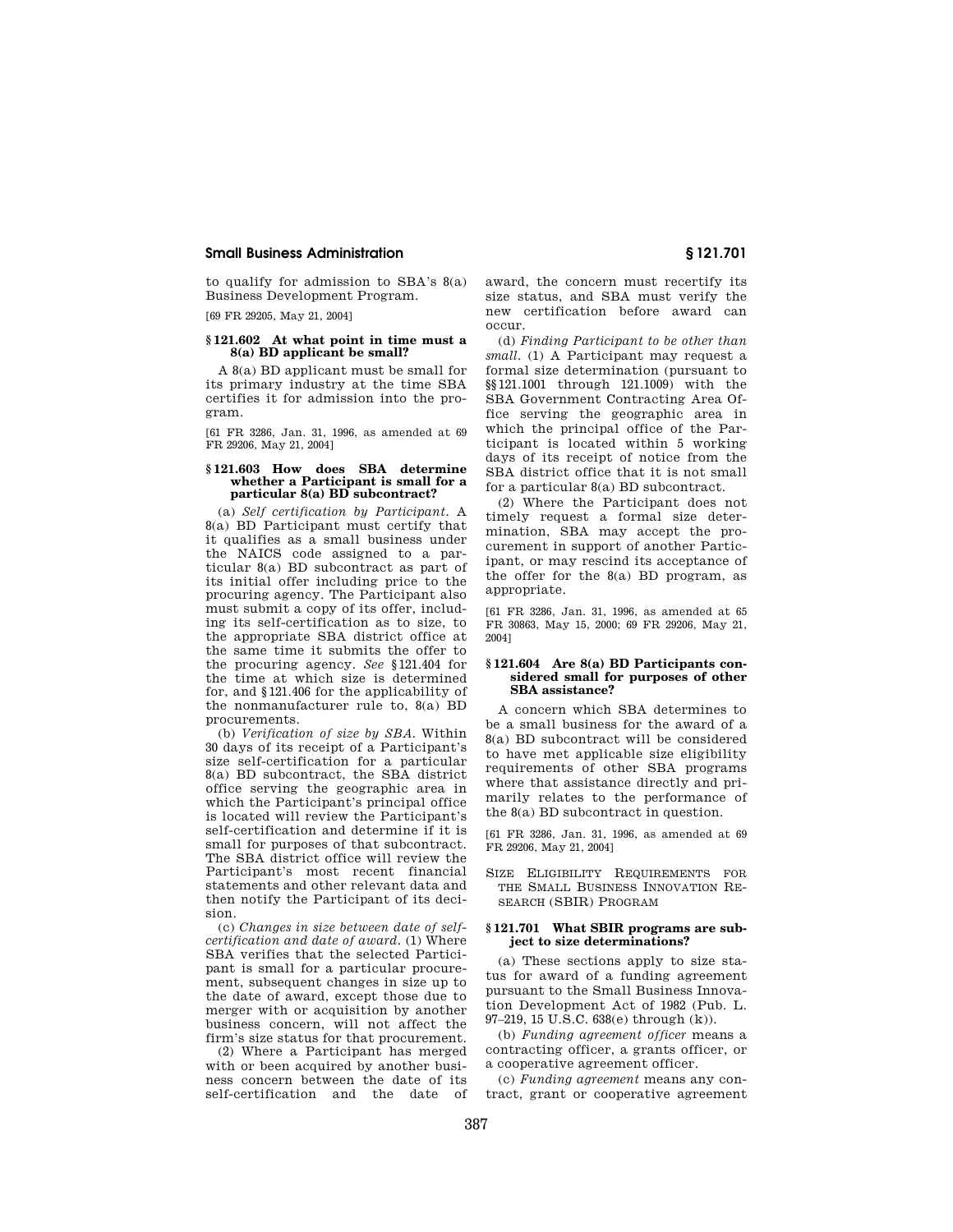entered into between any Federal agency and any small business for the performance of experimental, developmental, or research work funded in whole or in part by the Federal Government. Such work includes:

(1) A systematic, intensive study directed toward greater knowledge or understanding of the subject studied;

(2) A systematic study directed specifically toward applying new knowledge to meet a recognized need; or

(3) A systematic application of knowledge toward the production of useful materials, devices, and systems or methods, including design, development, and improvement of prototypes and new processes to meet specific requirements.

## **§ 121.702 What size standards are applicable to the SBIR program?**

To be eligible for award of funding agreements in the SBA's Small Business Innovation Research (SBIR) program, a business concern must meet the requirements of paragraphs (a) and (b) below:

(a) *Ownership and control.* (1) An SBIR awardee must (i) be a concern which is at least 51% owned and controlled by one or more individuals who are citizens of the United States, or permanent resident aliens in the United States; or

(ii) Be a concern which is at least 51% owned and controlled by another business concern that is itself at least 51% owned and controlled by individuals who are citizens of, or permanent resident aliens in the United States; or

(iii) Be a joint venture in which each entity to the venture must meet the requirements set forth in either paragraphs  $(a)(1)(i)$  or  $(a)(1)(ii)$  of this section.

(2) If an Employee Stock Ownership Plan owns all or part of the concern, SBA considers each stock trustee and plan member to be an owner.

(3) If a trust owns all or part of the concern, SBA considers each trustee and trust beneficiary to be an owner.

(b) *Size.* An SBIR awardee, together with its affiliates, not have more than 500 employees.

[69 FR 70185, Dec. 3, 2004, as amended at 71 FR 69183, Nov. 30, 2006]

## **§ 121.702 13 CFR Ch. I (1–1–11 Edition)**

## **§ 121.703 Are formal size determinations binding on parties?**

Size determinations by authorized SBA officials are formal actions based upon a specific funding agreement, and are binding upon the parties. Other SBA opinions provided to funding agreement officers or others, are only advisory, and are not binding or appealable.

### **§ 121.704 When does SBA determine the size status of a business concern?**

The size status of a concern for the purpose of a funding agreement under the SBIR program is determined as of the date of the award for both Phase I and Phase II SBIR awards or on the date of the request for a size determination, if an award is pending.

[69 FR 29206, May 21, 2004]

#### **§ 121.705 Must a business concern selfcertify its size status?**

(a) A firm must self-certify that it currently meets the eligibility requirements set forth in §121.702 of this title or will meet those eligibility requirements on the date of award of a funding agreement for a Phase I or Phase II SBIR award.

(b) A funding agreement officer may accept a concern's self-certification as true for the particular funding agreement involved in the absence of a written protest by other offerors or other credible information which would cause the funding agreement officer or SBA to question the size of the concern.

(c) Procedures for protesting an offeror's self-certification are set forth in §§121.1001 through 121.1009.

[61 FR 3286, Jan. 31, 1996, as amended at 69 FR 29206, May 21, 2004]

SIZE ELIGIBILITY REQUIREMENTS FOR PAYING REDUCED PATENT FEES

#### **§ 121.801 May patent fees be reduced if a concern is small?**

These sections apply to size status for the purpose of paying reduced patent fees authorized by Pub. L. 97–247, 96 Stat. 317. The eligibility requirements for independent inventors and nonprofit organizations for the purpose of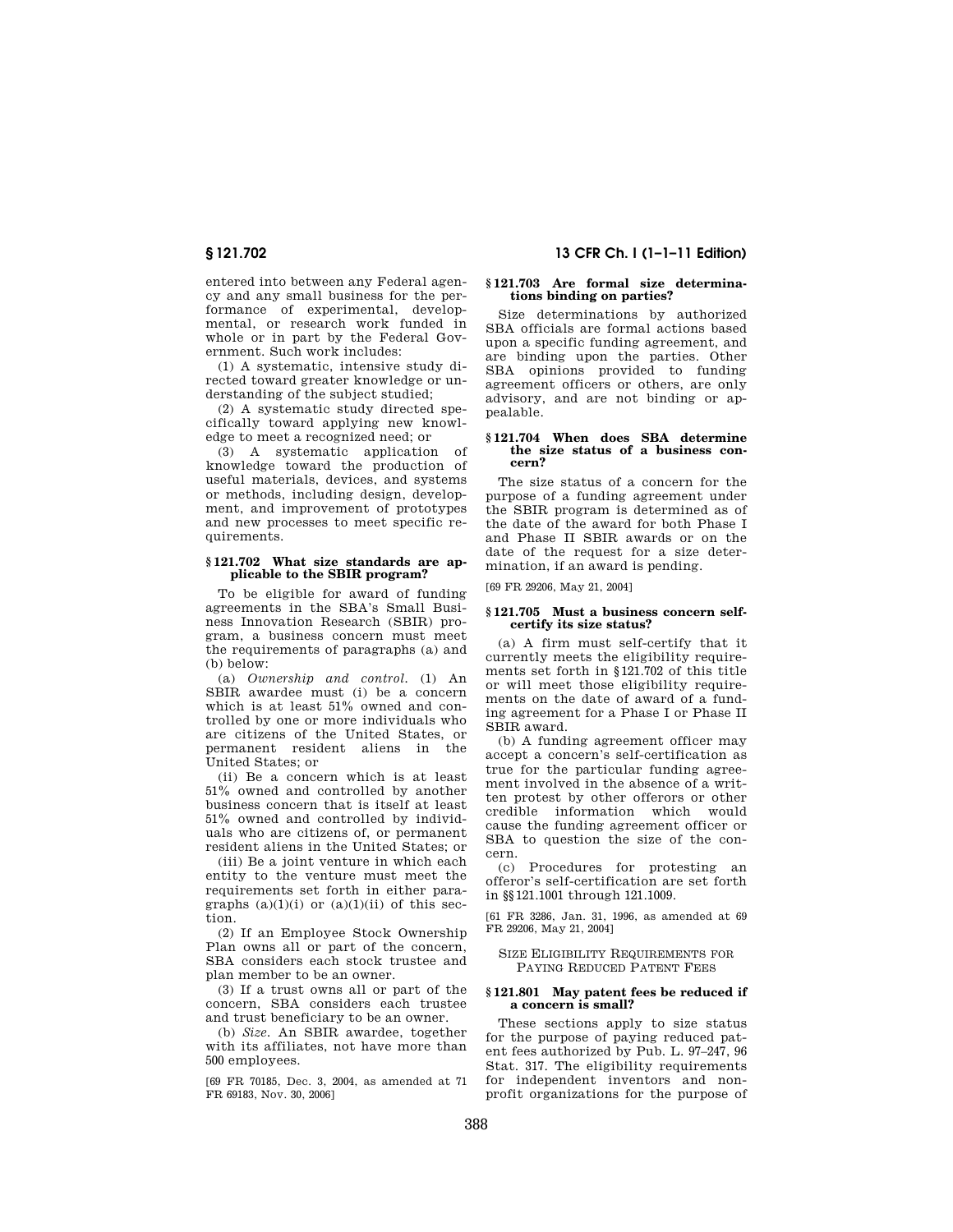paying reduced patent fees are set forth in regulations of the Patent and Trademark Office of the Department of Commerce, 37 CFR 1.9, 1.27, 1.28.

### **§ 121.802 What size standards are applicable to reduced patent fees programs?**

A concern eligible for reduced patent fees is one:

(a) Whose number of employees, including affiliates, does not exceed 500 persons; and

(b) Which has not assigned, granted, conveyed, or licensed (and is under no obligation to do so) any rights in the invention to any person who made it and could not be classified as an independent inventor, or to any concern which would not qualify as a non-profit organization or a small business concern under this section.

#### **§ 121.803 Are formal size determinations binding on parties?**

Size determinations by authorized SBA officials are formal actions, based upon a specific patent application pursuant to the rules of the Patent and Trademark Office, Department of Commerce, and are binding upon the parties. Other SBA opinions provided to patent applicants or others are only advisory, and are not binding or appealable.

#### **§ 121.804 When does SBA determine the size status of a business concern?**

Size status is determined as of the date of the patent applicant's written verification of size.

### **§ 121.805 May a business concern selfcertify its size status?**

(a) A concern verifies its size status with its submission of its patent application.

(b) Any attempt to establish small size status improperly (fraudulently, through gross negligence, or otherwise) may result in remedial action by the Patent and Trademark Office.

(c) In the absence of credible information indicating otherwise, the Patent and Trademark Office may accept the verification by the concern as a small business as true.

(d) Questions concerning the size verification are resolved initially by the Patent and Trademark Office. If not verified as small, the applicant may request a formal SBA size determination.

SIZE ELIGIBILITY REQUIREMENTS FOR COMPLIANCE WITH PROGRAMS OF OTHER AGENCIES

## **§ 121.901 Can other Government agencies obtain SBA size determinations?**

Upon request by another Government agency, SBA will provide a size determination, under SBA rules, standards and procedures, for its use in determining compliance with small business requirements of its statutes, regulations or programs.

#### **§ 121.902 What size standards are applicable to programs of other agencies?**

*SBA size standards.* The size standards for compliance with programs of other agencies are those for SBA programs which are most comparable to the programs of such other agencies, unless the agency and SBA agree otherwise.

[67 FR 13716, Mar. 26, 2002]

#### **§ 121.903 How may an agency use size standards for its programs that are different than those established by SBA?**

(a) Federal agencies or departments promulgating regulations relating to small businesses usually use SBA size criteria. In limited circumstances, if they decide the SBA size standard is not suitable for their programs, then agency heads may establish a more appropriate small business definition for the exclusive use in such programs, but only when:

(1) The size standard will determine:

(i) The size of a manufacturing concern by its average number of employees based on the preceding twelve calendar months, determined according to §121.106;

(ii) The size of a services concern by its average annual receipts over a period of at least three years, determined according to §121.104;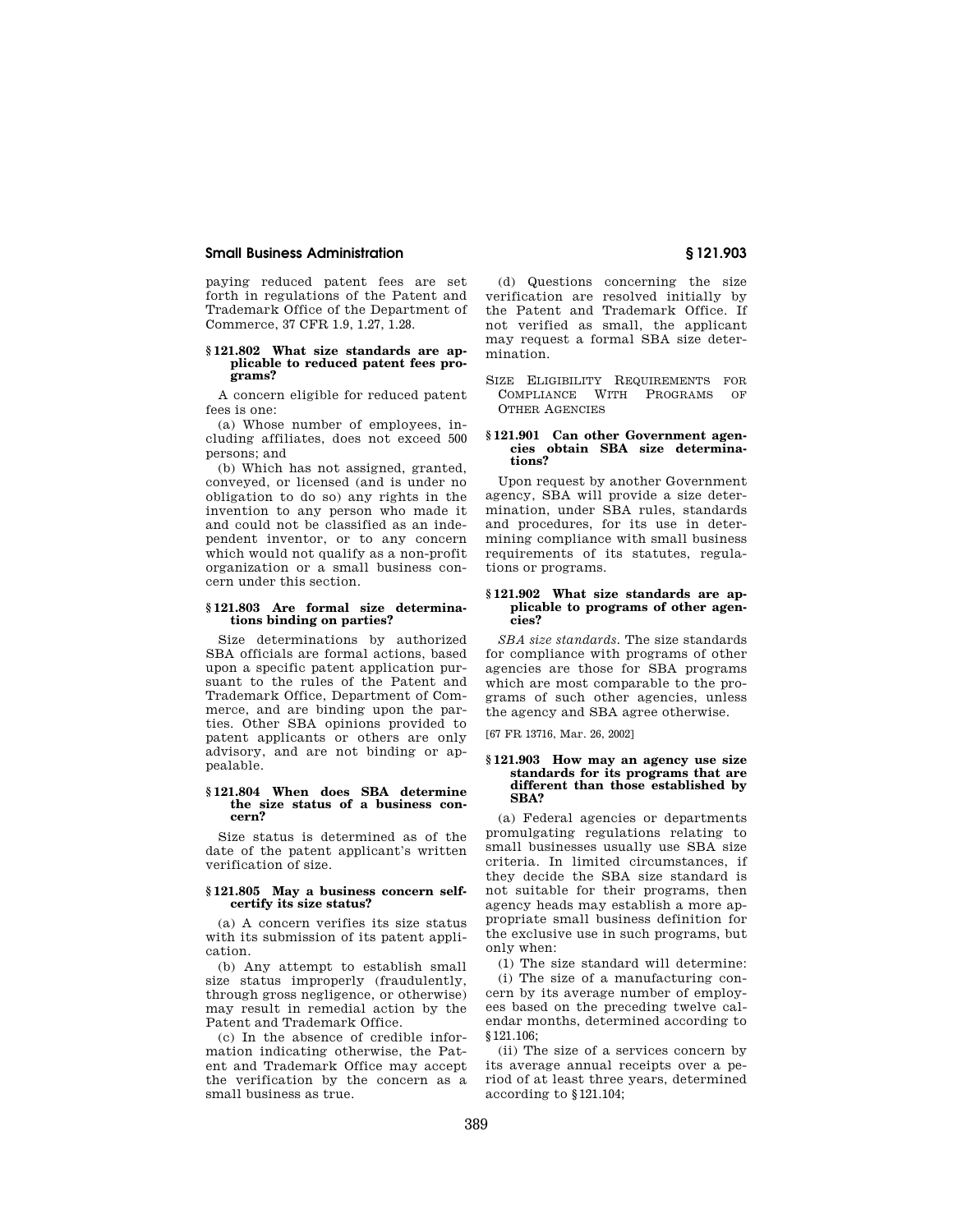(iii) The size of other concerns on data over a period of at least three years; or,

(iv) Other factors approved by SBA;

(2) The agency has consulted in writing with SBA's Division Chief, office of Size Standards at least fourteen (14) calendar days before publishing the proposed rule which is part of the rulemaking process. The written consultation will include:

(i) What size standard the agency contemplates using;

(ii) To what agency program it will apply;

(iii) How the agency arrived at this particular size standard for this program; and,

(iv) Why SBA's existing size standards do not satisfy the program requirements;

(3) The agency proposes the size standard for public comment pursuant to the Administrative Procedure Act, 5  $U.S.C. 553$ 

(4) The agency provides a copy of the proposed rule, when it publishes it for public comment as part of the rule-.<br>making process, to SBA's Division Chief, Office of Size Standards; and

(5) SBA's Administrator approves the size standard before the agency adopts a final rule or otherwise prescribes the size standard for its use. The agency's request for the SBA Administrator's approval must include:

(i) Copies of all comments on the proposed size standard received in response to the proposed rule;

(ii) A separate written justification for the intended size standard;

(iii) A copy of the intended final rule if available at that time, or a copy of the intended final rule and preamble prior to its publication; and

(iv) Other information SBA may request in connection with the request.

(b) When approving any size standard established pursuant to this section, SBA's Administrator will ensure that the size standard varies from industry to industry to the extent necessary to reflect the differing characteristics of the various industries, and consider other relevant factors.

(c) Where the agency head is developing a size standard for the sole purpose of performing a Regulatory Flexibility Analysis pursuant to section

**§ 121.904 13 CFR Ch. I (1–1–11 Edition)** 

601(3) of the Regulatory Flexibility Act, the department or agency may, after consultation with the SBA Office of Advocacy, establish a size standard different from SBA's which is more appropriate for such analysis.

[67 FR 13716, Mar. 26, 2002]

# **§ 121.904 When does SBA determine the size status of a business concern?**

For compliance with programs of other agencies, SBA will base its size determination on the size of the concern as of the date set forth in the request of the other agency.

[67 FR 13716, Mar. 26, 2002]

PROCEDURES FOR SIZE PROTESTS AND REQUESTS FOR FORMAL SIZE DETER-MINATIONS

#### **§ 121.1001 Who may initiate a size protest or request a formal size determination?**

(a) *Size Status Protests.* (1) For SBA's Small Business Set-Aside Program, including the Property Sales Program, or any instance in which a procurement or order has been restricted to or reserved for small business or a particular group of small business, the following entities may file a size protest in connection with a particular procurement, sale or order:

(i) Any offeror whom the contracting officer has not eliminated for reasons unrelated to size;

(ii) The contracting officer;

(iii) The SBA Government Contracting Area Director having responsibility for the area in which the headquarters of the protested offeror is located, regardless of the location of a parent company or affiliates, or the Director, Office of Government Contracting; and

(iv) Other interested parties. Other interested parties include large businesses where only one concern submitted an offer for the specific procurement in question. A concern found to be other than small in connection with the procurement is not an interested party unless there is only one remaining offeror after the concern is found to be other than small.

(2) For competitive 8(a) contracts, the following entities may protest: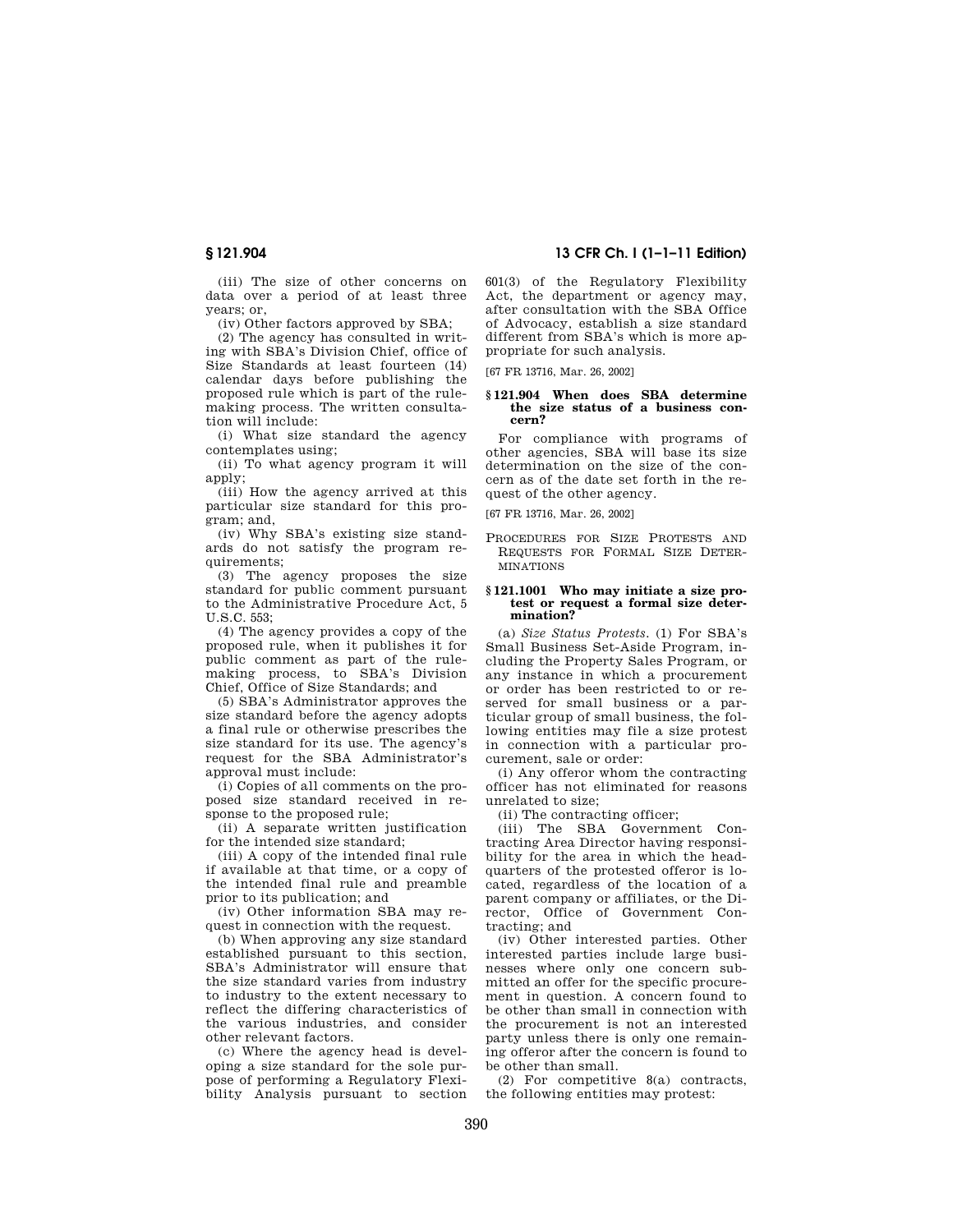(i) Any offeror whom the contracting officer has not eliminated for reasons unrelated to size;

(ii) The contracting officer; or

(iii) The SBA District Director, or designee, in either the district office serving the geographical area in which the procuring activity is located or the district office that services the apparent successful offeror, or the Associate Administrator for Business Development.

(3) For SBA's Subcontracting Program, the following entities may protest:

(i) The prime contractor;

(ii) The contracting officer;

(iii) Other potential subcontractors;

(iv) The responsible SBA Government Contracting Area Director or the Director, Office of Government Contracting; and

(v) Other interested parties.

(4) For SBA's Small Business Innovation Research (SBIR) Program, the following entities may protest:

(i) A prospective offeror;

(ii) The funding agreement officer;

(iii) The responsible SBA Government Contracting Area Director or the Division Chief, Office of Technology; and

(iv) Other interested parties.

(5) For the Department of Defense's Small Disadvantaged Business (SDB) Program, and any other similar program of another Federal agency, the following entities may file a protest in connection with a particular SDB procurement:

(i) Any offeror for the specific SDB requirement whom the contracting officer has not eliminated for reasons unrelated to size;

(ii) The contracting officer; and

(iii) The responsible SBA Area Director for Government Contracting, the SBA Director, Office of Government Contracting, or the SBA Associate Administrator for Business Development;

(6) For SBA's HUBZone program, the following entities may protest in connection with a particular HUBZone procurement:

(i) Any concern that submits an offer for a specific HUBZone set-aside procurement that the contracting officer has not eliminated for reasons unrelated to size;

(ii) Any concern that submitted an offer in full and open competition and its opportunity for award will be affected by a price evaluation preference given a qualified HUBZone SBC;

(iii) The contracting officer; and

(iv) The SBA Director, Office of HUBZone, or designee.

(7) For any unrestricted Government procurement in which a business concern has represented itself as a small business concern, the following entities may protest in connection with a particular procurement:

(i) Any offeror;

(ii) The contracting officer; and

(iii) The responsible SBA Government Contracting Area Director, the Director, Office of Government Contracting, or the Associate Administrator for Business Development.

(8) For SBA's Service Disabled Veteran-Owned Small Business Concern program, the following entities may protest in connection with a particular service-disabled veteran-owned procurement:

(i) Any concern that submits an offer for a specific service-disabled veteranowned small business set-aside contract;

(ii) The contracting officer;

(iii) The SBA Government Contracting Area Director; and

(iv) The Director, Office of Government Contracting, or designee.

(9) For SBA's WOSB Federal Contracting Assistance Procedures, the following entities may protest:

(i) Any concern that submits an offer for a specific requirement set aside for WOSBs or WOSBs owned by one or more women who are economically disadvantaged (EDWOSB) pursuant to part 127;

(ii) The contracting officer;

(iii) The SBA Government Contracting Area Director; and

(iv) The Director for Government Contracting, or designee.

(b) *Request for Size Determinations.* (1) For SBA's Financial Assistance Programs, the following entities may request a formal size determination:

(i) The applicant for assistance; and

(ii) The SBA official with authority to take final action on the assistance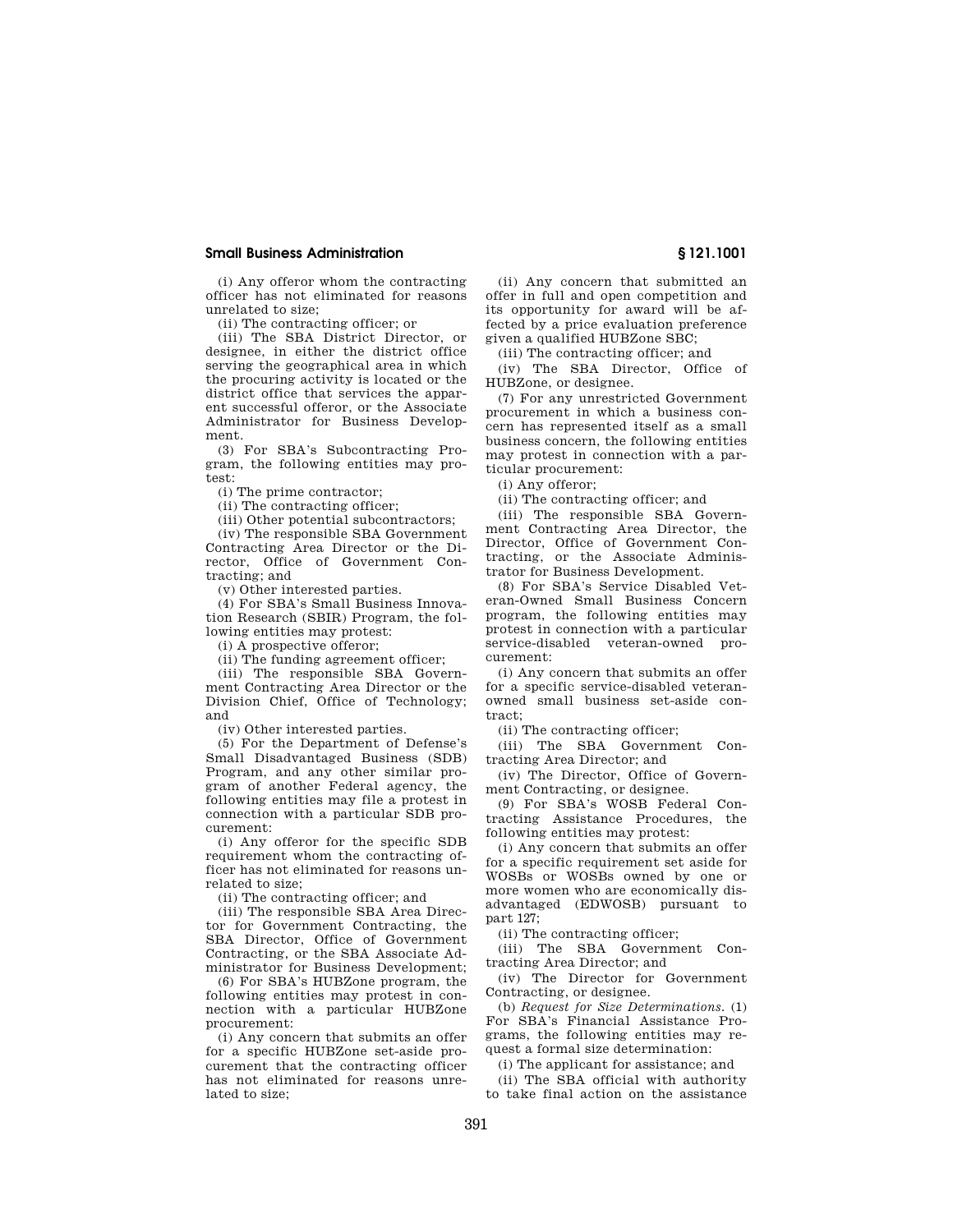requested. That official may also request the appropriate Government Contracting Area Office to determine whether affiliation exists between an applicant for financial assistance and one or more other entities for purposes of determining whether the applicant would exceed the loan limit amount imposed by §120.151 of this chapter.

(iii) The SBA Associate Administrator for Investment or designee may request a formal size determination for any purpose relating to the SBIC program (*see* part 107 of this chapter) or the NMVC program (*see* part 108 of this chapter). A formal size determination includes a request to determine whether or not affiliation exists between two or more entities for any purpose relating to the SBIC program.

(2) For SBA's 8(a) BD program:

(i) Concerning initial or continued 8(a) BD eligibility, the following entities may request a formal size determination:

(A) The 8(a) BD applicant concern or Participant; or

(B) The Director of the Division of Program Certification and Eligibility or the Associate Administrator for Business Development.

(ii) Concerning individual sole source 8(a) contract awards, the following entities may request a formal size determination:

(A) The Participant nominated for award of the particular sole source contract;

(B) The SBA program official with authority to execute the 8(a) contract or, where applicable, the procuring activity contracting officer who has been delegated SBA's 8(a) contract execution functions; or

(C) The SBA District Director in the district office that services the Participant, or the Associate Administrator for Business Development.

(3) For SBA's Certificate of Competency Program, the following entities may request a formal size determination:

(i) The offeror who has applied for a COC; and

(ii) The responsible SBA Government Contracting Area Director or the Director, Office of Government Contracting.

**§ 121.1001 13 CFR Ch. I (1–1–11 Edition)** 

(4) For SBA's sale or lease of government property, the following entities may request a formal size determination:

(i) The responsible SBA Government Contracting Area Director or the Director, Office of Government Contracting; and

(ii) Authorized officials of other Federal agencies administering a property sales program.

(5) For eligibility to pay reduced patent fees, the following entities may request a formal size determination:

(i) The applicant for the reduced patent fees; and

(ii) The Patent and Trademark Office.

(6) For purposes of determining compliance with small business requirements of another Government agency program not otherwise specified in this section, an official with authority to administer the program involved may request a formal size determination.

(7) In connection with initial or continued eligibility for the Small Disadvantaged Business (SDB) program, the following may request a formal size determination:

(i) The applicant or SDB concern; or (ii) The Director of the Division of Program Certification and Eligibility or the Associate Administrator for Business Development.

(8) In connection with initial or continued eligibility for the HUBZone program, the following may request a formal size determination:

(i) The applicant or qualified HUBZone business concern; or

(ii) The Director, Office of HUBZone, or designee.

(9) For purposes of validating that firms listed in the Central Contractor Registration database are small, the Government Contracting Area Director or the Director, Office of Government Contracting may initiate a formal size determination when sufficient information exists that calls into question a firm's small business status. The current date will be used to determine size, and SBA will initiate the process to remove from the database the small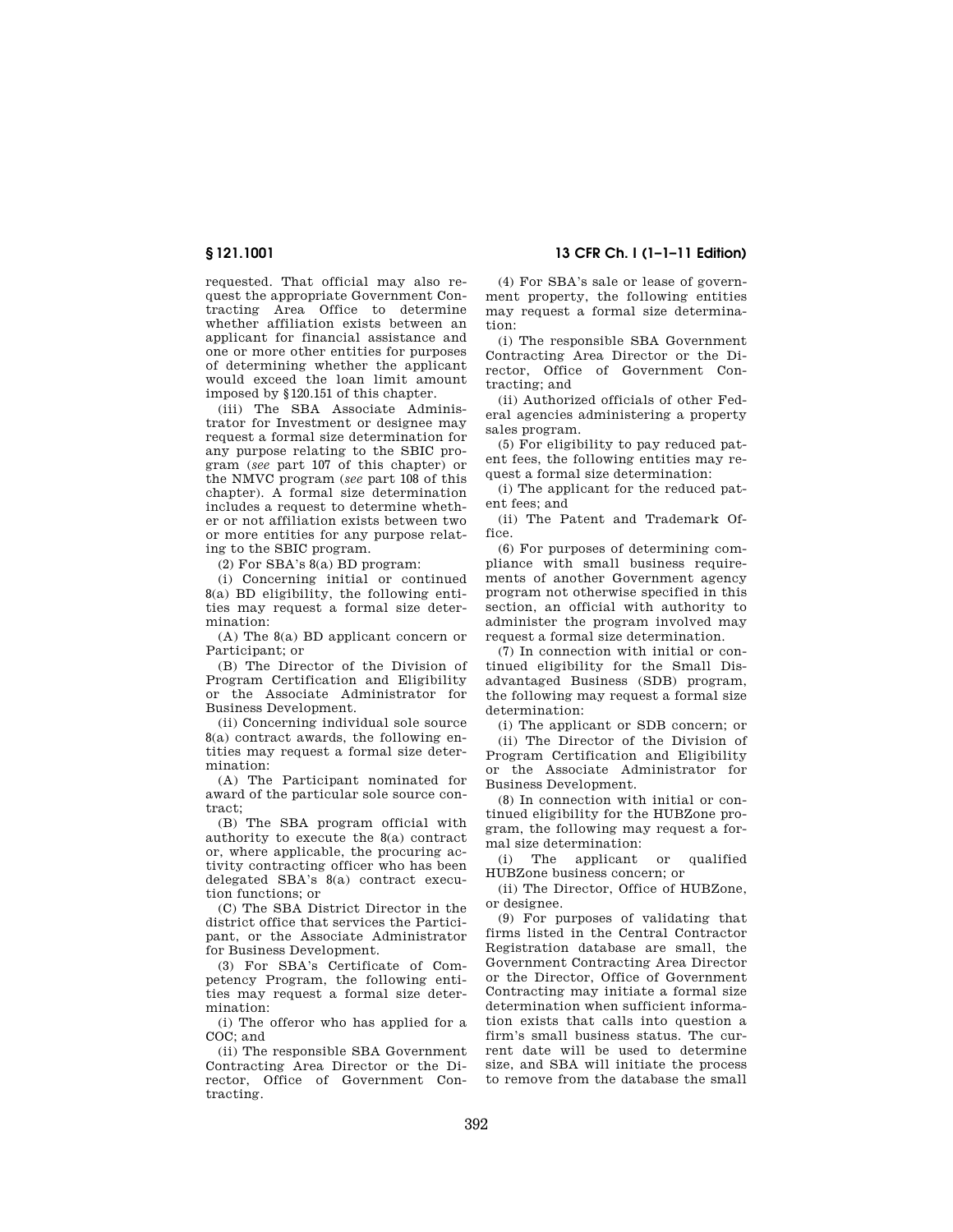business designation of any firm found to be other than small.

[61 FR 3286, Jan. 31, 1996, as amended at 63 FR 31907, June 11, 1998; 63 FR 35739, June 30, 1998; 69 FR 25266, May 5, 2004; 69 FR 29206, May 21, 2004; 69 FR 29420, May 24, 2004; 69 FR 44461, July 26, 2004; 73 FR 56947, Oct. 1, 2008; 74 FR 45753, Sept. 4, 2009]

EFFECTIVE DATE NOTE: At 75 FR 62280, Oct. 7, 2010, §121.1001 was amended by revising paragraph (a)(9), effective Feb 4, 2011. For the convenience of the user, the revised text is set forth as follows:

### **§ 121.1001 Who may initiate a size protest or request a formal size determination?**

 $(a) * * * *$ 

(9) For SBA's WOSB Federal Contracting Program, the following entities may protest:

(i) Any concern that submits an offer for a specific requirement set aside for WOSBs or WOSBs owned by one or more women who are economically disadvantaged (EDWOSB) pursuant to part 127 of this chapter;

(ii) The contracting officer;

(iii) The SBA Government Contracting Area Director; and

(iv) The Director for Government Contracting, or designee.

\* \* \* \* \*

## **§ 121.1002 Who makes a formal size determination?**

The responsible Government Contracting Area Director or designee makes all formal size determinations in response to either a size protest or a request for a formal size determination, with the exception of size determinations for purposes of the Disaster Loan Program, which will be made by the Disaster Area Office Director or designee responsible for the area in which the disaster occurred.

## **§ 121.1003 Where should a size protest be filed?**

A protest involving a government procurement or sale must be filed with the contracting officer for the procurement or sale, who must forward the protest to the SBA Government Contracting Area Office serving the area in which the headquarters of the protested concern is located, regardless of the location of any parent company or affiliates.

## **§ 121.1004 What time limits apply to size protests?**

(a) *Protests by entities other than contracting officers or SBA*—(1) *Non-negotiated procurement or sale.* A protest must be received by the contracting officer prior to the close of business on the 5th day, exclusive of Saturdays, Sundays, and legal holidays, after bid or proposal opening.

(2) *Negotiated procurement.* A protest must be received by the contracting officer prior to the close of business on the 5th day, exclusive of Saturdays, Sundays, and legal holidays, after the contracting officer has notified the protestor of the identity of the prospective awardee.

(3) *Long-term contracts.* For contracts with durations greater than five years (including options), including all existing long-term contracts, Multiple Award Schedule (MAS) Contracts, Multiple Agency Contracts (MACs), and Government-wide Acquisition Contracts (GWACs):

(i) Protests regarding size certifications made for contracts must be received by the contracting officer prior to the close of business on the 5th day, exclusive of Saturdays, Sundays, and legal holidays, after receipt of notice (including notice received in writing, orally, or via electronic posting) of the identity of the prospective awardee or award.

(ii) Protests regarding size certifications made for an option period must be received by the contracting officer prior to the close of business on the 5th day, exclusive of Saturdays, Sundays, and legal holidays, after receipt of notice (including notice received in writing, orally, or via electronic posting) of the size certification made by the protested concern.

(A) A contracting officer is not required to terminate a contract where a concern is found to be other than small pursuant to a size protest concerning a size certification made for an option period.

(B) [Reserved]

(iii) Protests relating to size certifications made in response to a contracting officer's request for size certifications in connection with an individual order must be received by the contracting officer prior to the close of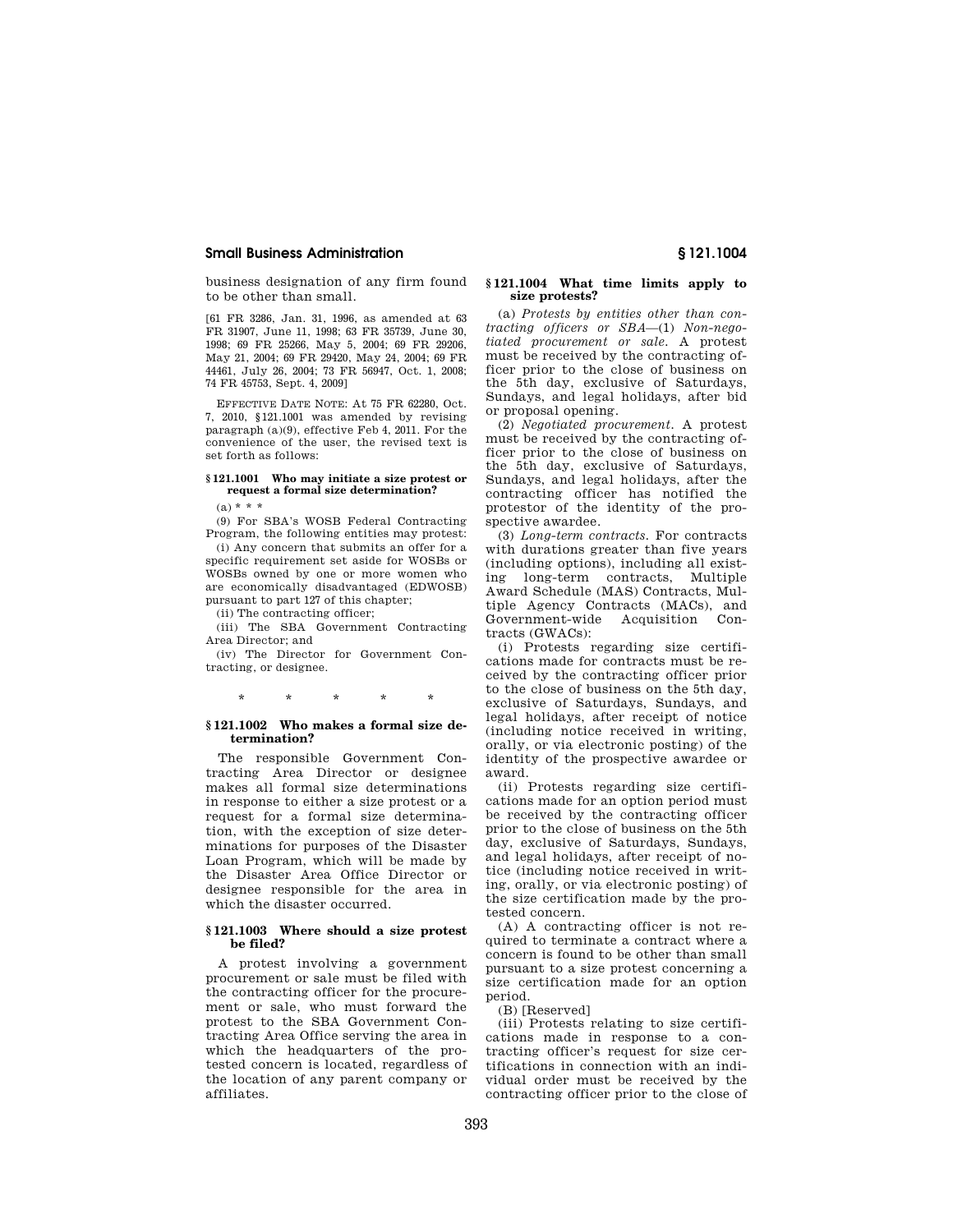business on the 5th day, exclusive of Saturdays, Sundays, and legal holidays, after receipt of notice (including notice received in writing, orally, or via electronic posting) of the identity of the prospective awardee or award.

(4) *Electronic notification of award.*  Where notification of award is made electronically, such as posting on the Internet under Simplified Acquisition Procedures, a protest must be received by the contracting officer before close of business on the fifth day, exclusive of Saturdays, Sundays, and legal holidays, after the electronic posting.

(5) *No notice of award.* Where there is no requirement for written pre-award notice or notice of award, or where the contracting officer has failed to provide written notification of award, the 5-day protest period will commence upon oral notification by the contracting officer or authorized representative or another means (such as public announcements or other oral communications) of the identity of the apparent successful offeror.

(b) *Protests by contracting officers or SBA.* The time limitations in paragraph (a) of this section do not apply to contracting officers or SBA, and they may file protests before or after awards, except to the extent set forth in paragraph (e) of this section. Notwithstanding paragraph (e), for purposes of the SBIR program the contracting officer and SBA may file a protest in anticipation of award.

(c) *Effect of contract award.* A timely filed protest applies to the procurement in question even though a contracting officer awarded the contract prior to receipt of the protest.

(d) *Untimely protests.* A protest received after the allotted time limits must still be forwarded to SBA. SBA will dismiss untimely protests.

(e) *Premature protests.* A protest filed by any party, including the contracting officer, before bid opening or notification to offerors of the selection of the apparent successful offer will be dismissed as premature.

[61 FR 3286, Jan. 31, 1996, as amended at 69 FR 29206, May 21, 2004; 71 FR 66444, Nov. 15, 2006]

## **§ 121.1005 13 CFR Ch. I (1–1–11 Edition)**

## **§ 121.1005 How must a protest be filed with the contracting officer?**

A protest must be delivered to the contracting officer by hand, telegram, mail, facsimile, Federal Express or other overnight delivery service, email, or telephone. If a protest is made by telephone, the contracting officer must later receive a confirming letter either within the 5-day period in §121.1004(a)(1) or postmarked no later than one day after the date of the telephone protest.

[61 FR 3286, Jan. 31, 1996, as amended at 69 FR 29206, May 21, 2004]

### **§ 121.1006 When will a size protest be referred to an SBA Government Contracting Area Office?**

(a) A contracting officer who receives a protest (other than from SBA) must forward the protest promptly to the SBA Government Contracting Area Office serving the area in which the headquarters of the offeror is located.

(b) A contracting officer's referral must contain the following information:

(1) The protest and any accompanying materials;

(2) A copy of the self-certification as to size;

(3) Identification of the applicable size standard;

(4) A copy of the solicitation;

(5) Identification of the date of bid opening or notification provided to unsuccessful offerors;

(6) The date on which the protest was received; and

(7) A complete address and point of contact for the protested concern.

### **§ 121.1007 Must a protest of size status relate to a particular procurement and be specific?**

(a) *Particular procurement.* A protest challenging the size of a concern which does not pertain to a particular procurement or sale will not be acted on by SBA.

(b) *A protest must include specific facts.*  A protest must be sufficiently specific to provide reasonable notice as to the grounds upon which the protested concern's size is questioned. Some basis for the belief or allegation stated in the protest must be given. A protest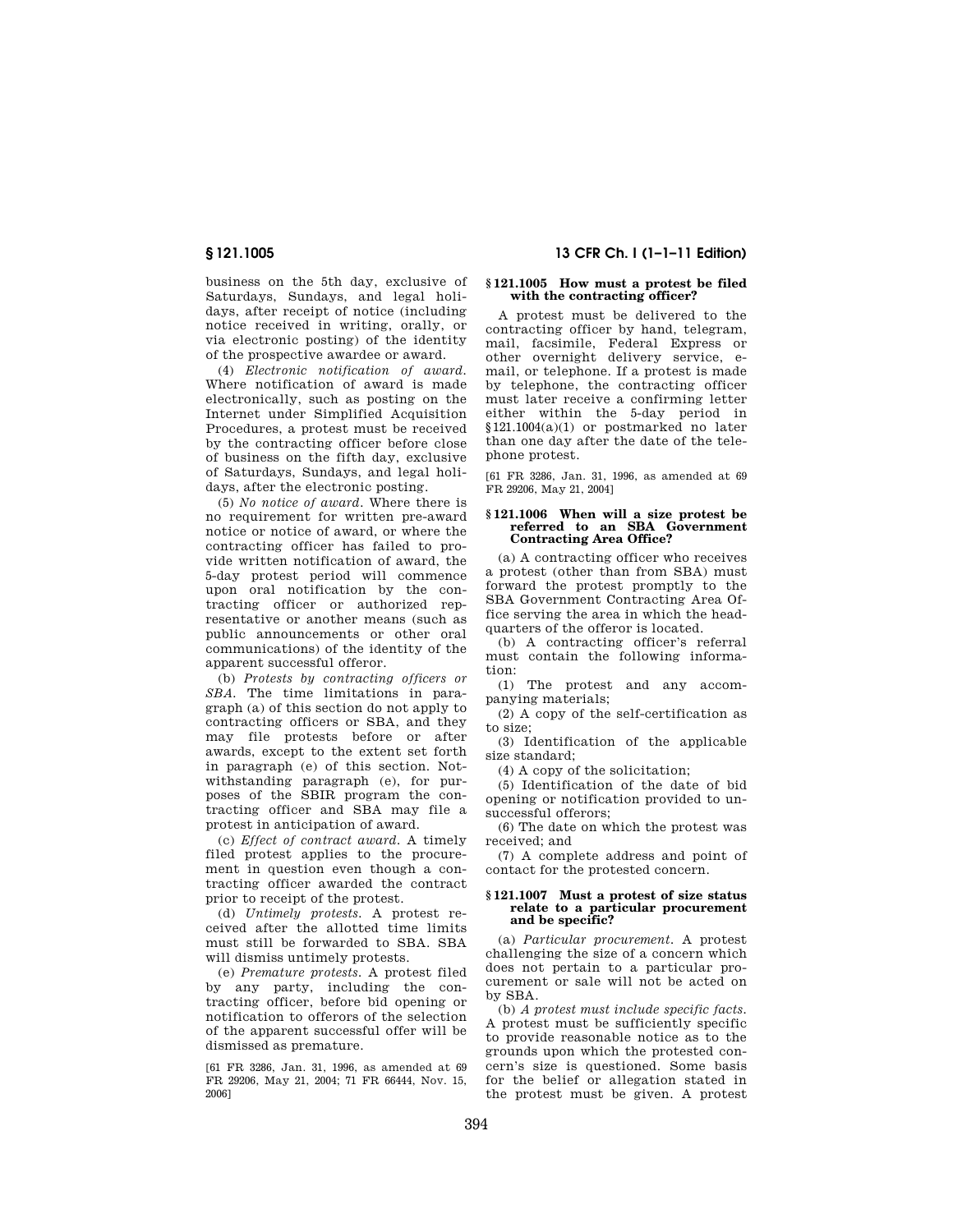merely alleging that the protested concern is not small or is affiliated with unnamed other concerns does not specify adequate grounds for the protest. No particular form is prescribed for a protest. Where materials supporting the protest are available, they should be submitted with the protest.

(c) *Non-specific protests will be dismissed.* Protests which do not contain sufficient specificity will be dismissed by SBA. The following are examples of allegation specificity:

*Example 1:* An allegation that concern X is large because it employs more than 500 employees (where 500 employees is the applicable size standard) without setting forth a basis for the allegation is non-specific.

*Example 2:* An allegation that concern X is large because it exceeds the 500 employee size standard (where 500 employees is the applicable size standard) because a higher employment figure was published in publication Y is sufficiently specific.

*Example 3:* An allegation that concern X is affiliated with concern Y without setting forth any basis for the allegation is non-specific.

*Example 4:* An allegation that concern X is affiliated with concern Y because Mr. A is the majority shareholder in both concerns is sufficiently specific.

*Example 5:* An allegation that concern X has revenues in excess of \$5 million (where \$5 million is the applicable size standard) without setting forth a basis for the allegation is non-specific.

*Example 6:* An allegation that concern X exceeds the size standard (where the applicable size standard is \$5 million) because it received Government contracts in excess of \$5 million last year is sufficiently specific.

[61 FR 3286, Jan. 31, 1996, as amended at 69 FR 29206, May 21, 2004]

### **§ 121.1008 What occurs after SBA receives a size protest or request for a formal size determination?**

(a) When SBA receives a size protest, the SBA Area Director for Government Contracting, or designee, will notify the contracting officer, the protested concern, and the protestor that the protest has been received. If the protest pertains to a requirement involving SBA's HUBZone program, the Area Director will also notify the D/HUB of the protest. If the protest pertains to a requirement set aside for WOSBs or EDWOSBs, the Area Director will also notify SBA's Director for Government Contracting of the protest. If the pro-

test pertains to a requirement involving SBA's SBIR Program, the Area Director will also notify the Division Chief, Office of Technology. If the protest involves the size status of a concern that SBA has certified as a small disadvantaged business (SDB) (*see* part 124, subpart B of this chapter) the Area Director will notify SBA's Associate Administrator for Business Development. If the protest pertains to a requirement that has been reserved for competition among eligible 8(a) BD program participants, the Area Director will notify the SBA district office servicing the  $8(a)$  concern whose size status has been protested. SBA will provide a copy of the protest to the protested concern together with SBA Form 355, Application for Small Business Size Determination, by certified mail, return receipt requested, or by any overnight delivery service that provides proof of receipt. SBA will ask the protested concern to complete the form and respond to the allegations in the protest.

(b) When SBA receives a request for a formal size determination in accord with §121.1001(b), SBA will provide a blank copy of SBA Form 355 to the concern whose size is at issue.

(c) The protested concern or concern whose size is at issue must return the completed SBA Form 355 and all other requested information to SBA within 3 working days from the date of receipt of the blank form from SBA. SBA has discretion to grant an extension of time to file the form. The firm must attach to the completed SBA Form 355 its answers to the allegations contained in the protest, where applicable, together with any supporting material.

(d) If a concern whose size status is at issue fails to submit a completed SBA Form 355, responses to the allegations of the protest, or other requested information within the time allowed by SBA, or if it submits incomplete information, SBA may presume that disclosure of the information required by the form or other missing information would demonstrate that the concern is other than a small business. A concern whose size status is at issue must furnish information about its alleged affiliates to SBA, despite any third party claims of privacy or confidentiality,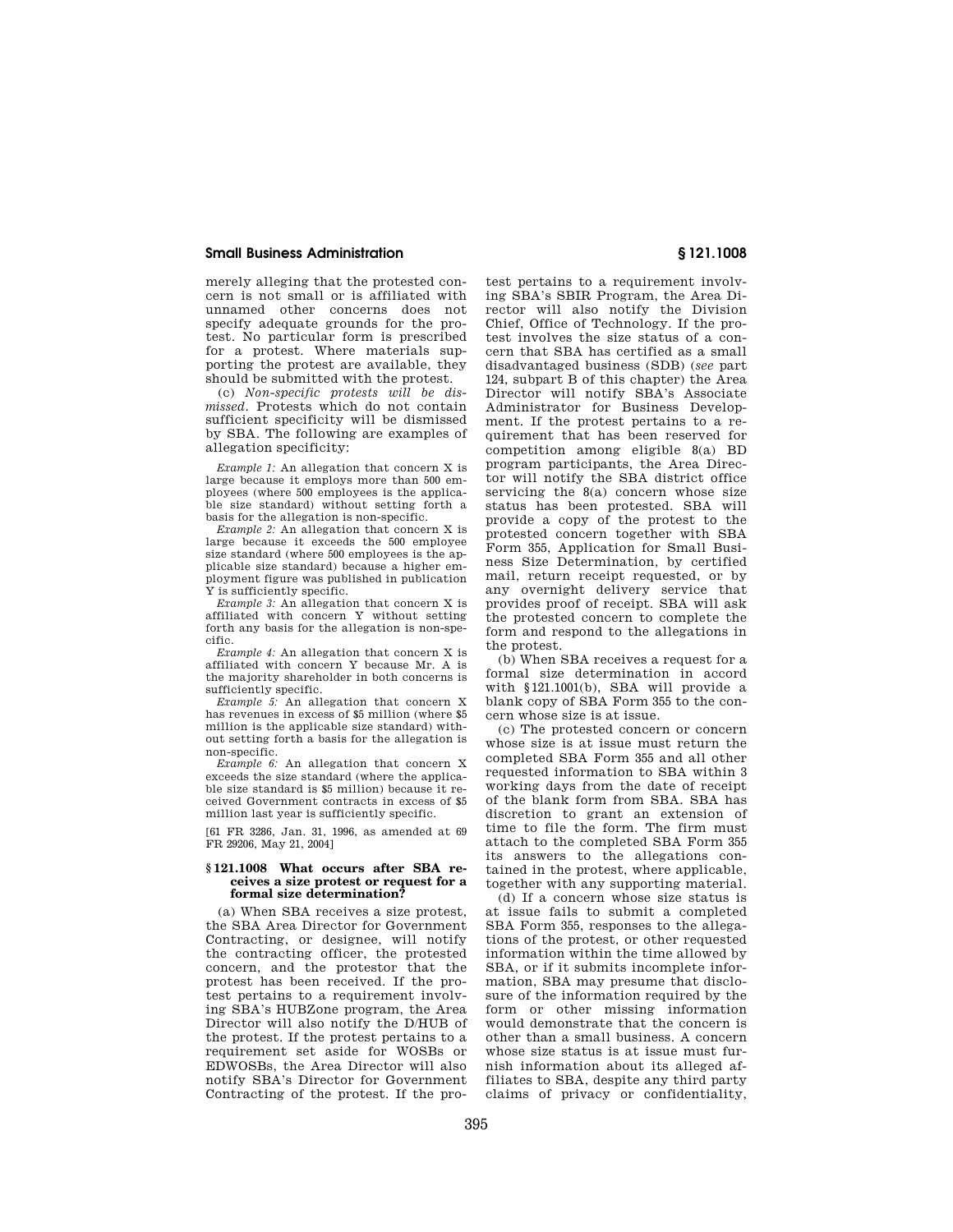because SBA will not disclose information obtained in the course of a size determination except as permitted by Federal law.

[61 FR 3286, Jan. 31, 1996, as amended at 63 FR 31908, June 11, 1998; 69 FR 29207, May 21, 2004; 73 FR 56948, Oct. 1, 2008; 74 FR 45753, Sept. 4, 2009]

EFFECTIVE DATE NOTE: At 75 FR 62280, Oct. 7, 2010, §121.1008(a) was amended by adding a sentence after the third sentence, effective Feb 4, 2011. For the convenience of the user, the added text is set forth as follows:

#### **§ 121.1008 What occurs after SBA receives a size protest or request for a formal size determination?**

(a)  $* * *$  If the protest pertains to a requirement set aside for WOSBs or EDWOSBs, the Area Director will also notify SBA's Director for Government Contracting of the protest. \* \* \*

#### **§ 121.1009 What are the procedures for making the size determination?**

(a) *Time frame for making size determination.* After receipt of a protest or a request for a formal size determination, SBA will make a formal size determination within 10 working days, if possible.

(b) *Basis for determination.* The size determination will be based primarily on the information supplied by the protestor or the entity requesting the size determination and that provided by the concern whose size status is at issue. The determination, however, may also be based on grounds not raised in the protest or request for size determination. SBA may use other information and may make requests for additional information to the protestor, the concern whose size status is at issue and any alleged affiliates, or other parties.

(c) *Burden of persuasion.* The concern whose size is under consideration has the burden of establishing its small business size.

(d) *Weight of evidence.* SBA will give greater weight to specific, signed, factual evidence than to general, unsupported allegations or opinions. In the case of refusal or failure to furnish requested information within a required time period, SBA may assume that disclosure would be contrary to the interests of the party failing to make disclosure.

## **§ 121.1009 13 CFR Ch. I (1–1–11 Edition)**

(e) *Formal size determination.* The SBA will base its formal size determination upon the record, including reasonable inferences from the record, and will state in writing the basis for its findings and conclusions.

(f) *Notification of determination.* SBA will promptly notify the contracting officer, the protestor, and the protested offeror, as well as each affiliate or alleged affiliate, of the size determination. The notification will be by certified mail, return receipt requested, or by any overnight delivery service that provides proof of receipt.

(g) *Results of an SBA Size Determination.* (1) A formal size determination becomes effective immediately and remains in full force and effect unless and until reversed by OHA.

(2) A contracting officer may award a contract based on SBA's formal size determination.

(3) If the formal size determination is appealed to OHA, the OHA decision on appeal will apply to the pending procurement or sale if the decision is received before award. OHA decisions received after contract award will not apply to that procurement or sale, but will have future effect, unless the contracting officer agrees to apply the OHA decision to the procurement or sale.

(4) Once SBA has determined that a concern is other than small for purposes of a particular procurement, the concern cannot later become eligible for the procurement by reducing its size.

(5) A concern determined to be other than small under a particular size standard is ineligible for any procurement or any assistance authorized by the Small Business Act or the Small Business Investment Act of 1958 which requires the same or a lower size standard, unless SBA recertifies the concern to be small pursuant to §121.1010 or OHA reverses the adverse size determination. After an adverse size determination, a concern cannot self-certify as small under the same or lower size standard unless it is first recertified as small by SBA. If a concern does so, it may be in violation of criminal laws, including section 16(d) of the Small Business Act, 15 U.S.C. 645(d). If the concern has already certified itself as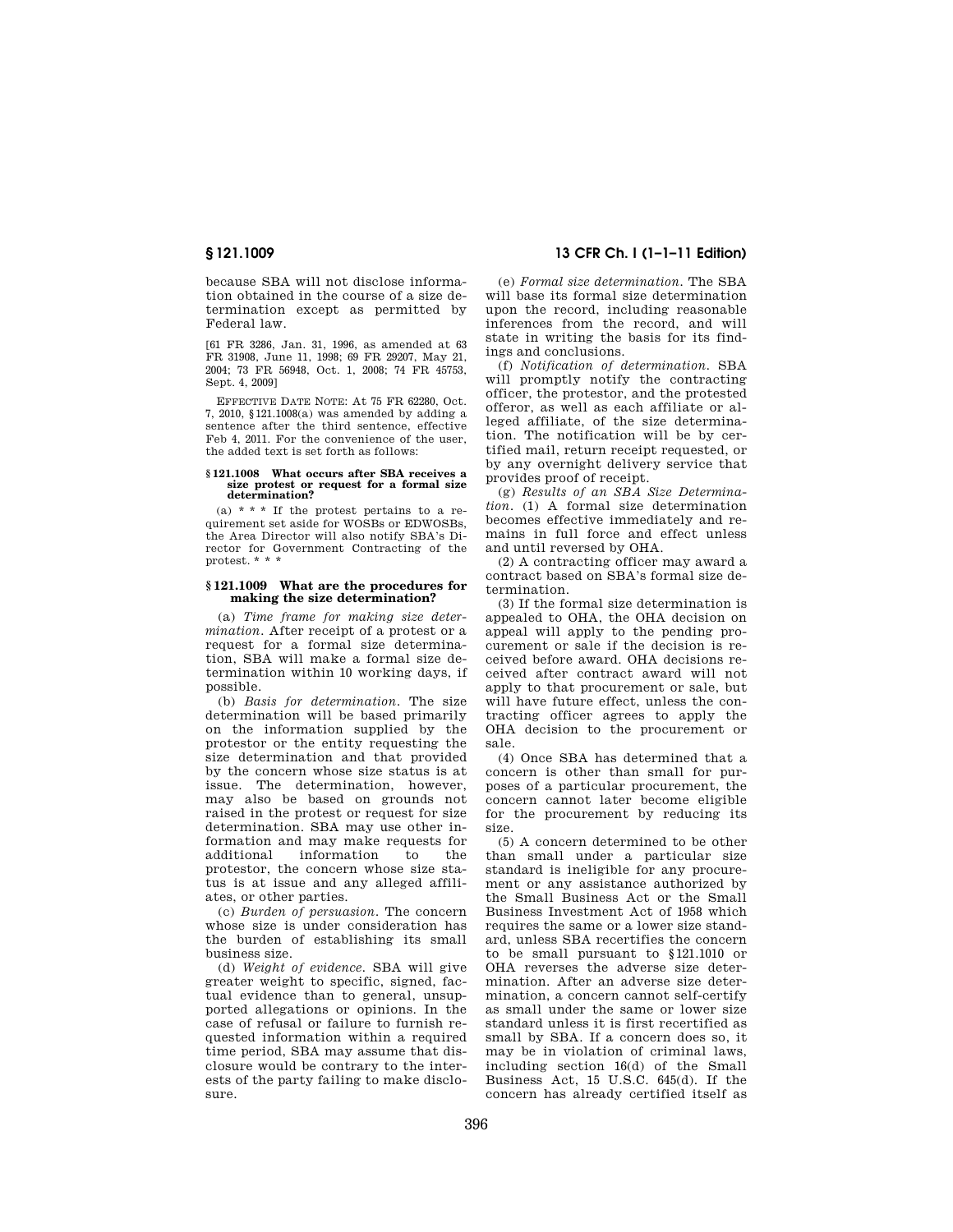small on a pending procurement or on an application for SBA assistance, the concern must immediately inform the officials responsible for the pending procurement or requested assistance of the adverse size determination.

(h) Limited reopening of size determinations. In cases where the size determination contains clear administrative error or a clear mistake of fact, SBA may, in its sole discretion, reopen the size determination to correct the error or mistake, provided no appeal has been filed with OHA.

[61 FR 3286, Jan. 31, 1996, as amended at 67 FR 47245, July 18, 2002; 69 FR 29207, May 21, 2004]

#### **§ 121.1010 How does a concern become recertified as a small business?**

(a) A concern may request SBA to recertify it as small at any time by filing an application for recertification with the Government Contracting Area Office responsible for the area in which the headquarters of the applicant is located, regardless of the location of parent companies or affiliates. No particular form is prescribed for the application; however, the request for recertification must be accompanied by a current completed SBA Form 355 and any other information sufficient to show a significant change in its ownership, management, or other factors bearing on its status as a small concern.

(b) Recertification will not be required nor will the prohibition against future self-certification apply if the adverse SBA size determination is based solely on a finding of affiliation due to a joint venture (e.g., ostensible subcontracting) limited to a particular Government procurement or property sale, or is based on an ineligible manufacturer where the eligible small business bidder or offeror is a nonmanufacturer on a particular Government procurement.

(c) A denial of an application for recertification is a formal size determination and may be reviewed by OHA at the discretion of that office.

(d) The granting of an application for recertification has future effect only. While it is a formal size determination, notice of recertification is required to be given only to the applicant.

## APPEALS OF SIZE DETERMINATIONS AND NAICS CODE DESIGNATIONS

## **§ 121.1101 Are formal size determinations subject to appeal?**

(a) Appeals from formal size determinations may be made to OHA. Unless an appeal is made to OHA, the size determination made by a SBA Government Contracting Area Office or Disaster Area Office is the final decision of the agency. The procedures for appealing a formal size determination to OHA are set forth in part 134 of this chapter. The OHA appeal is an administrative remedy that must be exhausted before judicial review of a formal size determination may be sought in a court.

(b) OHA will not review a formal size determination where the contract has been awarded and the issue(s) raised in a petition for review are contract specific, such as compliance with the nonmanufacturer rule (*see* §121.406(b)), or joint venture or ostensible subcontractor rule (*see* §121.103(h)).

[69 FR 29207, May 21, 2004]

## **§ 121.1102 Are NAICS code designations subject to appeal?**

A NAICS code designation made by a procuring activity contracting officer may be appealed to OHA. The procedures governing OHA appeals are set forth in part 134 of this chapter. The OHA appeal is an administrative remedy that must be exhausted before judicial review of a NAICS code designation may be sought in a court.

[67 FR 47245, July 18, 2002]

## **§ 121.1103 What are the procedures for appealing a NAICS code designation?**

(a) Any interested party adversely affected by a NAICS code designation may appeal the designation to OHA. The only exception is that, for a sole source contract reserved under SBA's 8(a) Business Development program (*see* part 124 of this chapter), only SBA's Associate Administrator for Business Development may appeal the NAICS code designation.

(b) The contracting officer's determination of the applicable NAICS code is final unless appealed as follows: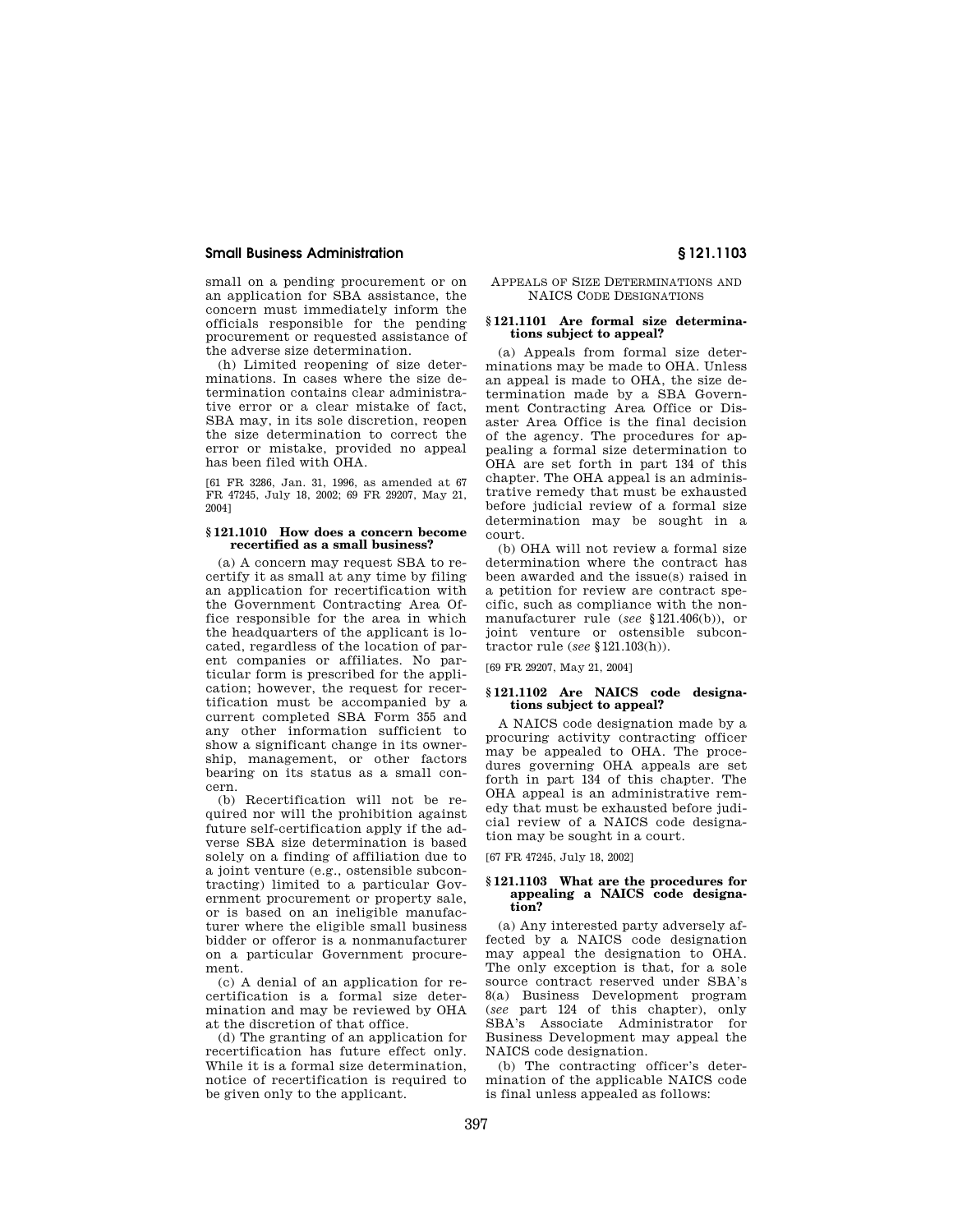(1) An appeal from a contracting officer's NAICS code designation and applicable size standard must be served and filed within 10 calendar days after the issuance of the initial solicitation. OHA will summarily dismiss an untimely NAICS code appeal.

(2)(i) The appeal petition must be in writing and must be sent to the Office of Hearings & Appeals, U.S. Small Business Administration, 409 3rd Street, SW., Suite 5900, Washington, DC 20416.

(ii) There is no required format for a NAICS code appeal, but an appeal must include the following information: the solicitation or contract number; the name, address, and telephone number of the contracting officer; a full and specific statement as to why the NAICS code designation is erroneous, and argument in support thereof; and the name, address and telephone number of the appellant or its attorney.

(3) The appellant must serve the appeal petition upon the contracting officer who assigned the NAICS code to the acquisition and SBA's Office of General Counsel, Associate General Counsel for Procurement Law, 409 3rd Street, SW., Washington, DC 20416.

(4) Upon receipt of a NAICS code appeal, OHA will notify the contracting officer by notice and order of the date OHA received the appeal, the docket number, and the Judge assigned to the case. The contracting officer's response to the appeal must include argument and supporting evidence (*see* part 134, subpart C, of this chapter) and must be received by OHA within 10 calendar days from the date of the docketing notice and order, unless otherwise specified by the Judge. Upon receipt of OHA's docketing notice and order, the contracting officer must immediately send to OHA a copy of the solicitation relating to the NAICS code appeal.

(5) After close of the record, OHA will issue a decision and inform all interested parties, including the appellant and contracting officer. If OHA's decision is received by the contracting officer before the date offers are due, the solicitation must be amended if the contracting officer's designation of the NAICS code is reversed. If OHA's decision is received by the contracting officer after the due date of initial offers,

## **§ 121.1201 13 CFR Ch. I (1–1–11 Edition)**

the decision will not apply to the pending procurement, but will apply to future solicitations for the same products or services.

[69 FR 29207, May 21, 2004; 74 FR 45753, Sept. 4, 2009]

## **Subpart B—Other Applicable Provisions**

WAIVERS OF THE NONMANUFACTURER RULE FOR CLASSES OF PRODUCTS AND INDIVIDUAL CONTRACTS

## **§ 121.1201 What is the Nonmanufacturer Rule?**

The Nonmanufacturer Rule is set forth in §121.406(b).

#### **§ 121.1202 When will a waiver of the Nonmanufacturer Rule be granted for a class of products?**

(a) A waiver for a class of products (class waiver) will be granted when there are no small business manufacturers or processors available to participate in the Federal market for that class of products.

(b) *Federal market* means acquisitions by the Federal Government from offerors located in the United States, or such smaller area as SBA designates if it concludes that the class of products is not supplied on a national basis.

(1) When considering the appropriate market area for a product, SBA presumes that the entire United States is the relevant Federal market, unless it is clearly demonstrated that a class of products cannot be procured on a national basis. This presumption may be particularly difficult to overcome in the case of manufactured products, since such items typically have a market area encompassing the entire United States.

(2) When considering geographic segmentation of a Federal market, SBA will not necessarily use market definitions dependent on airline radius, political, or SBA regional boundaries. Market areas typically follow established transportation routes rather than jurisdictional borders. SBA examines the following factors, among others, in cases where geographic segmentation for a class of products is urged: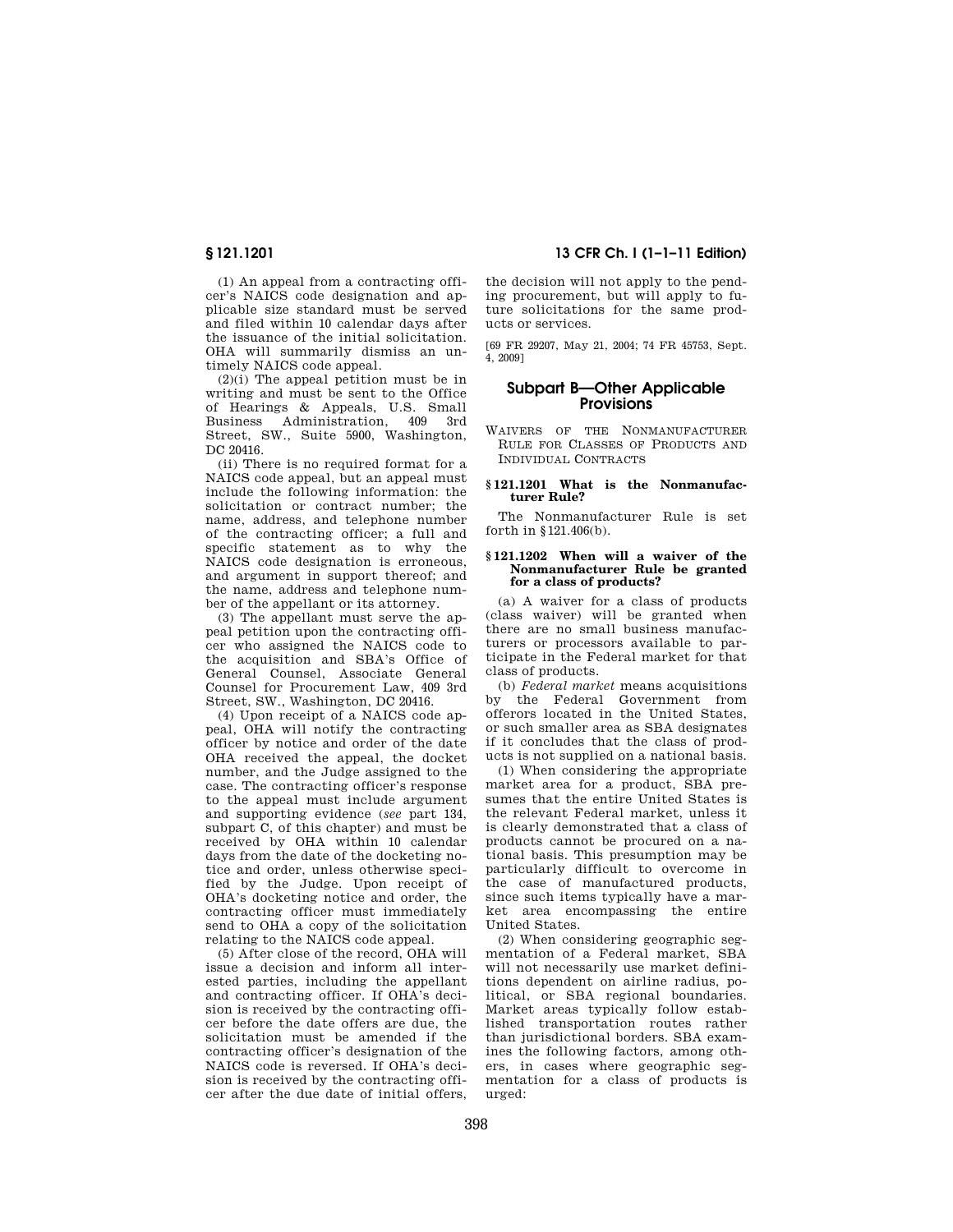(i) Whether perishability affects the area in which the product can practically be sold;

(ii) Whether transportation costs are high as a proportion of the total value of the product so as to limit the economic distribution of the product;

(iii) Whether there are legal barriers to transportation of the item;

(iv) Whether a fixed, well-delineated boundary exists for the purported market area and whether this boundary has been stable over time; and

(v) Whether a small business, not currently selling in the defined market area, could potentially enter the market from another area and supply the market at a reasonable price.

(c) *Available to participate* in the context of the Federal market means that contractors exist that have been awarded or have performed a contract to supply a specific class of products to the Federal Government within 24 months from the date of the request for waiver, either directly or through a dealer, or who have submitted an offer on a solicitation for that class of products within that time frame.

(d) *Class of products* is an individual subdivision within an NAICS Industry Number as established by the Office of Management and Budget in the NAICS Manual.

[61 FR 3286, Jan. 31, 1996, as amended at 65 FR 30863, May 15, 2000]

#### **§ 121.1203 When will a waiver of the Nonmanufacturer Rule be granted for an individual contract?**

An individual waiver for a product in a specific solicitation will be approved when the SBA Director, Office of Government Contracting reviews and accepts a contracting officer's determination that no small business manufacturer or processor can reasonably be expected to offer a product meeting the specifications of a solicitation, including the period of performance.

## **§ 121.1204 What are the procedures for requesting and granting waivers?**

(a) *Waivers for classes of products.* (1) SBA may, at its own initiative, examine a class of products for possible waiver of the Nonmanufacturer Rule.

(2) Any interested person, business, association, or Federal agency may submit a request for a waiver for a particular class of products. Requests should be addressed or hand-carried to the Director, Office of Government Contracting, Small Business Administration, 409 3rd Street SW., Washington, DC 20416.

(3) Requests for a waiver of a class of products need not be in any particular form, but should include a statement of the class of products to be waived, the applicable NAICS code, and detailed information on the efforts made to identify small business manufacturers or processors for the class.

(4) If SBA decides that there are small business manufacturers or processors in the Federal procurement market, it will deny the request for waiver, issue notice of the denial, and provide the names, addresses, and telephone numbers of the sources found. If SBA does not initially confirm the existence of small business manufacturers or processors in the Federal market, it  $\overline{w}$ ill $\cdot$ 

(i) Publish notices in the Commerce Business Daily and the FEDERAL REG-ISTER seeking information on small business manufacturers or processors, announcing a notice of intent to waive the Nonmanufacturer Rule for that class of products and affording the public a 15-day comment period; and

(ii) If no small business sources are identified, publish a notice in the FED-ERAL REGISTER stating that no small business sources were found and that a waiver of the Nonmanufacturer Rule for that class of products has been granted.

(5) An expedited procedure for issuing a class waiver may be used for emergency situations, but only if the contracting officer provides a determination to the Director, Office of Government Contracting that the procurement is proceeding under the authority of FAR §6.302–2 (48 CFR 6.302–2) for ''unusual and compelling urgency,'' or provides a determination materially the same as one of unusual and compelling urgency. Under the expedited procedure, if a small business manufacturer or processor is not identified by a PASS search, the SBA will grant the waiver for the class of products and then publish a notice in the FEDERAL REGISTER. The notice will state that a